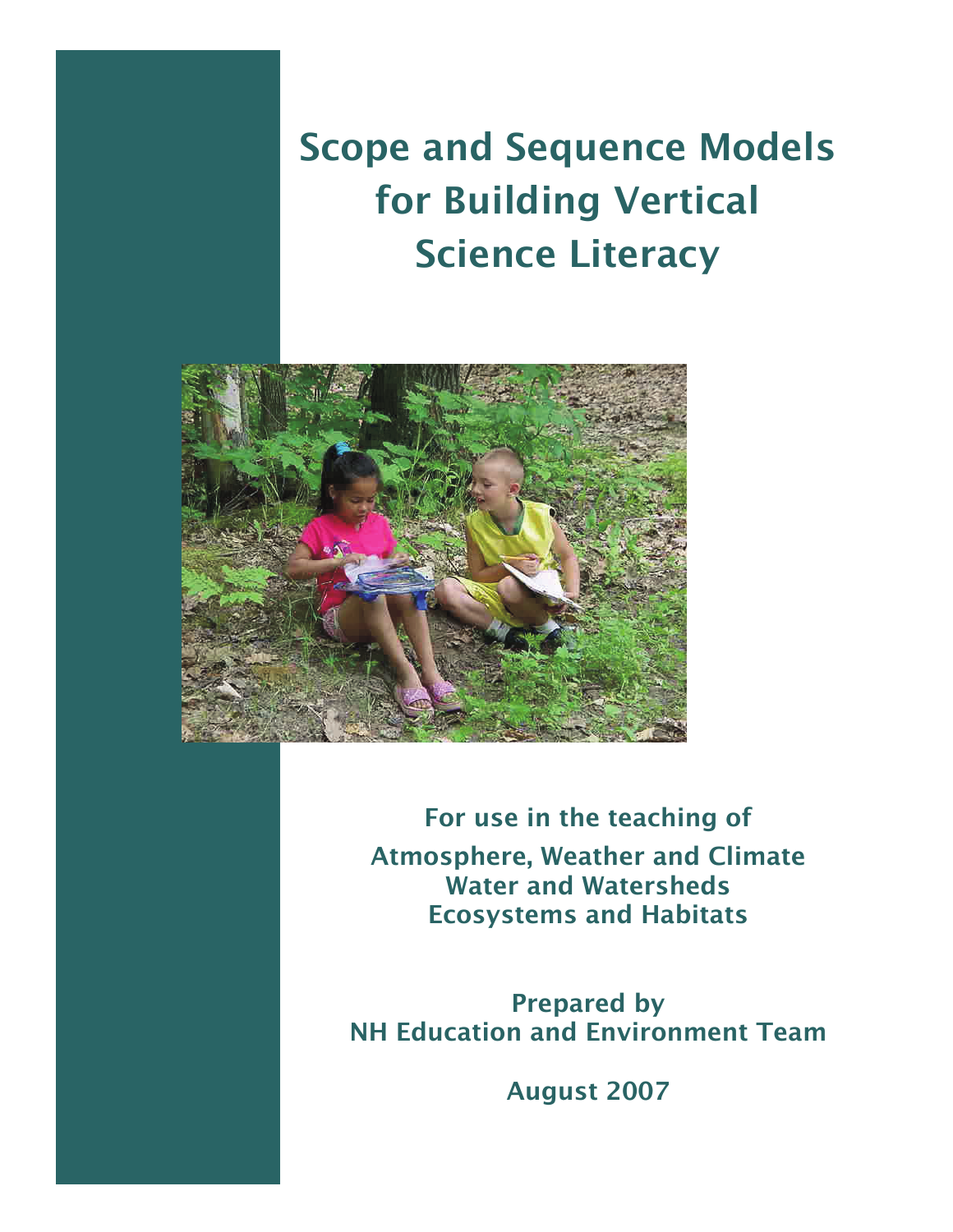

USDA Forest Service Conservation Education

# **Acknowledgements**

Several very talented teachers assisted with the development of this project. The NH Education and Environment Team is very grateful for their wisdom and diligence in vertically integrating activities from our educational materials with the **NH Curriculum Frameworks for Science Literacy**. These teachers include:

- **Ina Ahern, Plymouth Regional High School**
- Debra Ames-Kimball, Exeter Area High School
- Linda Carson, Hillsboro-Deering Middle School
- Val Dyer, Henniker Community School
- Val Germain, Henniker Community School
- Kristen Jarvis, Gilmanton Elementary School
- Betsy Rybeck-Lynd, Plainfield Elementary School

This project was funded by a grant from the New Hampshire Department of Education, in fulfillment of the Math and Science Partnership Title IIB of No Child Left Behind Act of 2001, Public Law 107-110.

This document is a work in progress. As it is used by school districts and the NHEET members in support of vertically integrated science teaching, lessons will be learned about those parts that work well and others that may be improved. As this happens, this document will be revised and electronic updates will be posted to www.nhplt.org.

The **NH Education and Environment Team** is a partnership of:

- NH GLOBE Program, North Country Educational Services GLOBE Partnership
- NH Project Learning Tree
- NH Project WET of the NH Department of Environmental Services
- NH Project WILD of the NH Fish and Game Department
- Project HOME of the NH Fish and Game Department
- USDA Forest Service, State & Private Forestry, Northeastern Area, Conservation Education
- USDA Forest Service, White Mountain National Forest, Conservation Education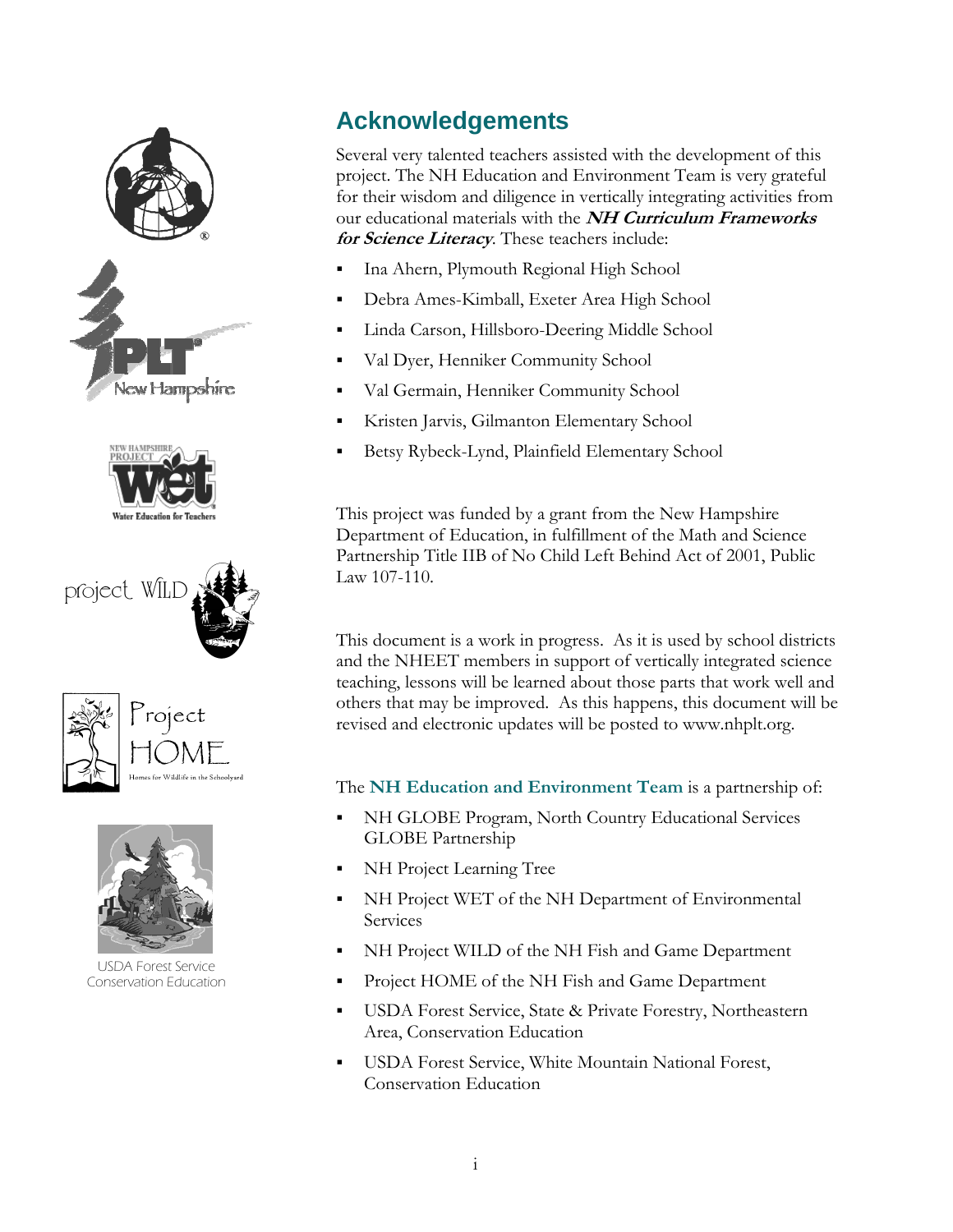| Introduction<br>Integrating the Scope and Sequence Models into Your School Curriculum  5                                                                                                                                                                                                                                                                                                                        |  |
|-----------------------------------------------------------------------------------------------------------------------------------------------------------------------------------------------------------------------------------------------------------------------------------------------------------------------------------------------------------------------------------------------------------------|--|
| <b>Atmosphere Weather and Climate Scope and Sequence</b>                                                                                                                                                                                                                                                                                                                                                        |  |
| Water and Watersheds Scope and Sequence                                                                                                                                                                                                                                                                                                                                                                         |  |
| <b>Ecosystems and Habitats Scope and Sequence</b><br>Environment Grade Level Expectations Flow Chart with Arrows 37<br>Flow of Energy Grade Level Expectations Flow Chart with Arrows  39<br>Recycling of Materials Grade Level Expectations Flow Chart  40<br>Recycling of Materials Grade Level Expectations Flow Chart with Arrows 41<br>Change Over Time Grade Level Expectations Flow Chart with Arrows 43 |  |
| Appendix: NH Education & Environment Team Contact Information 58                                                                                                                                                                                                                                                                                                                                                |  |

# **Contents**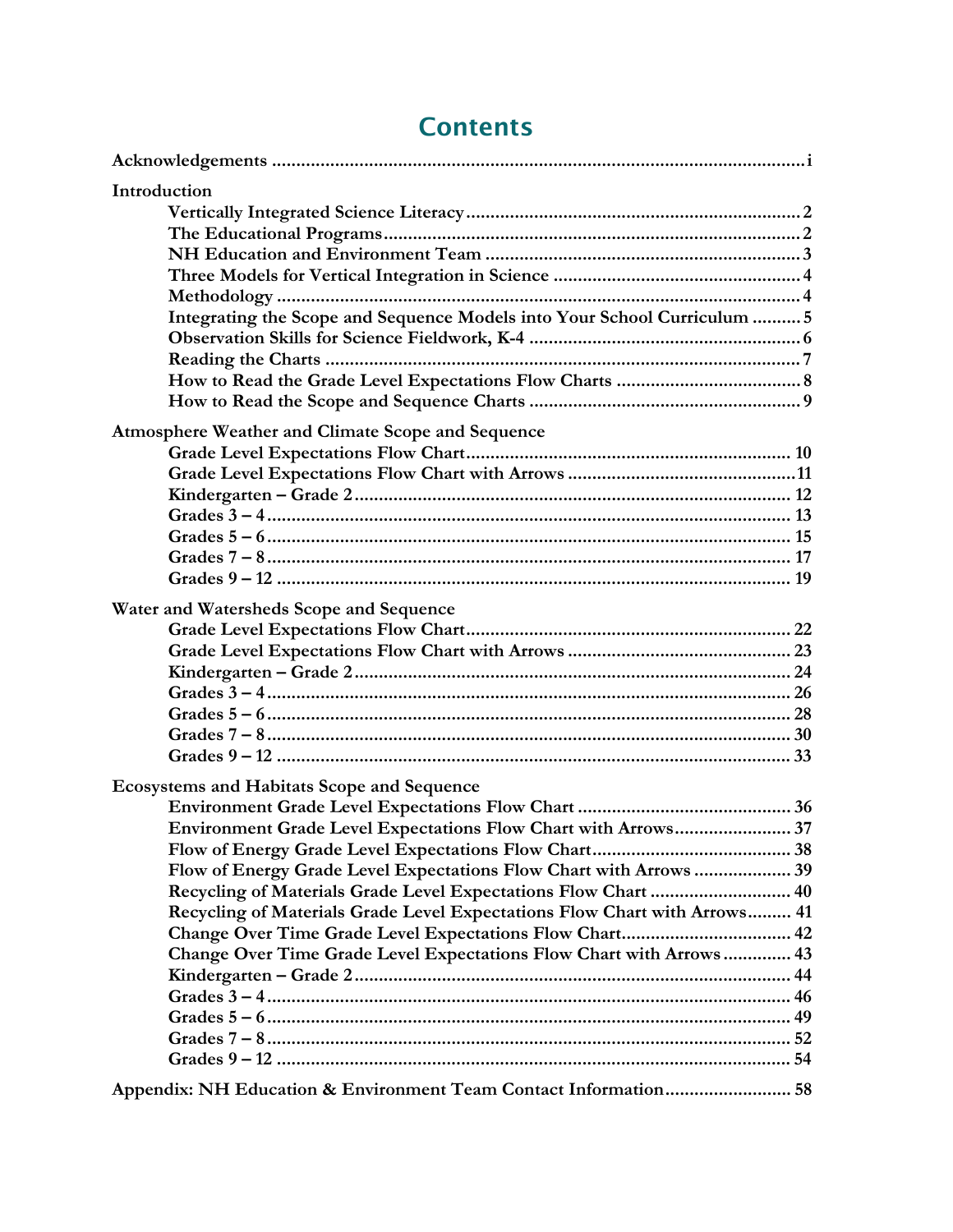# A Vision for Vertically Integrated Science Literacy

The New Hampshire Frameworks for Science Literacy, revised in September, 2006, were designed to serve as a guide for curriculum development in all the state's K–12 schools. Teachers are encouraged to use the frameworks to develop a sequence for teaching key concepts or themes that lead their students through a progression of steps designed to increase their knowledge and understanding of a specific topic from grade to grade. Ideally, the skills necessary for later learning are introduced and practiced in the early grades. Basic content is then introduced, with an increasing level of knowledge and complexity added to the subject each succeeding year. Finally, in the higher grades, teachers give students opportunities to apply their knowledge through the exploration of complex issues and integration of concepts. The vertical integration process requires communication among teachers at all grade levels to ensure that the teaching of concepts spirals student learning toward greater depth and complexity. The vision guiding the revision of the frameworks is that teachers would use them to develop spiraling learning sequences for themes that are taught in succeeding years.

Three scope and sequence models are offered as examples of how vertical integration can be accomplished. They use common environmental themes and selected activities from the nationally based Projects Learning Tree, WET, WILD, and HOME; and protocols and activities from the GLOBE Program. Additionally, process oriented Project HOME affords an opportunity for synthesizing prior learning through wildlife habitat enhancement projects.

# The Educational Programs

**The GLOBE Program** is an international K-12 science education program designed as a partnership among scientists for the implementation of data collection at schools to augment on-going research. Data is collected in a range of areas, including atmosphere, earth as a system, hydrology, land cover and soil; and shared with other students and scientists worldwide. For students to post their data on the GLOBE website, teachers must be trained in the individual protocols that pertain to each type of data collected; however, teachers and students can collect data for their own use without being trained and simply follow the protocols outlined on the GLOBE website's Teacher's Guide. The data sets and information about GLOBE in New Hampshire may be accessed on-line at www.globe.gov.

**Project HOME** (Homes for Wildlife in the Schoolyard), sponsored by the New Hampshire Fish and Game Department, is an award-winning, interdisciplinary, K-8 program for enhancing wildlife habitat and creating outdoor classrooms on school grounds. Students learn in the landscape of their schoolyards and take positive action for wildlife and their habitats. Project HOME emphasizes community-building and developing land stewardship. The curriculum guide, **Homes for Wildlife**, and a workshop for teachers, other school staff and interested community members, provide the essential information, tools and resources, including inventory and mapping techniques, fundraising, and curriculum integration, to implement a habitat enhancement project in the schoolyard. More information about Project HOME may be found at www.WildNH.com/Education/ ed\_project\_HOME.htm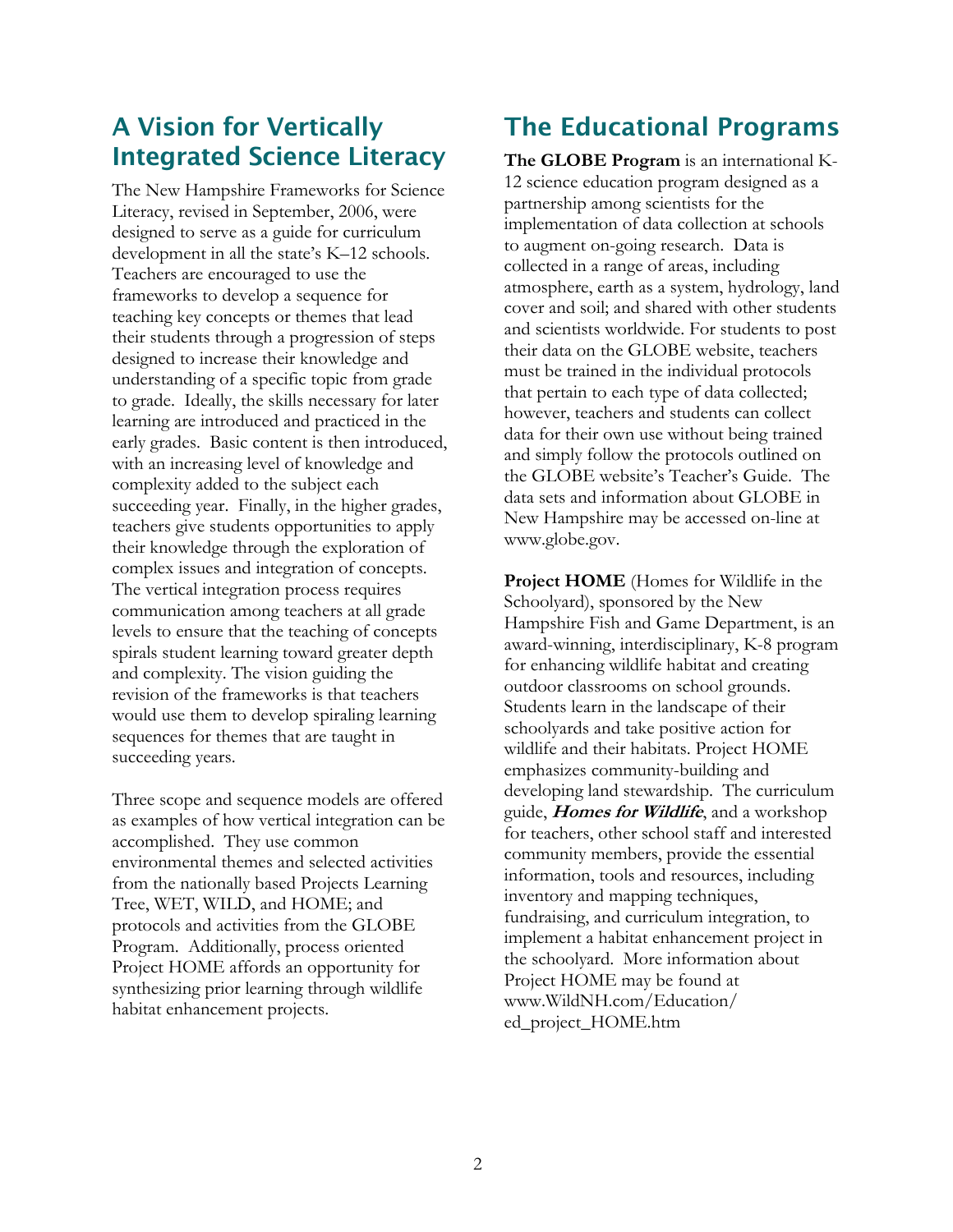**Project Learning Tree** (PLT) offers an award-winning series of activities for students in pre-kindergarten to grade twelve. The curriculum was first developed in 1973, in collaboration with hundreds of teacher and natural resource professionals. As the national environmental education program of the American Forest Foundation, it is continually updated and revised to address changes in educational theory and methods. The materials and activities address both the natural and built environment, including forests, wildlife, water, air, energy, climate change and more. New Hampshire Project Learning Tree (NHPLT) is an independent, non-profit organization that augments the national materials with state specific information for New Hampshire educators and students. More information about NHPLT may be found at www.nhplt.org.

**Project WET** (Water Education for Teachers) is a national inter-disciplinary, activity-based, K-12 environmental education program that focuses on water, including watersheds, pollution, the water cycle, groundwater and the chemical properties of water. The hands-on, interactive activities are used to supplement water-related lessons taught in the classroom, or in a non-formal educational setting. First introduced in 1984, Project WET materials were developed and field-tested by hundreds of educators and resource managers working with thousands of students nationwide. The New Hampshire Department of Environmental Services, Drinking Water and Groundwater Bureau staff has been offering Project WET educator training since 1997. More information about Project WET may be found at www.des.nh.gov/wet.

**Project WILD** (Wildlife in Learning Design) is an international, interdisciplinary, activitybased, K-12 supplementary curriculum that focuses on wildlife. It provides strong support in the teaching of natural resource conservation and environmental education

concepts, such as habitats, food webs, ecosystems, adaptations and wildlife management. Its goal is to assist students in developing the awareness and knowledge necessary to result in informed decisionmaking and responsible behavior as adults concerning the conservation of wildlife and the environment. First developed in 1980, Project WILD has been sponsored by the New Hampshire Fish and Game Department in the state since 1985, with additional support from the New Hampshire Wildlife Trust. More information about Project WILD can be found at www.Wildnh.com/Education/project\_WILD .htm

# **New Hampshire Education and Environment Team**

In 2002, Projects Learning Tree, WET, WILD and HOME, the GLOBE Program and the U.S. Department of Agriculture (USDA) Forest Service Conservation Education Program in New Hampshire created an alliance called the New Hampshire Education and Environment Team (NHEET). The projects and programs support the teaching of science and environmental education and encourage teachers to take their students outdoors for inquiry-based, experiential learning. The alliance was created to increase the impact and reach of each of the individual member's programs through collaboration and a pooling of resources. By working together through NHEET, higher levels of content and concept integration can be achieved, extending each of the program's missions and benefiting educators, administrators and ultimately, students statewide. Some NHEET accomplishments include joint publicity and workshops, an annual weeklong summer institute and a graduate-level course at the University of New Hampshire called *Earth as a System for Educators*. Contact information for NHEET is in the appendix.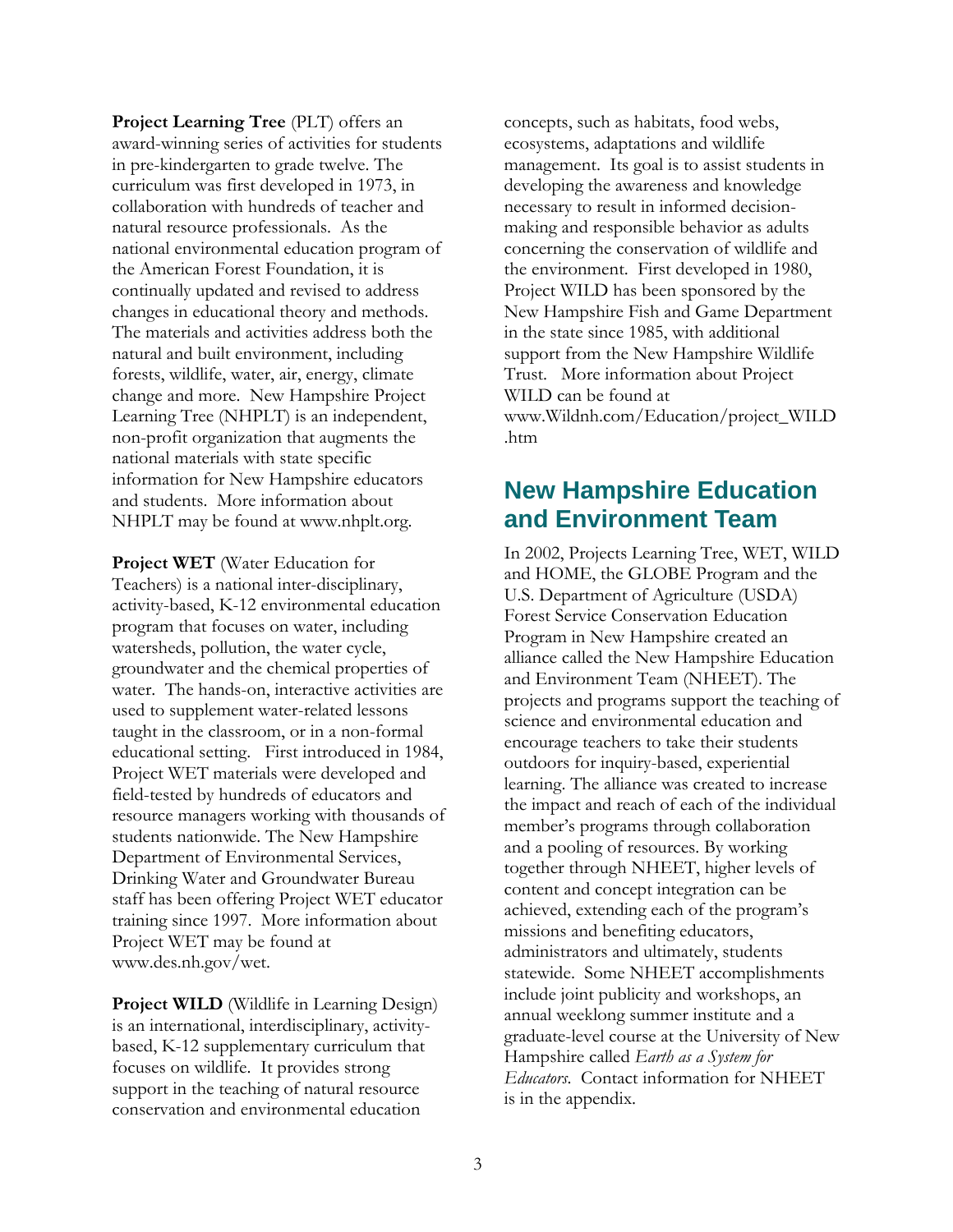# **Three Models for Vertical Integration in Science**

Ideally, teachers at each grade level strive to increase their students' knowledge and abilities to integrate concepts in science, in other disciplines, and in their lives in general. Increasing responsibilities frequently put constraints on teachers' time and limit opportunities for cooperative planning within a school or district. Too often, teachers are in the position of teaching the same topic, without knowing what has been taught before, and what will be taught after. The result is that teachers at succeeding grade levels may teach the basics of a concept repeating what has been done in previous years. By grade twelve students may have insufficient knowledge and understanding of important topics.

The scope and sequence models included are based on three universal science themes covered in most New Hampshire schools and commonly taught at several different grade levels. The common themes are:

- Atmosphere, weather and climate
- Water and watersheds
- Ecosystems and habitats

The scope and sequence models are examples of how vertical integration of knowledge can be achieved through grades K-12 by aligning the **New Hampshire Frameworks for Science Literacy** with the NHEET programs' activities. The scope and sequence models included do not represent complete curricula, but rather, provide suggested activities that help students achieve the level of content and understanding indicated in the science frameworks for the different grade spans and three common themes.

The scope and sequence models outline a way to teach what is already being taught, while also incorporating the environment in a meaningful, inquiry-based format that is aligned with the

frameworks. Teaching using environmental themes and affording opportunities for field investigations are ways to engage students in learning how natural systems work and are inter-connected. It helps enhance the understanding of science as an inquiry process that is used by scientists in their research. Hands-on, inquiry-based learning leads students through a process of personal discovery to understanding. They learn how to recognize and identify relationships based on evidence and see how explanations can be logically developed. The activities included in each of the NHEET programs are designed to encourage this type of learning.

# **Methodology**

To develop the three scope and sequence models, activities and/or protocols were selected from the NHEET programs that supported each of the three themes of atmosphere, weather and climate; water and watersheds; and habitats and ecosystems. Those activities were reviewed and the selection refined. They were then grouped according to their correlation with the **New Hampshire Frameworks for Science Literacy** breakdown of grade spans: K-2, 3-4, 5-6, 7-8 and 9-12. From those groupings, specific activities, protocols or field investigations were selected. Through the integration of the identified experiences and activities for each theme and grade span, a spiraling K-12 sequence of activities was created for each of the themes that encompassed pre-field experiences, field experiences, post-field experiences and a culminating activity. Also identified were Project HOME extensions, an integration of other disciplines and additional resource suggestions for each theme and grade span. Finally, the three vertically integrated scope and sequence models were created by combining the activities identified from each grade span for each of the themes.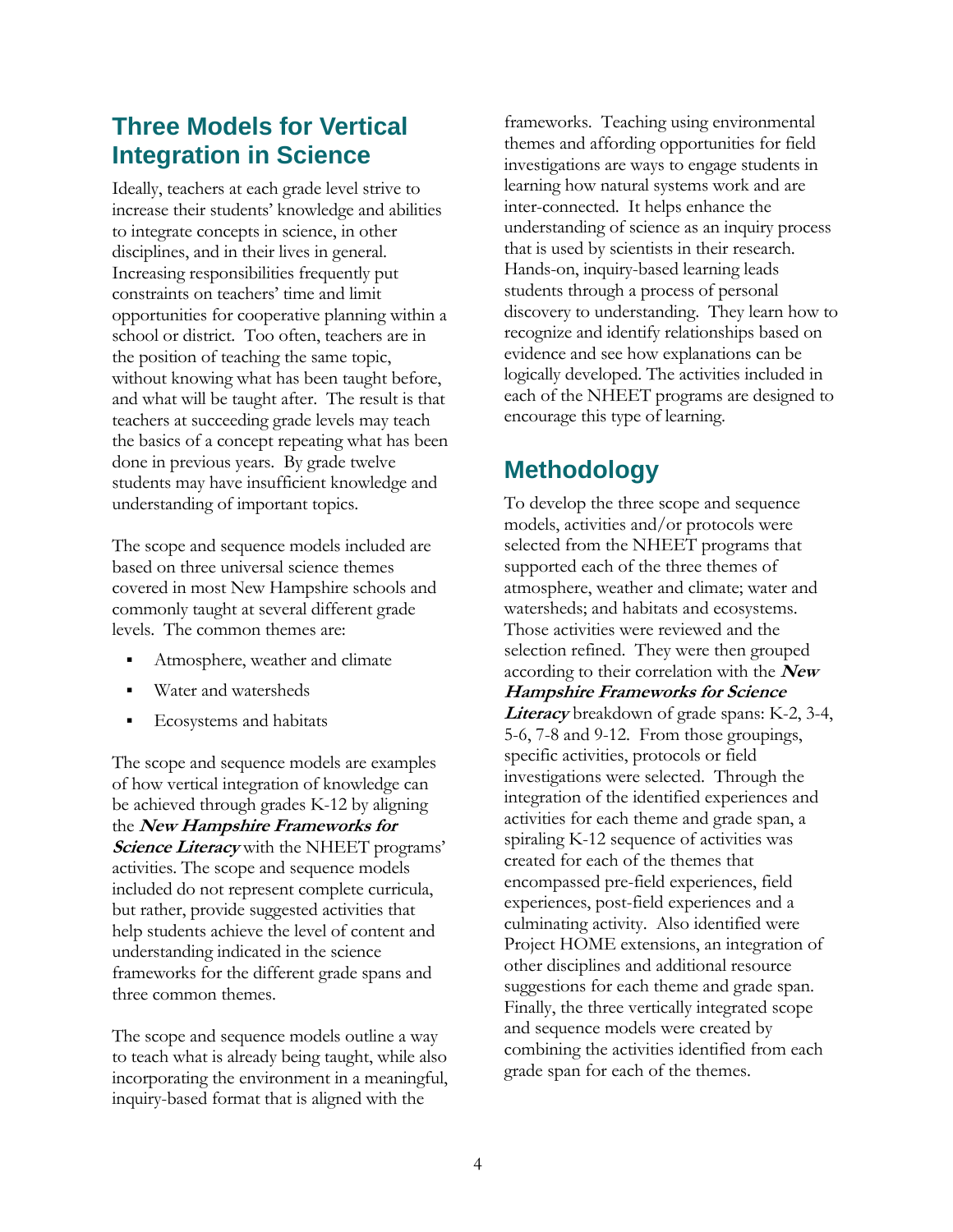# **Integrating the Scope and Sequence Models Into Your School Curriculum**

# **A Guide for Curriculum Coordinators, Curriculum Committees, and Teachers**

The three scope and sequence models contained in the guide demonstrate for teachers and administrators how the **New Hampshire Frameworks for Science**  *Literacy* can be used to design vertically aligned curricula. The models can be used to:

- Help teachers work with their colleagues to foster K-12 science literacy and coherence.
- Model how other science topic strands may be developed.
- Integrate activities from the NHEET partner programs and the outdoors into different curriculum strands at each grade level.
- Gain support for using the **New Hampshire Frameworks for Science Literacy** as envisioned, as a developmentally appropriate guideline for choosing activities and experiences that build through the grade levels to achieve a higher level of complexity in science concepts through high school.

A New Hampshire Education and Environment Team plan to achieve full integration would ideally include:

- An initial meeting for all those in a district teaching science, where the NHEET scope and sequence models are introduced for one or more of the topic strands; documentation of existing science practice within their district for teaching the three themes should be readily accessible for referencing.
- Training in the five NHEET programs, including activities and protocols, for groups of teachers within each grade span.
- **Teachers and administrators choosing** activities and protocols to be implemented at each grade level within each of the grade spans, in a way most appropriate within their school district.
- On-going NHEET support for the integration of the vertically aligned scope and sequence models.
- Additional topic strands introduced in the same manner in subsequent years.

If a plan for full integration cannot be achieved, teachers and students can benefit from a partial adoption of a scope and sequence model topic strand, involving teachers at multiple grade levels. As with the full integration plan, teachers must be trained to use all the programs, including activities and protocols. Individual teachers may also use the scope and sequence models to enhance their curricula.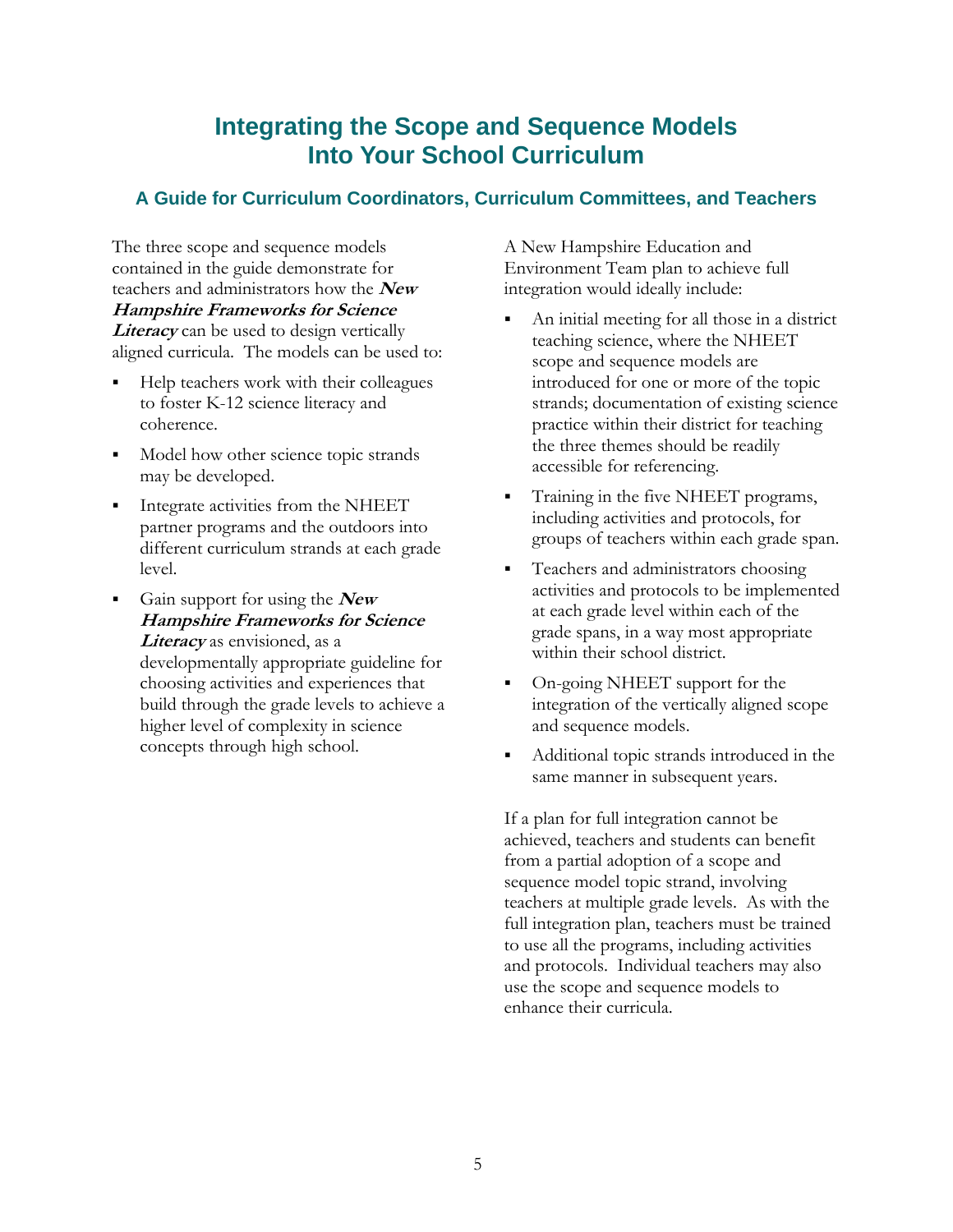# Observation Skills for Science Fieldwork Kindergarten – Grade 4 Scope and Sequence

To use the environment as a context for learning, your students must first be given opportunities to learn how to be good observers of the natural world. Whether you are taking your students out into the field for the first time or the tenth time, observation is a learned skill that is best mastered with practice. By observing, discussing and recording what they see, students not only build essential science process skills, but also the vocabulary that is essential to further science discovery. New Hampshire Education and Environment Team resources have many observation activities that can support these skills. The following are a few suggestions.

# **Essential Question: How Can We Use Our Senses To Explore Our Schoolyard?**

### **Kindergarten – Grade 2**

- The **Shape of Things** (PLT) Students use "sight" to find and match several familiar shapes to shapes in their environment.
- **Peppermint Beetle** (PLT) Students use "smell" to explore the forest and animal behavior.
- **Sounds Around** (PLT) Students identify and map "sounds" in their environment.
- **Get in Touch With Trees, Part A** (PLT) Students use "touch and sight" to locate different objects found in a forest.
- **Stream Sense** (WET) Students observe a stream using all of their senses.
- **Water Detectives** (GLOBE) Students use their senses to identify mystery substances.
- **Color Inventory Card** (HOME, ch.1) Students match colors they see on the school site with colors in a box of crayons.

# **Grades 3 – 4**

- **Peppermint Beetle Variation** (PLT) Students describe and identify different smells that are common to them.
- **Learning to Look, Looking to See** (WILD) Students practice their observation skills, including memory, by utilizing things found in the schoolyard environment.
- **Get in Touch With Trees** Part B (PLT) Students use "touch" to find a mystery tree.
- **Graphananimal** (WILD) Students look for pretend evidence of animals in the classroom before going outside to discover real signs of animals. Note: Use pictures of animal signs (ex. tracks, snake skins, scat) instead of pictures of the animals themselves as the activity suggests.
- **Life in the Fast Lane** (WET) Students use a data sheet to record observations and collect data of a temporary wetland.
- **Rainy Day Hike** *(WET)* Students learn about watersheds by observing and collecting data about water flowing over their school grounds.
- **25 Words Inventory Card** (HOME, Ch. 1) Students investigate all parts of the schoolyard and come up with words to best describe different areas.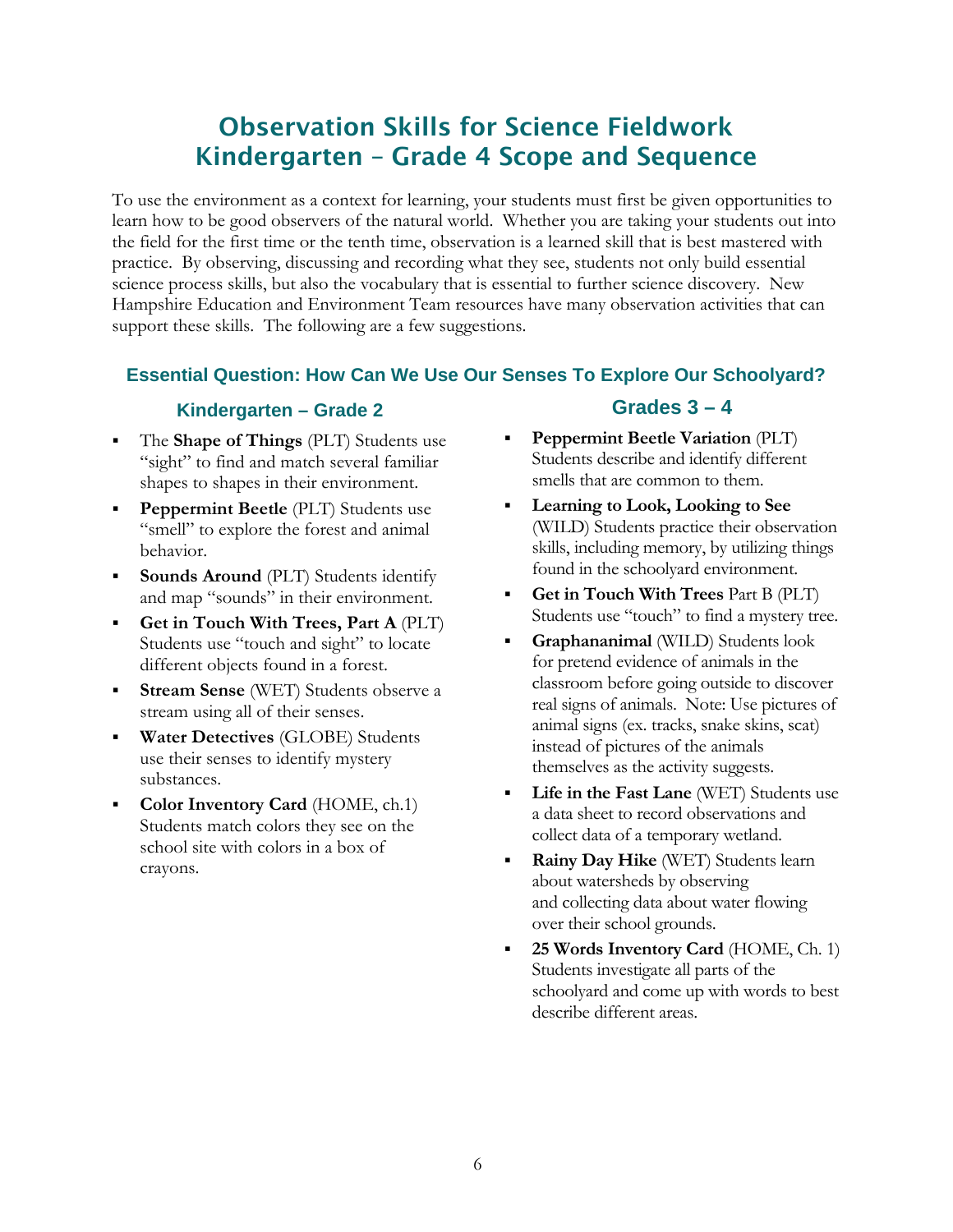# Reading the Charts

### Grade Level Expectation Flow Charts

Each of the three major themes is organized into charts using a consistent format. The first is a flow chart of the grade level expectations for a specific strand from the **New Hampshire Frameworks for Science**  Literacy (see page 8). The frameworks in **bold** are the **state target assessments**. The flow chart shows teachers the level of knowledge their students should have already achieved, what they are expected to know at the completion of the grade span and what new level of knowledge will be expected for them to achieve in the next grade span. The arrows show how content and skills are connected and built upon from grade to grade as identified by the strand and as related to the theme. The bold arrows represent one path of vertical learning from K-12.

### Scope and Sequence Charts

The second chart (see page 9) offers a thematic scope and sequence for each grade level span found in the science frameworks: K-2, 3-4, 5-6, 7-8, and 9-12. In each grade span's scope and sequence chart, an **essential question** is identified to guide exploration of the topic. The first column of each chart is a list of the specific **expectations for that grade span** and theme. The second column is a list of the **science process skills** that are addressed through completion of all of the activities. The third activity column is divided into four rows for **pre-field, field, and postfield experiences, and culminating activities**. This includes activities from the NHEET programs, data collecting protocols from GLOBE, and other recommended activities to complete the experience. The final column includes both **formative and summative assessments** that correspond to the activities where appropriate. The

formatting enables teachers to see what specific science frameworks indicators and science process skills are addressed, the activities and programs used and in what order to assure a clear development of a topic, and what assessment pieces are already present or suggested.

Following the flow charts for each grade level span are Project HOME extensions, designed to inspire teachers and their students to enhance their **schoolyard habitat** for wildlife. Also listed are suggestions for how **other disciplines** may be integrated into investigating the essential question. Finally, **additional resources** and supplemental materials are listed to support further teacher and student understanding of the theme.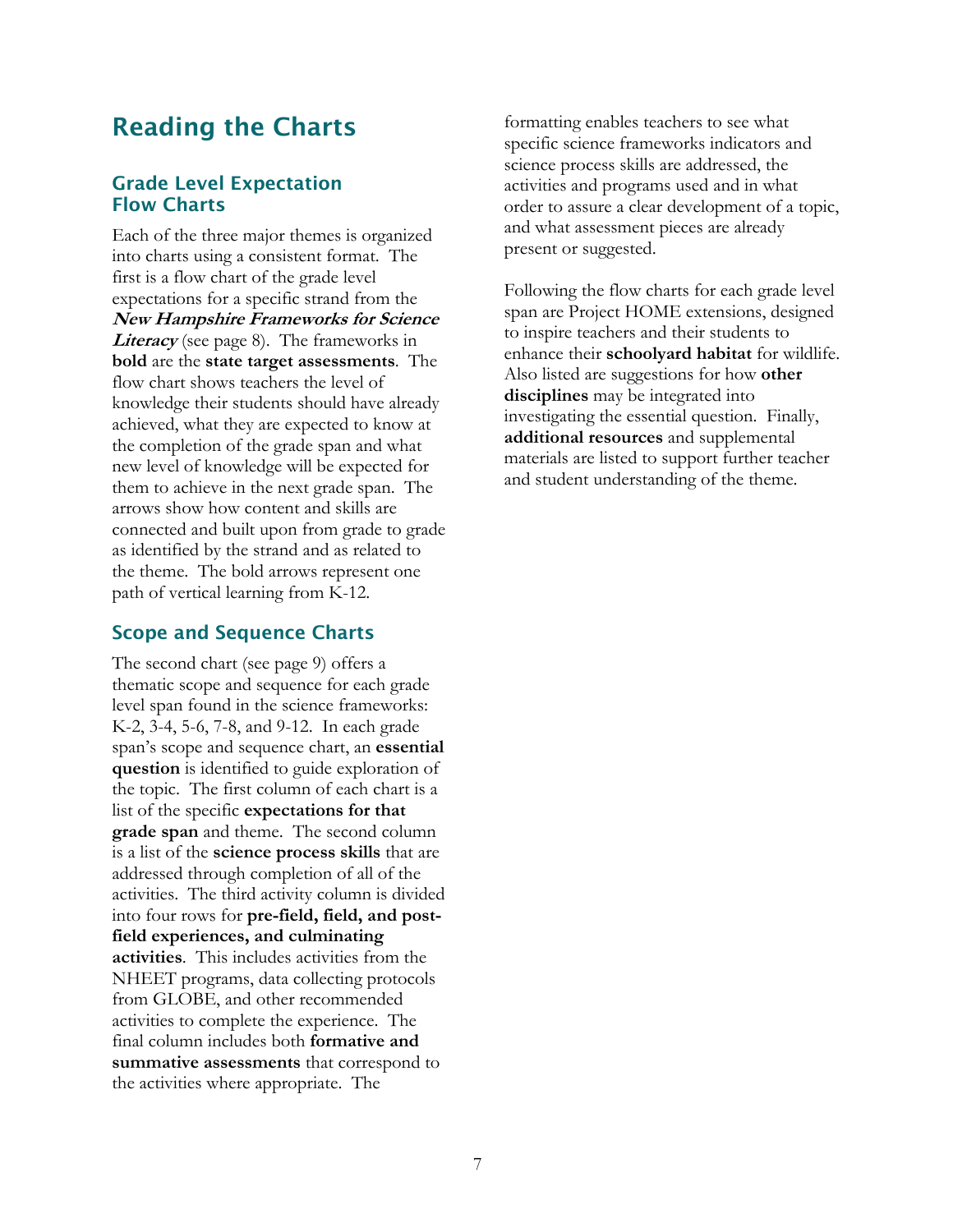# How to Read the Grade Level Expectations Flow Charts

5-6 HOW DO THE PROPERTIES OF WATER (EG. SOLVENCY, ABILITY TO MAINTAIN A LIQUID STATE) AFFECT LIFE FORMS? 7-8 HOW DOES THE CYCLING OF WATER INTO AND OUT OF THE EARTH'S ATMOSPHERE AFFECT OUR WEATHER? 9-12 HOW IS WATER QUALITY POSITIVELY OR NEGATIVELY AFFECTED BY OUTSIDE SOURCES? 3-4 WHERE IS WATER FOUND ON THE EARTH? WHERE IS SALT WATER FOUND? WHERE IS FRESHWATER FOUND? Recognize and describe the Earth's surface as mostly covered by water. (ESS1:4:7.1) Describe how water flows into and through a watershed, falling on the land, collecting in rivers and lakes, soil, and porous layers of rock, until much of it flows back into the ocean. (ESS1:8:7.1) Explain that most of Earth's water is salt water which is found in the oceans, and that fresh water is found in rivers, lakes, underground sources, and glaciers. (ESS1:4:7.2) Explain the properties that make water an essential component of the Earth's system, including solvency and its ability to maintain a liquid state at most temperatures. (ESS1:6:7.1) **Explain the processes that cause cycling of water into and out of the atmosphere and their connections to our planet's weather patterns.**  (ESS1:8:7.3) Explain that water quality has a direct effect on Earth's life forms. (ESS1:6:7.2) Identify the physical and chemical properties that make water an essential component of the Earth's system. (ESS1:8:7.2) Explain that water quality can be affected positively or negatively by outside sources (ESS1:11:7.1) Recognize that water can be a liquid or a solid; and explain that it can be made to change from one state to the other, but the amount (mass) of water always remains the same in either state. (ESS1:2:7.1) Grade Level Expectations for WATER AND WATERSHEDS S:ESS1: The Earth and Earth materials, as we know them today, have developed over long periods of time, through constant change processes. Grade level expectation Strand (or Enduring Knowledge Statement) Arrows show how grade level expectations for content and skills build from grade to grade State assessment targets **(in bold) Bold arrows** offer one path for vertical learning for K-12 **Essential** questions for each grade span Theme

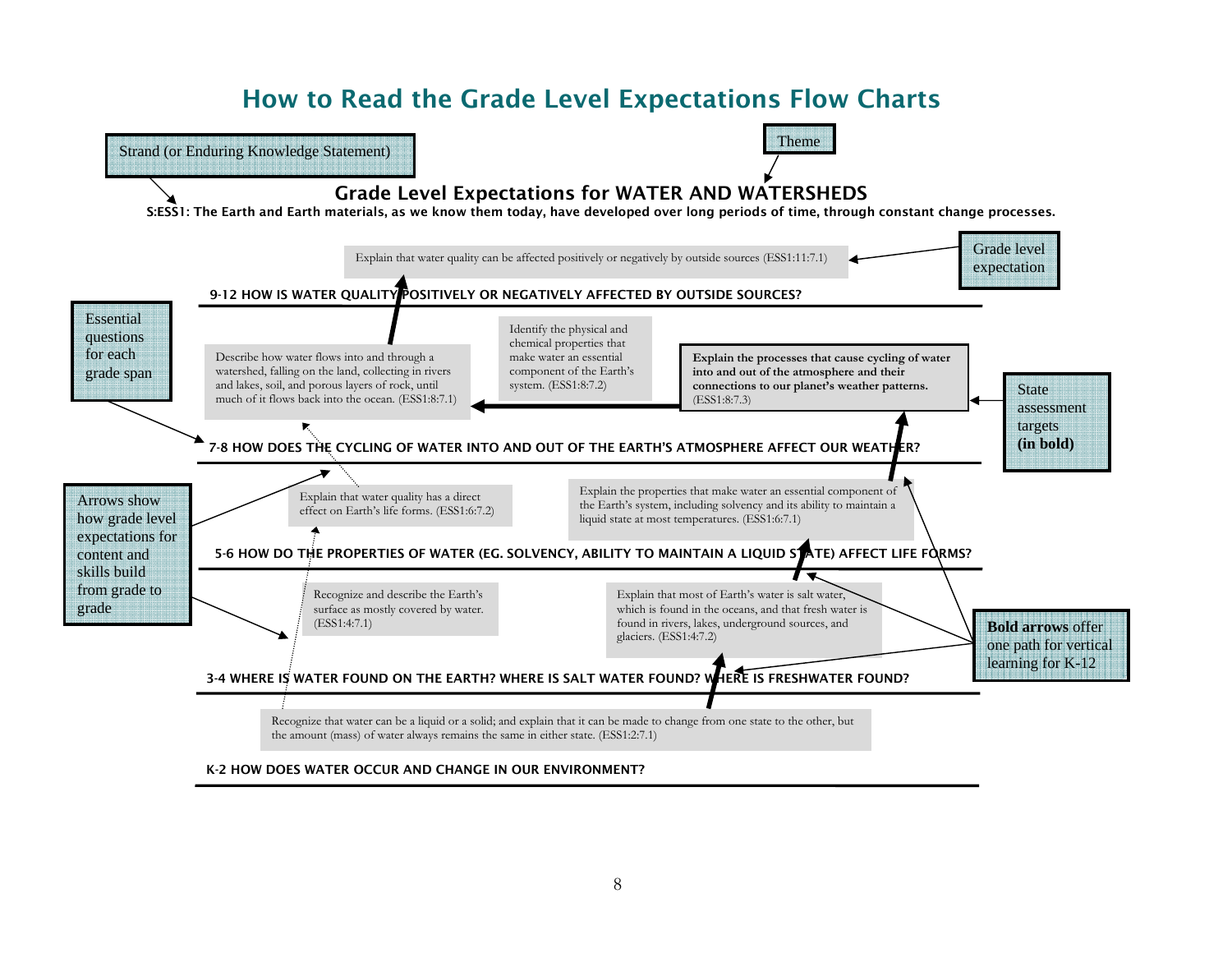

#### 9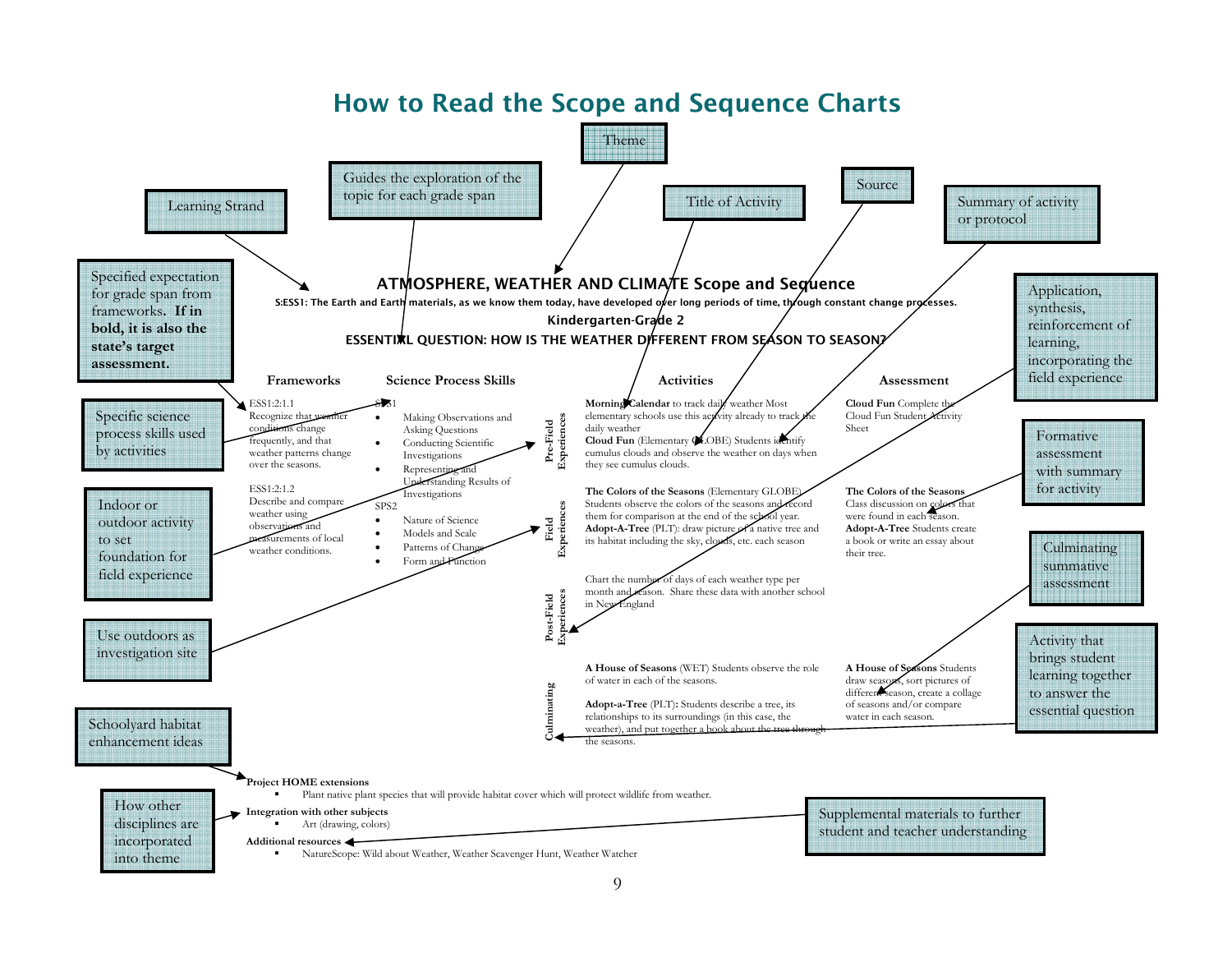# Grade Level Expectations for ATMOSPHERE, WEATHER AND CLIMATE

S:ESS1: The Earth and Earth materials, as we know them today, have develo ped over lon g periods of time, throu gh constant chan ge processes.

Explain how winds and ocean currents are created on the Earth's surface. (ESS1:11:1.1)

Explain how heat and energy transfer in and out of the atmosphere; and provide examples of how it is related to weather and climate. (ESS1:11:1.2)

Describe how Earth's atmospheric composition has changed from the formation of the Earth through current time. (ESS1:11:1.3)

Explain how Earth's features can affect wind and weather patterns by causing air to rise and increasing precipitation. (ESS1:11:1.4)

#### 9-12 WHAT ARE THE RELATIONSHIPS AMONG ATMOSPHERE, WEATHER AND CLIMATE?

Identify and describe the processes of the water cycle and explain their effects on climatic patterns. (ESS1:8:1.1)

Identify and describe the impact certain factors have on the Earth's climate, including changes in the oceans' temperature, changes in the composition of the atmosphere, and geological shifts due to events such as volcanic eruptions and glacial movements. (ESS1:8:1.2)

### 7-8 HOW IS YOUR CLIMATE INFLUENCED BY THE PROCESSES OF THE WATER CYCLE?

Describe and make predictions about local and regional weather conditions using observation and data collection methods. (ESS1:6:1.1)

Explain the composition and structure of the Earth's atmosphere. (ESS1:6:1.3)

Describe how clouds affect weather and climate, including precipitation, reflecting light from the sun, and retaining heat energy emitted from the Earth's surface. (ESS1:6:1.5)

Identify weather patterns by tracking weather related events, such as hurricanes. (ESS1:6:1.2)

Describe weather in terms of temperature, wind speed and direction, precipitation, and cloud cover. (ESS1:6:1.4)

### 5-6 WHAT ARE THE KEY CHARACTERISTICS OF WEATHER IN YOUR TOWN?

Explain how water exists in the atmosphere in different forms and describe how it changes from one form to another through various processes such as freezing, condensation, precipitation and evaporation. (ESS1:4:1.1)

**Based on data collected from daily weather observations, describe weather changes or weather patterns. (ESS1:4:1.3)**

Explain that air surrounds the Earth, it takes up space, and it moves around as wind. (ESS1:4:1.2)

**Explain how the use of scientific tools helps to extend senses and gather data about weather (i.e., weather/wind vane– direction; wind sock– wind intensity; anemometer– speed; thermometer– temperature; meter sticks/rulers– snow depth; rain gauges– rain amount in inches). (ESS1:4:1.4)** 

### 3-4 HOW DOES NATURE PROVIDE EVIDENCE THAT WINTER IN CHANGING INTO SPRING?

Recognize that weather conditions change frequently, and that weather patterns change over the seasons. (ESS1:2:1.1) Describe and compare weather using observations and measurements of local weather conditions. (ESS1:2:1.2)

#### K-2 HOW IS THE WEATHER DIFFERENT FROM SEASON TO SEASON?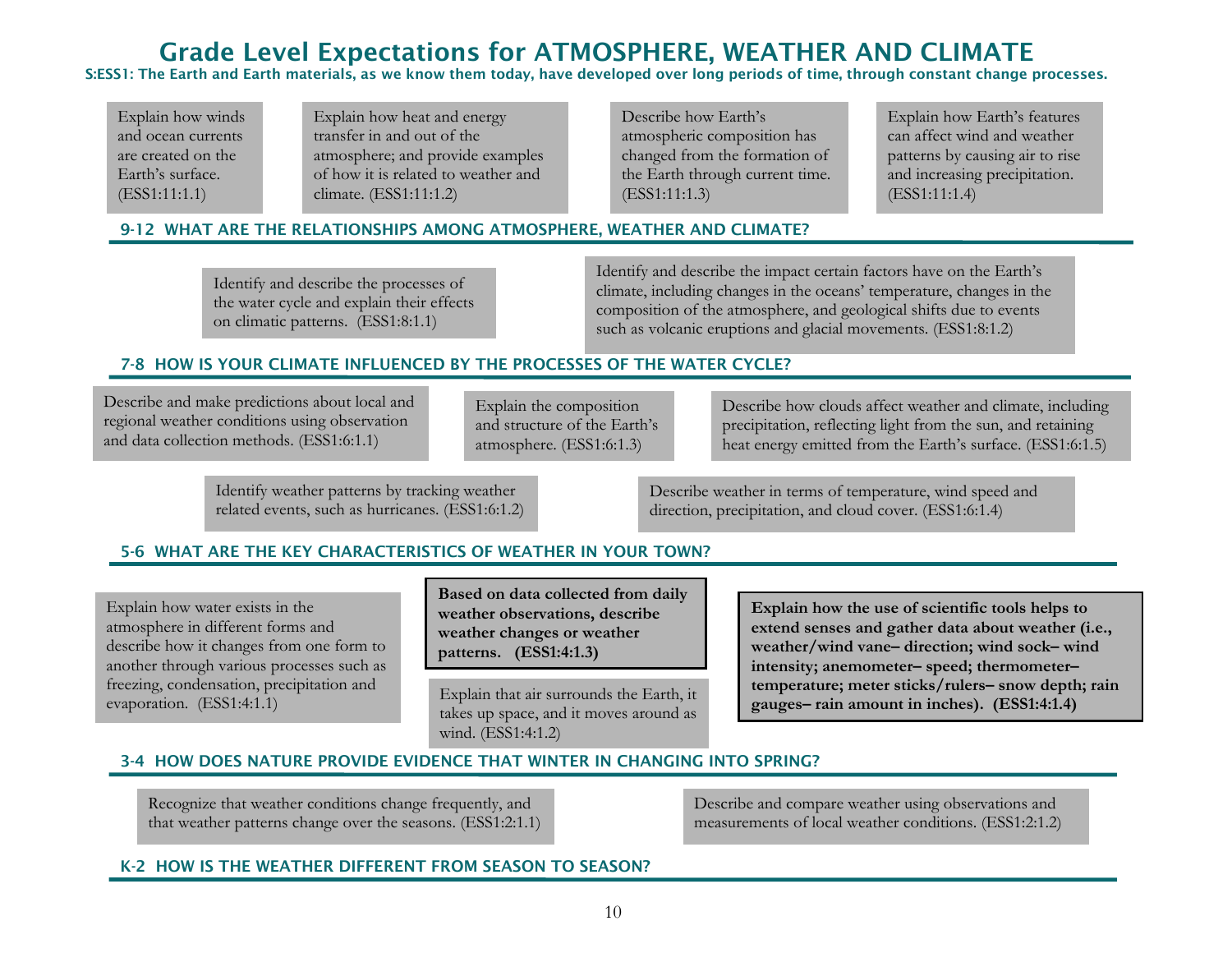# Grade Level Expectations for ATMOSPHERE, WEATHER AND CLIMATE

S:ESS1: The Earth and Earth materials, as we know them today, have developed over long periods of time, through constant change processes.



K-2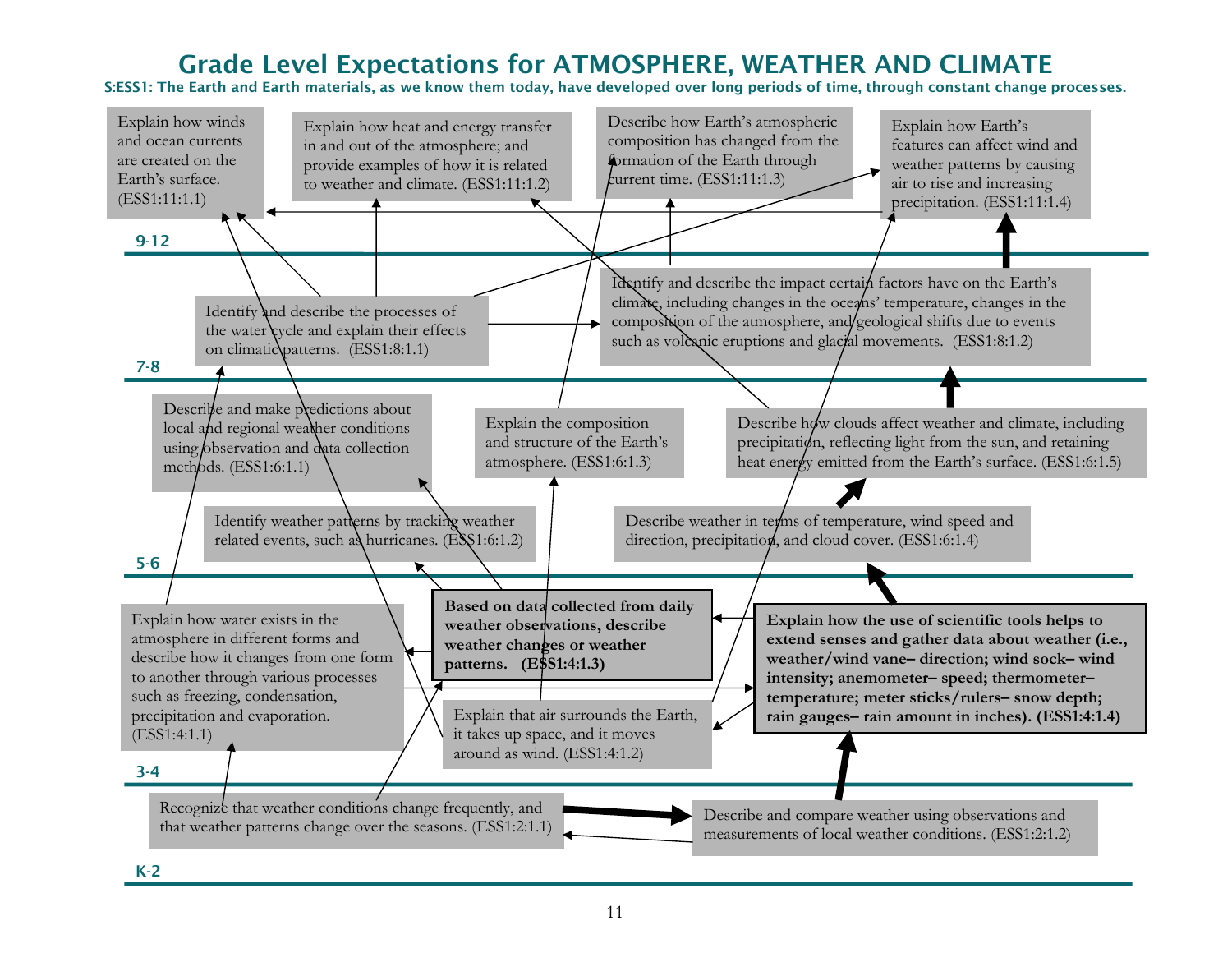# Atmosphere, Weather and Climate Scope and Sequence

S:ESS1: The Earth and Earth materials, as we know them today, have developed over long periods of time, through constant change processes.

### Kindergarten – Grade 2

# ESSENTIAL QUESTION: HOW IS THE WEATHER DIFFERENT FROM SEASON TO SEASON?

| <b>Frameworks</b>                                                                                                                    | <b>Science Process Skills</b>                                                                                                                                                                             |             | <b>Activities</b>                                                                                                                                                                                                                                                                                | <b>Assessment</b>                                                                                                                                                                                                                                                                                                                                |
|--------------------------------------------------------------------------------------------------------------------------------------|-----------------------------------------------------------------------------------------------------------------------------------------------------------------------------------------------------------|-------------|--------------------------------------------------------------------------------------------------------------------------------------------------------------------------------------------------------------------------------------------------------------------------------------------------|--------------------------------------------------------------------------------------------------------------------------------------------------------------------------------------------------------------------------------------------------------------------------------------------------------------------------------------------------|
| ESS1:2:1.1<br>Recognize that<br>weather conditions<br>change frequently,<br>and that weather<br>patterns change over<br>the seasons. | SPS1<br>• Making Observations and Asking<br>Questions<br>Conducting Scientific Investigations<br>• Representing and Understanding Results<br>of Investigations                                            | Pre-Field   | Morning Calendar to track daily weather. Most<br>elementary schools use this activity already to<br>track the daily weather.<br>Cloud Fun (Elementary GLOBE). Students<br>identify cumulus clouds and observe the weather<br>on days when they see cumulus clouds.                               | Cloud Fun. Complete the Cloud Fun<br>Student Activity Sheet.                                                                                                                                                                                                                                                                                     |
| ESS1:2:1.2<br>Describe and<br>compare weather<br>using observations<br>and measurements of<br>local weather                          | SPS <sub>2</sub><br>• Nature of Science<br>• Models and Scale<br>• Patterns of Change<br>• Form and Function<br>SPS3<br>• Collaboration in Scientific Endeavors<br>• Common Environmental Issues, Natural | Field       | The Colors of the Seasons (Elementary<br>GLOBE). Students observe the colors of the<br>seasons and record them for comparison at the<br>end of the school year.<br>Adopt-A-Tree (PLT). Students draw picture of a<br>native tree and its habitat including the sky,<br>clouds, etc. each season. | The Colors of the Seasons. Class<br>discussion on colors that were found in each<br>season.<br>Adopt-A-Tree. Students create a book or<br>write an essay about their tree.                                                                                                                                                                       |
| conditions.                                                                                                                          | Resources Management and Conservation<br>SPS4<br>• Information and Media Literacy<br><b>Communication Skills</b><br>$\bullet$<br>Critical Thinking and Systems Thinking                                   | Post-Field  | Students chart the number of days of each<br>weather type per month and season. Share these<br>data with another school in New England.                                                                                                                                                          |                                                                                                                                                                                                                                                                                                                                                  |
|                                                                                                                                      | · Problem Identification, Formulation, and<br>Solution<br>• Interpersonal and Collaborative Skills<br>• Self Direction<br>• Accountability and Adaptability<br>• Social Responsibility                    | Culminating | A House of Seasons (WET). Students observe<br>the role of water in each of the seasons.<br>Adopt-a-Tree (PLT). Students "adopt" a tree,<br>deepening their awareness of individual trees over<br>time.                                                                                           | A House of Seasons. Students draw<br>seasons, sort pictures of different season,<br>create a collage of seasons and/or compare<br>water in each season.<br>Adopt-a-Tree (PLT). Students describe a<br>tree, its relationships to its surroundings (in<br>this case, the weather), and put together a<br>book about the tree through the seasons. |

### **Project HOME extensions**

 $\blacksquare$  Plant native plant species that will provide habitat cover which will protect wildlife from weather.

#### **Additional resources**

 $\mathbf{u}$  .

#### **Integration with other subjects**

 $\blacksquare$ Art (drawing, colors) and Math (graphing, counting)  NatureScope's *Wild about Weather*, "Weather Scavenger Hunt" and "Weather Watcher" (National Wildlife Federation)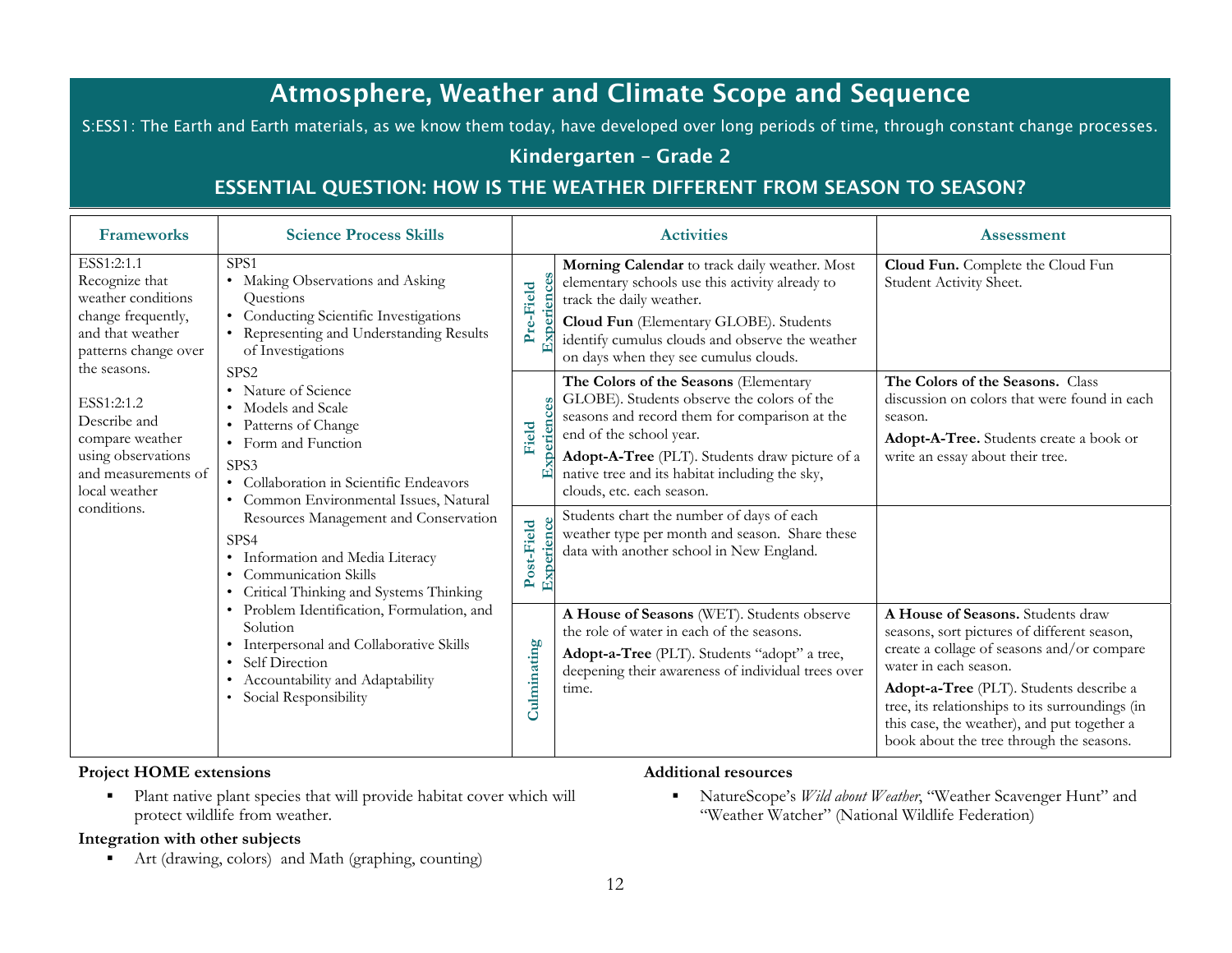# Atmosphere, Weather and Climate Scope and Sequence

S:ESS1: The Earth and Earth materials, as we know them today, have developed over long periods of time, through constant change processes.

# Grades 3 – 4

# ESSENTIAL QUESTION: HOW DOES NATURE PROVIDE EVIDENCE THAT WINTER IS CHANGING TO SPRING?

| <b>Frameworks</b>                                                                                                                                                                                                                                                                              | <b>Science Process Skills</b>                                                                                                                                                                                                                                             |                       | <b>Activities</b>                                                                                                                                                                                                                                                                                                                                                                                                                                                 | <b>Assessment</b>                                                                                                                                                                                                                                                                                                                                                               |                                                                              |
|------------------------------------------------------------------------------------------------------------------------------------------------------------------------------------------------------------------------------------------------------------------------------------------------|---------------------------------------------------------------------------------------------------------------------------------------------------------------------------------------------------------------------------------------------------------------------------|-----------------------|-------------------------------------------------------------------------------------------------------------------------------------------------------------------------------------------------------------------------------------------------------------------------------------------------------------------------------------------------------------------------------------------------------------------------------------------------------------------|---------------------------------------------------------------------------------------------------------------------------------------------------------------------------------------------------------------------------------------------------------------------------------------------------------------------------------------------------------------------------------|------------------------------------------------------------------------------|
| ESS1:4:1.1<br>Explain how water exists in<br>the atmosphere in different<br>forms and describe how it<br>changes from one form to<br>another through various<br>processes such as freezing,<br>condensation, precipitation<br>and evaporation.<br>ESS1:4:1.2<br>Explain that air surrounds the | SPS <sub>1</sub><br>• Making Observations and<br>Asking Questions<br>• Designing Scientific<br>Investigations<br>• Conducting Scientific<br>Investigations<br>• Representing and<br>Understanding Results of<br>Investigations<br>• Evaluating Scientific<br>Explanations | Pre-Field Experiences | Morning Calendar to track daily weather, see K-2.<br>Poetic Precipitation (WET). Students create poems<br>about precipitation and how it makes them feel.<br>Observing, Describing, and Identifying Clouds,<br>without contrails (GLOBE). Students observe clouds<br>using a common vocabulary and then compare it to the<br>scientific vocabulary.<br>Learning to Look, Looking to See (WILD). Students<br>practice their observation skills in the environment. | Poetic Precipitation. Students diagram cloud<br>formation and write or analyze poems about<br>weather.<br>Observing, Describing, and Identifying<br>Clouds. Students create a personal cloud booklet.<br>Learning to Look, Looking to See. Students<br>draw pictures of people they know to see how<br>well they observe, then create a report about an<br>insect they observe. |                                                                              |
| Earth, it takes up space, and it<br>moves around as wind.<br>ESS1:4:1.3<br>Based on data collected from<br>daily weather observations,<br>describe weather changes or<br>weather patterns.                                                                                                     | SPS <sub>2</sub><br>• Nature of Science<br>• Patterns of Change<br>SPS3<br>• Collaboration in Scientific<br>Endeavors                                                                                                                                                     | Experiences<br>Field  | Cloud Watch (GLOBE). Students explore the<br>connections between clouds, cloud cover and weather.<br>Use weather, clouds, temperature, trees, other plants and<br>animals to investigate the essential question. Pairs of<br>students use one of the signs of winter changing into<br>spring to investigate. Carried out from February to May.                                                                                                                    | Cloud Watch. Based on their data collection,<br>students test if they can predict the weather based<br>on the clouds.                                                                                                                                                                                                                                                           |                                                                              |
| ESS1:4:1.4<br>Explain how the use of<br>scientific tools helps to<br>extend senses and gather<br>data about weather (i.e.,<br>weather/wind vane-<br>direction; wind sock-wind<br>intensity; anemometer-                                                                                        | • Common Environmental<br>Issues, Natural Resources<br>Management and<br>Conservation<br>SPS4<br>· Information and Media<br>Literacy<br>• Communication Skills                                                                                                            | Post-Field            | Experiences                                                                                                                                                                                                                                                                                                                                                                                                                                                       | Morning calendar including Cloud Protocol and Clouds<br>1-Measurement Data Sheet (GLOBE).<br>Create a monthly, average or daily line graph.                                                                                                                                                                                                                                     | <b>Investigation Assessment Activity for</b><br>Atmosphere, Primary (GLOBE). |
| speed; thermometer-<br>temperature; meter<br>sticks/rulers-snow depth;<br>rain gauges-rain amount<br>in inches).                                                                                                                                                                               | • Critical Thinking and<br>Systems Thinking<br>• Problem Identification,<br>Formulation, and Solution<br>• Interpersonal and<br>Collaborative Skills<br>• Self Direction                                                                                                  | Culminating           | Students present findings about essential question investigation in formal presentations to class, other grade<br>level, administration, school board, etc.                                                                                                                                                                                                                                                                                                       |                                                                                                                                                                                                                                                                                                                                                                                 |                                                                              |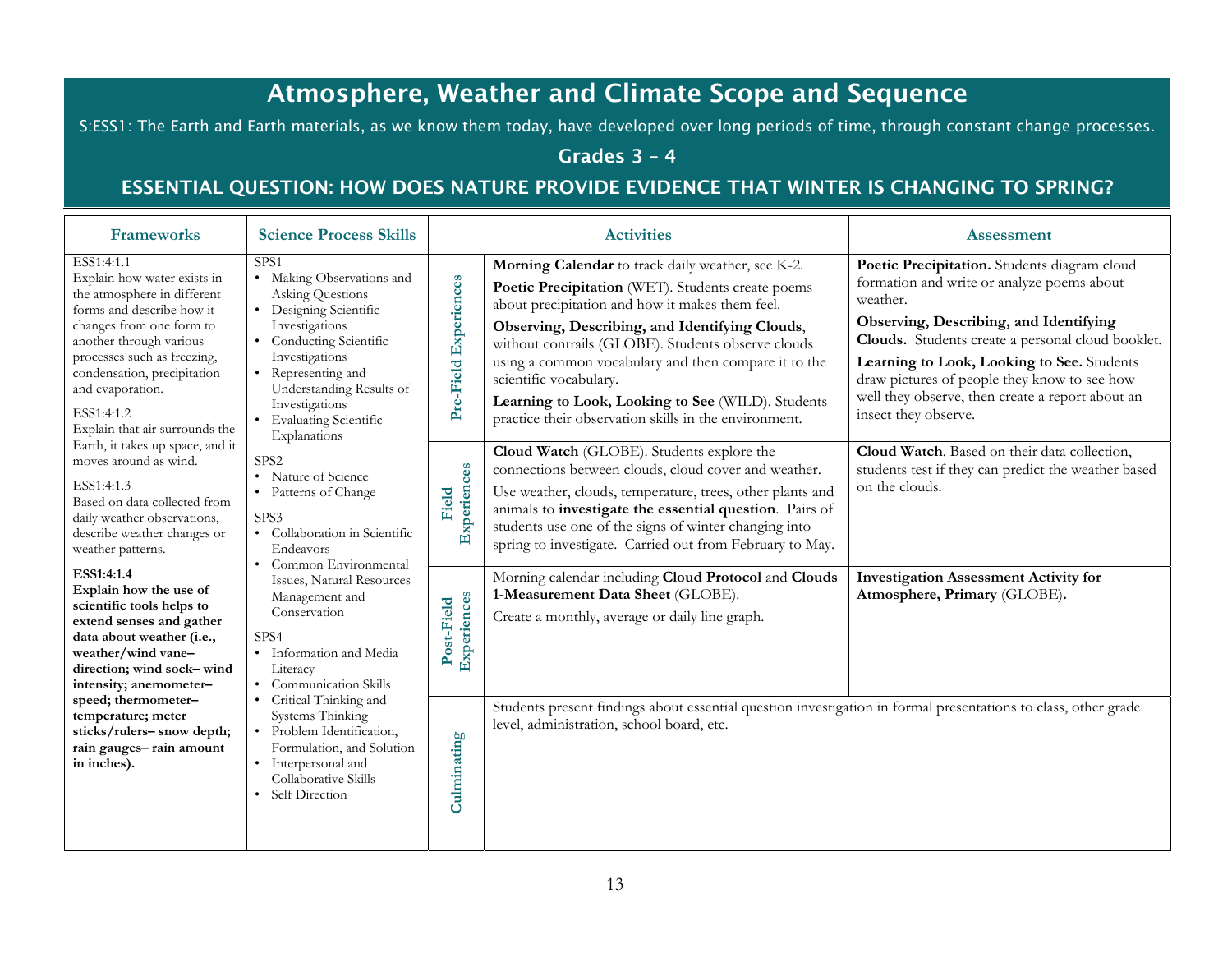- $\blacksquare$ Plant sunflowers or other plants that follow the sun.
- $\blacksquare$ Build/install a weather station.
- Use the school flagpole as a sundial.

### **Integration with other subjects**

- Art (poem, drawing)
- Literacy (poetry)
- Math (measurement, graphing)

- $\blacksquare$ GLOBE Assessment Activity: *www.globe.gov/fsl/educorn/assessment/atmosphere/atmosPSinvest.html*
- Below Zero: supplemental winter activity guide from Project WILD (NH Fish & Game Department)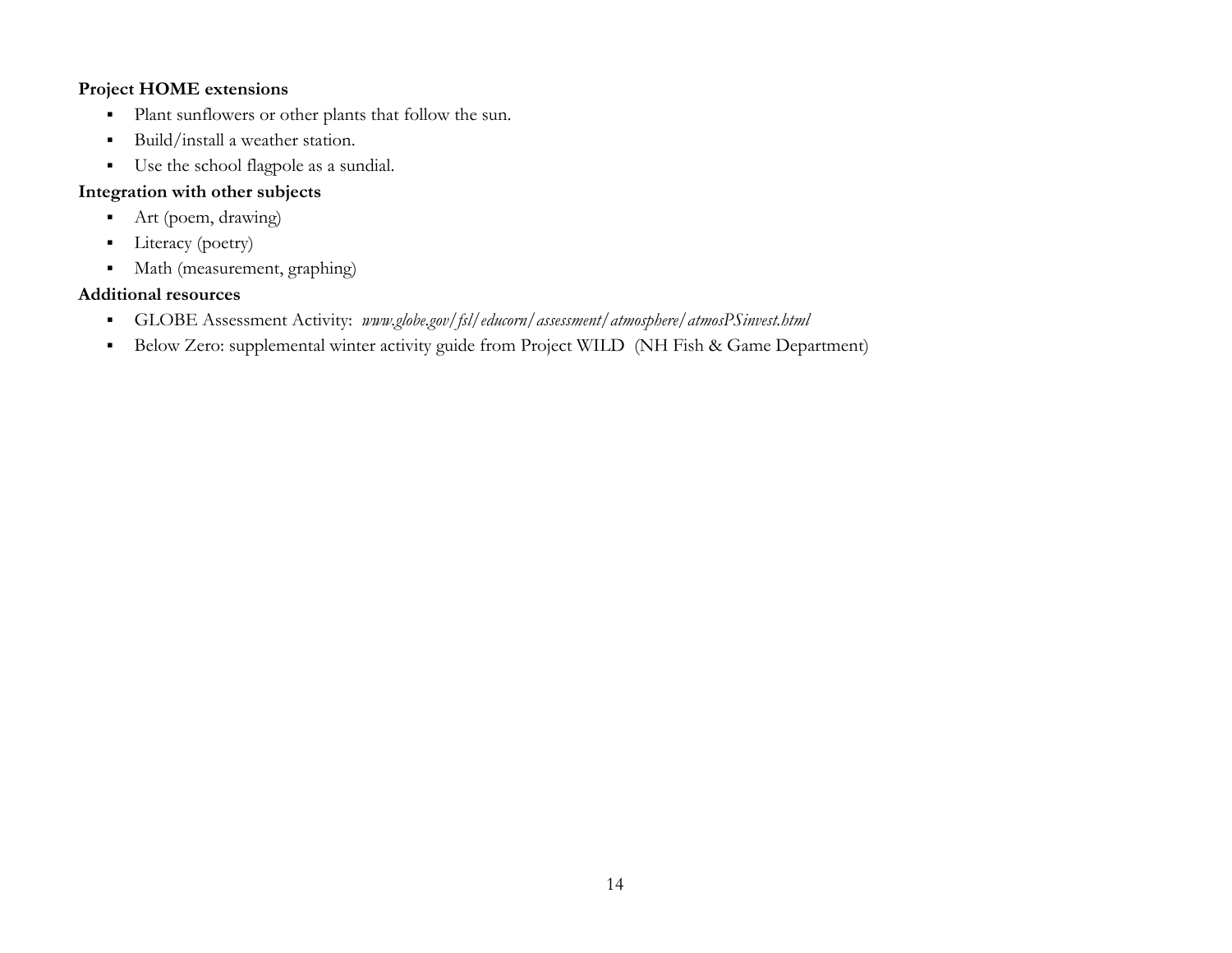# Atmosphere, Weather and Climate Scope and Sequence

S:ESS1: The Earth and Earth materials, as we know them today, have developed over long periods of time, through constant change processes.

# Grades 5 – 6

# ESSENTIAL QUESTION: WHAT ARE THE KEY CHARACTERISTICS OF WEATHER IN YOUR TOWN?

| <b>Frameworks</b>                                                                                                                                                                                                                                                                                          | <b>Science Process Skills</b>                                                                                                                                                                                                                                                                                               | <b>Activities</b>                                                                                                                                                                                                                                                                                                                                                                                                                                                                                                                                                                                                                                            | <b>Assessment</b>                                                                                                                                                                                                                                                                                                                                                                                                      |
|------------------------------------------------------------------------------------------------------------------------------------------------------------------------------------------------------------------------------------------------------------------------------------------------------------|-----------------------------------------------------------------------------------------------------------------------------------------------------------------------------------------------------------------------------------------------------------------------------------------------------------------------------|--------------------------------------------------------------------------------------------------------------------------------------------------------------------------------------------------------------------------------------------------------------------------------------------------------------------------------------------------------------------------------------------------------------------------------------------------------------------------------------------------------------------------------------------------------------------------------------------------------------------------------------------------------------|------------------------------------------------------------------------------------------------------------------------------------------------------------------------------------------------------------------------------------------------------------------------------------------------------------------------------------------------------------------------------------------------------------------------|
| ESS1:6:1.1<br>Describe and make<br>predictions about local<br>and regional weather<br>conditions using<br>observation and data<br>collection methods.<br>ESS1:6:1.2<br>Identify weather patterns<br>by tracking weather<br>related events, such as<br>hurricanes.<br>ESS1:6:1.3<br>Explain the composition | SPS <sub>1</sub><br>• Making Observations and<br><b>Asking Questions</b><br>• Conducting Scientific<br>Investigations<br>• Representing and<br>Understanding Results of<br>Investigations<br>SPS <sub>2</sub><br>• Nature of Science<br>• Models and Scale<br>• Patterns of Change<br>SPS3<br>• Collaboration in Scientific | Observing, Describing, and Identifying Clouds, with<br>contrails (GLOBE). Students observe clouds using a<br>common vocabulary and then compare it to the scientific<br>Pre-Field Experiences<br>vocabulary.<br>Estimating Cloud Cover (GLOBE). Students practice<br>estimating cloud cover using torn pieces of paper glued<br>on a contrasting background.<br>Observing Visibility and Sky Color (GLOBE).<br>Students become aware of changes in visibility and sky<br>color due to particles suspended in the air.<br>When a local precipitation event happens, Nature Rules<br>(WET). Students create a newspaper report about a<br>precipitation event. | Observing, Describing, and Identifying<br>Clouds. Students create a personal cloud<br>booklet.<br>Estimating Cloud Cover. Class discussion on<br>accuracy of predictions.<br>Observing Visibility and Sky Color.<br>Questions on correlations between sky color<br>and weather. Summary chart.<br>Nature Rules. Students write and critique<br>stories on photos, draw a disaster scene and<br>discuss "Nature Rules." |
| and structure of the<br>Earth's atmosphere.<br>ESS1:6:1.4<br>Describe weather in terms<br>of temperature, wind<br>speed and direction,                                                                                                                                                                     | Endeavors<br>• Common Environmental<br>Issues, Natural Resources<br>Management and<br>Conservation<br>SPS4                                                                                                                                                                                                                  | Daily<br>Experiences<br>Soil and Air Temperature (GLOBE)<br>$\bullet$<br>Field<br>Cloud Protocol (GLOBE)<br>Precipitation Protocols (GLOBE)                                                                                                                                                                                                                                                                                                                                                                                                                                                                                                                  | <b>Investigation Assessment Activity for</b><br>Atmosphere, Elementary and Protocol<br>Checklists for Students (GLOBE).                                                                                                                                                                                                                                                                                                |
| precipitation, and cloud<br>cover.<br>ESS1:6:1.5<br>Describe how clouds<br>affect weather and<br>climate, including                                                                                                                                                                                        | • Information and Media<br>Literacy<br>Communication Skills<br>Critical Thinking and<br>Systems Thinking<br>· Problem Identification,<br>Formulation, and Solution<br>• Interpersonal and                                                                                                                                   | Analyze data for patterns and relationships.<br>Experiences<br>Post-Field                                                                                                                                                                                                                                                                                                                                                                                                                                                                                                                                                                                    |                                                                                                                                                                                                                                                                                                                                                                                                                        |
| precipitation, reflecting<br>light from the sun, and<br>retaining heat energy<br>emitted from the Earth's<br>surface.                                                                                                                                                                                      | Collaborative Skills<br>• Self Direction<br>• Accountability and<br>Adaptability                                                                                                                                                                                                                                            | Culminating                                                                                                                                                                                                                                                                                                                                                                                                                                                                                                                                                                                                                                                  |                                                                                                                                                                                                                                                                                                                                                                                                                        |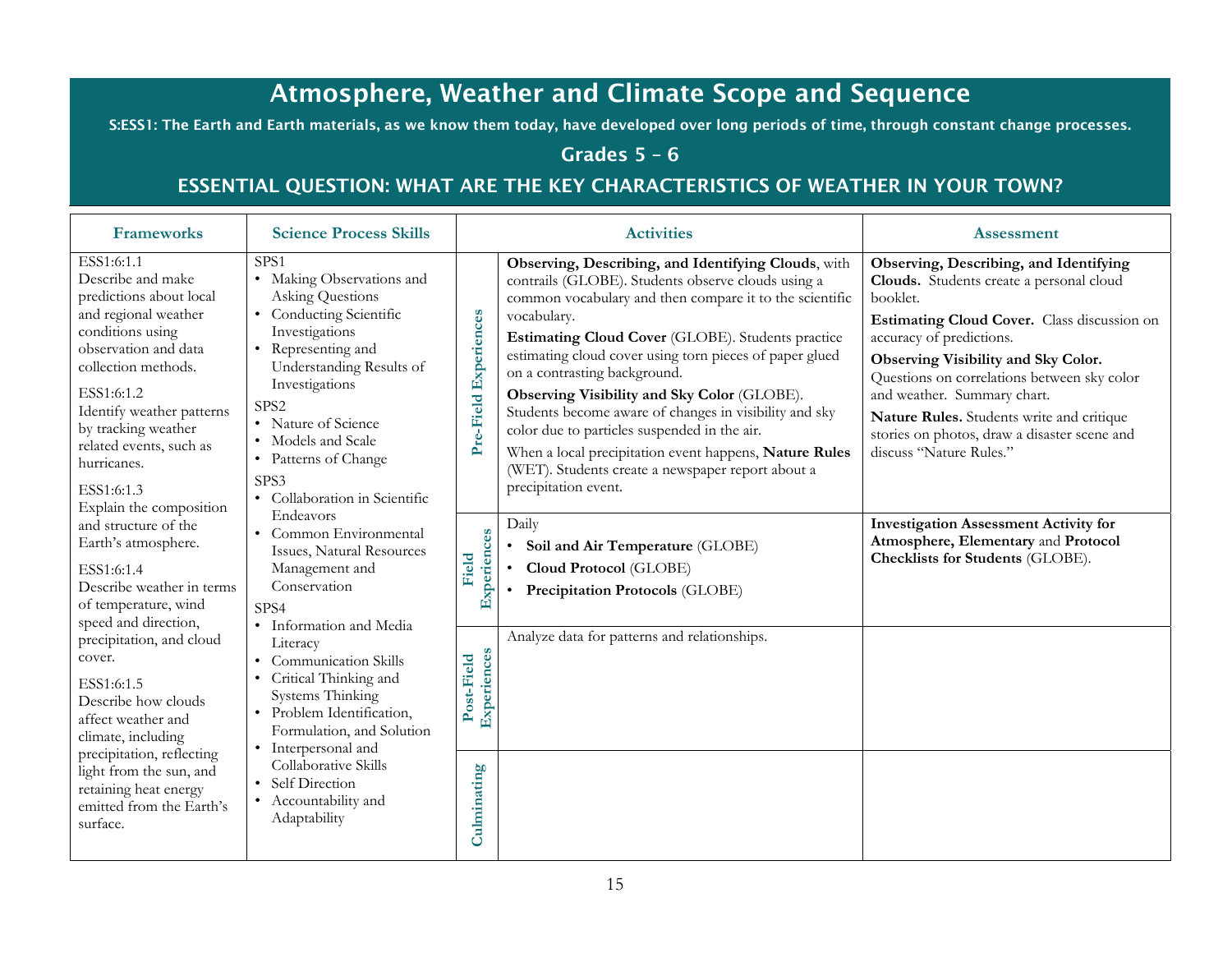Using the collected weather data, determine what species of plants would be best suited to your school site if you were to carry out a habitat enhancement project.

### **Integration with other subjects**

- $\blacksquare$ Art (drawing)
- $\blacksquare$ Math (estimating, measurement)
- $\blacksquare$ Writing (newspaper report)

- $\blacksquare$ GLOBE Assessment Activity URL: *www.globe.gov/fsl/educorn/assessment/atmosphere/atmosESinvest.html*
- $\blacksquare$ GLOBE Protocol Check List URL: *www.globe.gov/fsl/educorn/assessment/atmosphere/atmospherehome.html*
- $\blacksquare$ Winter Weather and White-tailed Deer: Winter Severity Index (NH Fish & Game Department)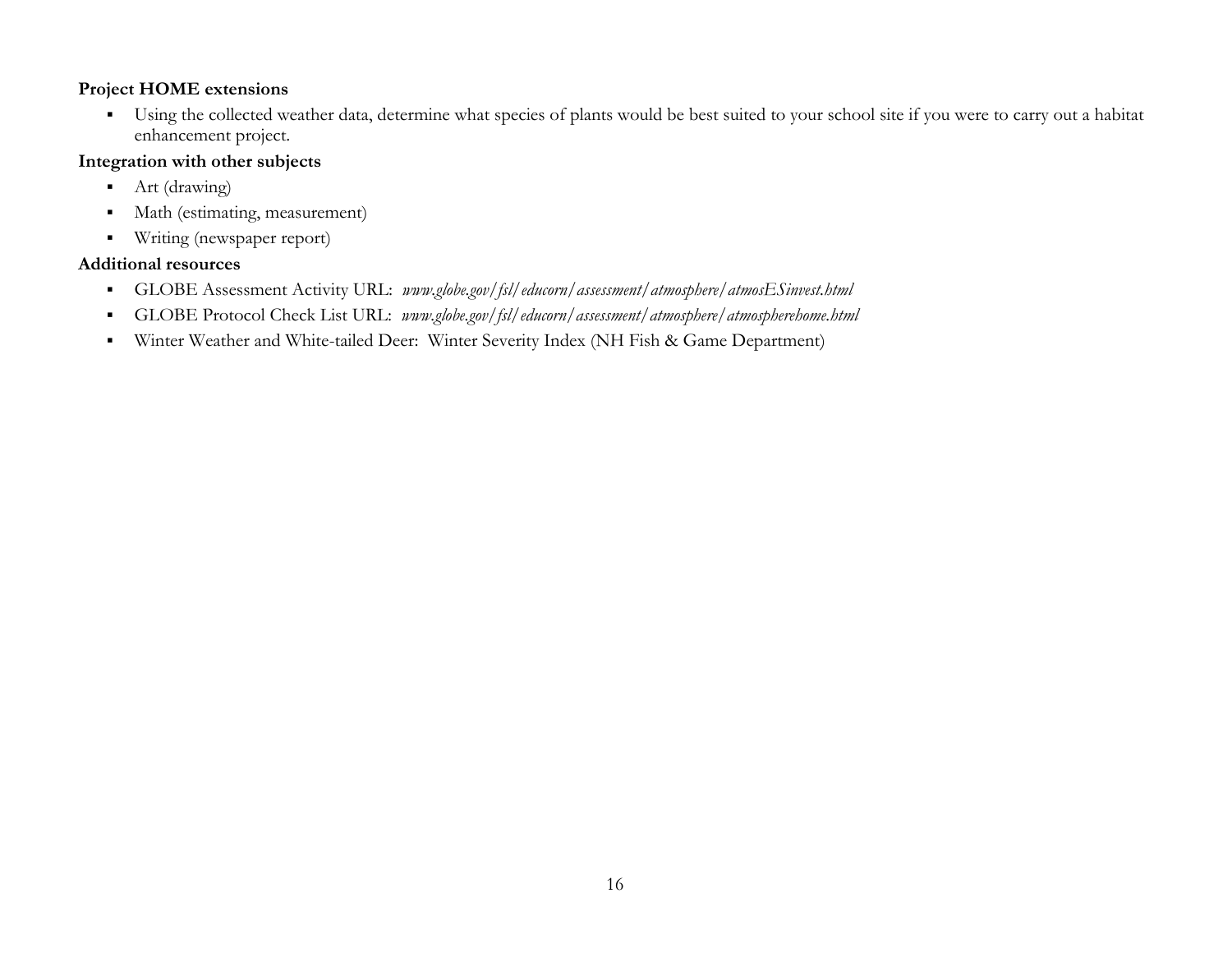# Atmosphere, Weather and Climate Scope and Sequence

S:ESS1: The Earth and Earth materials, as we know them today, have developed over long periods of time, through constant change processes.

# Grades 7 – 8

# ESSENTIAL QUESTION: HOW IS YOUR CLIMATE INFLUENCED BY THE PROCESSES OF THE WATER CYCLE?

| <b>Frameworks</b>                                                                                                                                                                                                                                                          | <b>Science Process Skills</b>                                                                                                                                                                                                                                    |                          | <b>Activities</b>                                                                                                                                                                                                                                                                                                                                                                                          | <b>Assessment</b>                                                                                                                                                                                                                                                                                    |
|----------------------------------------------------------------------------------------------------------------------------------------------------------------------------------------------------------------------------------------------------------------------------|------------------------------------------------------------------------------------------------------------------------------------------------------------------------------------------------------------------------------------------------------------------|--------------------------|------------------------------------------------------------------------------------------------------------------------------------------------------------------------------------------------------------------------------------------------------------------------------------------------------------------------------------------------------------------------------------------------------------|------------------------------------------------------------------------------------------------------------------------------------------------------------------------------------------------------------------------------------------------------------------------------------------------------|
| ESS1:8:1.1<br>Identify and describe<br>the processes of the<br>water cycle and explain<br>their effects on climatic<br>patterns.                                                                                                                                           | SPS1<br>• Making Observations and Asking<br>Questions<br>• Conducting Scientific<br>Investigations<br>• Representing and Understanding<br>Results of Investigations                                                                                              | Experiences<br>Pre-Field | Water Wonders Part A (PLT). Students simulate<br>the path of water in the water cycle and discuss its<br>importance to living things.<br>Water Models (WET). Students create models of<br>the water cycle and demonstrate how water cycles in<br>various ecosystems.                                                                                                                                       | Water Wonders (PLT). Students revise their<br>definition of the water cycle with what they have<br>learned.<br>Water Models (WET). Students describe how the<br>world shares water.                                                                                                                  |
| ESS1:8:1.2<br>Identify and describe<br>the impact certain<br>factors have on the<br>Earth's climate,<br>including changes in the<br>oceans' temperature,<br>changes in the<br>composition of the<br>atmosphere, and<br>geological shifts due to<br>events such as volcanic | SPS <sub>2</sub><br>• Systems and Energy<br>• Models and Scale<br>• Patterns of Change<br>SPS3<br>• Collaboration in Scientific<br>Endeavors<br>• Common Environmental Issues,<br>Natural Resources Management<br>and Conservation<br>SPS4                       | <b>Filed Experiences</b> | Daily<br>• Relative Humidity Protocol (GLOBE).<br>Surface Temperature Protocol (GLOBE).<br>Air Temperature (GLOBE).<br>$\bullet$<br>Water Temperature Protocol (GLOBE).<br>Soil Temperature (GLOBE).<br>Monthly Gravimetric Soil Moisture (GLOBE).<br>High/Low Temperature Site Inventory Card<br>(HOME, Ch. 4). Students identify the areas of the<br>highest and lowest temperatures on the school site. | <b>Investigation Assessment Activity for</b><br>Atmosphere, Middle School (GLOBE).<br><b>Atmosphere Protocol Checklists for Students</b><br>(GLOBE).<br>Soil Protocol Checklists for Students (GLOBE).                                                                                               |
| eruptions and glacial<br>movements.                                                                                                                                                                                                                                        | • Information and Media Literacy<br>• Communication Skills<br>• Critical Thinking and Systems<br>Thinking<br>· Problem Identification,<br>Formulation, and Solution<br>• Creativity and Intellectual<br>Curiosity<br>• Interpersonal and Collaborative<br>Skills | Post-Field Experiences   | Piece It Together (WET). Students analyze and<br>plot global temperature and precipitation to<br>determine climate patterns.<br>Water Wonders Part B (PLT). Students conduct a<br>simple experiment to determine what effect plants<br>have on watersheds and water quality.                                                                                                                               | Piece It Together (WET). Students identify three<br>global climates, compare the sun's angles, match<br>characters to their climates and describe how<br>people adapt to climate.<br>Water Wonders (PLT). Students compare water<br>crossing bare soil and water crossing through a<br>forest floor. |
|                                                                                                                                                                                                                                                                            | Self Direction<br>• Accountability and Adaptability                                                                                                                                                                                                              | Cumulating               | After collecting months of data and comparing it to<br>previous years' of data, students carry out data<br>analysis to determine climatic patterns.                                                                                                                                                                                                                                                        |                                                                                                                                                                                                                                                                                                      |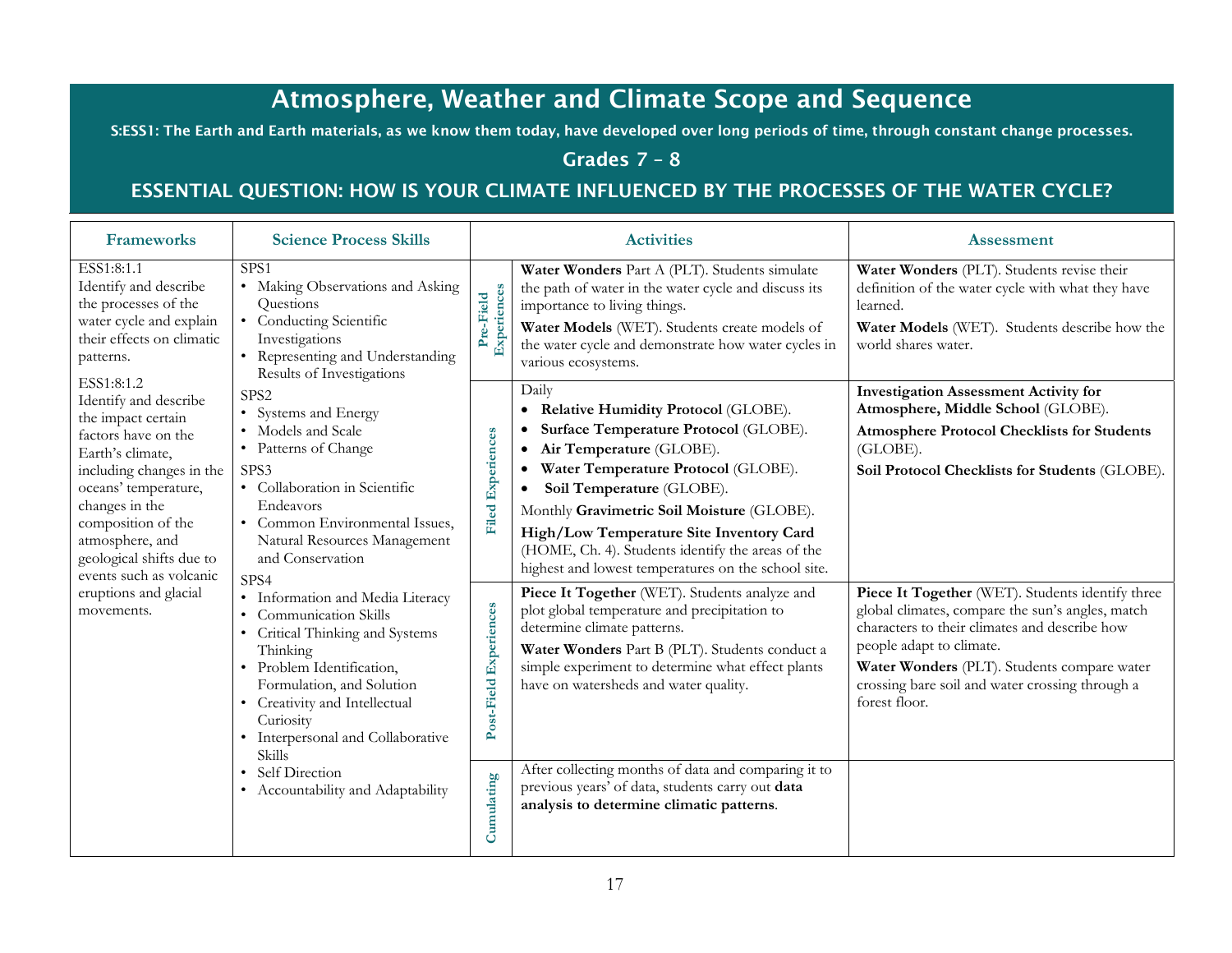- In groups of four students, ask groups to design a hypothetical or conceptual habitat enhancement project for a site where the ground has no slope.
- Once completed, students then modify their project for a site with sloped ground.

### **Integrations with other subjects**

- $\blacksquare$ Writing (story)
- $\blacksquare$ Math (graphing)
- $\blacksquare$ Geography (comparing various ecosystems, climate patterns)

- $\blacksquare$ GLOBE Assessment Activity URL: *www.globe.gov/fsl/educorn/assessment/atmosphere/atmosMSinvest.html*
- $\blacksquare$ GLOBE Protocol Check List URL: *www.globe.gov/fsl/educorn/assessment/atmosphere/atmospherehome.html*
- $\blacksquare$ GLOBE Protocol Check List URL: *www.globe.gov/fsl/educorn/assessment/soils/soilshome.html*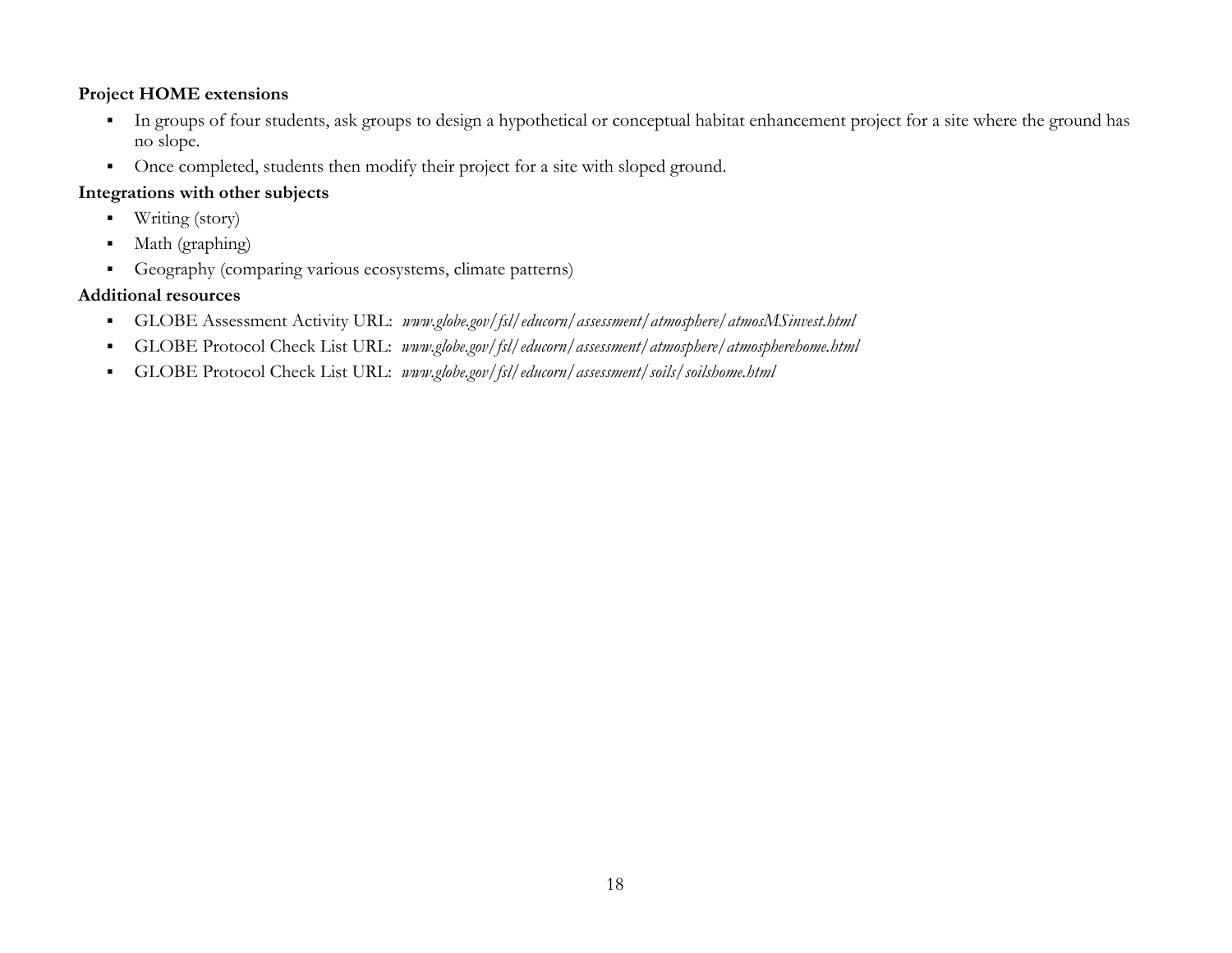# Atmosphere, Weather and Climate Scope and Sequence

S:ESS1: The Earth and Earth materials, as we know them today, have developed over long periods of time, through constant change processes.

### Grades 9 – 12

# ESSENTIAL QUESTION: WHAT ARE THE RELATIONSHIPS AMONG ATMOSPHERE, WEATHER AND CLIMATE?

| <b>Frameworks</b>                                                                                                                                                                                                                                                                                                                                                                                                                                                                                                                                                                                | <b>Science Process Skills</b>                                                                                                                                                                                                                                                                                                                                                                                                                                                                                                                                                                                                                                                                                                                                                                                                                                                       |                       | <b>Activities</b>                                                                                                                                                                                                                                                                                                                                                                                                                                                                                                                                                                                                                                                                                                                                                                                                                                                                                                                                                                                                                                                                                                                                                                                                                                                                                                                                                                                                                                                                                        | <b>Assessment</b>                                                                                                                                                                                                                                                                                                                                                                                                                                                                                                                                                                                                                                                                                                                       |
|--------------------------------------------------------------------------------------------------------------------------------------------------------------------------------------------------------------------------------------------------------------------------------------------------------------------------------------------------------------------------------------------------------------------------------------------------------------------------------------------------------------------------------------------------------------------------------------------------|-------------------------------------------------------------------------------------------------------------------------------------------------------------------------------------------------------------------------------------------------------------------------------------------------------------------------------------------------------------------------------------------------------------------------------------------------------------------------------------------------------------------------------------------------------------------------------------------------------------------------------------------------------------------------------------------------------------------------------------------------------------------------------------------------------------------------------------------------------------------------------------|-----------------------|----------------------------------------------------------------------------------------------------------------------------------------------------------------------------------------------------------------------------------------------------------------------------------------------------------------------------------------------------------------------------------------------------------------------------------------------------------------------------------------------------------------------------------------------------------------------------------------------------------------------------------------------------------------------------------------------------------------------------------------------------------------------------------------------------------------------------------------------------------------------------------------------------------------------------------------------------------------------------------------------------------------------------------------------------------------------------------------------------------------------------------------------------------------------------------------------------------------------------------------------------------------------------------------------------------------------------------------------------------------------------------------------------------------------------------------------------------------------------------------------------------|-----------------------------------------------------------------------------------------------------------------------------------------------------------------------------------------------------------------------------------------------------------------------------------------------------------------------------------------------------------------------------------------------------------------------------------------------------------------------------------------------------------------------------------------------------------------------------------------------------------------------------------------------------------------------------------------------------------------------------------------|
| ESS1:11:1.1<br>Explain how winds<br>and ocean currents<br>are created on the<br>Earth's surface.<br>ESS1:11:1.2<br>Explain how heat<br>and energy transfer<br>in and out of the<br>atmosphere; and<br>provide examples<br>of how it is related<br>to weather and<br>climate.<br>ESS1:11:1.3<br>Describe how<br>Earth's<br>atmospheric<br>composition has<br>changed from the<br>formation of the<br>Earth through<br>current time.<br>ESS1:11:1.4<br>Explain how<br>Earth's features<br>can affect wind<br>and weather<br>patterns by causing<br>air to rise and<br>increasing<br>precipitation. | SPS <sub>1</sub><br>• Making Observations and Asking<br>Questions<br>• Designing Scientific Investigations<br>• Conducting Scientific Investigations<br>• Representing and Understanding<br>Results of Investigations<br>• Evaluating Scientific Explanations<br>SPS <sub>2</sub><br>• Nature of Science<br>• Systems and Energy<br>• Models and Scale<br>• Patterns of Change<br>SPS3<br>• Collaboration in Scientific<br>Endeavors<br>• Common Environmental Issues,<br>Natural Resources Management<br>and Conservation<br>• Science and Technology,<br>Technological Design and<br>Application<br>SPS4<br>· Information and Media Literacy<br><b>Communication Skills</b><br>$\bullet$<br>• Critical Thinking and Systems<br>Thinking<br>· Problem Identification,<br>Formulation, and Solution<br>• Self Direction<br>Accountability and Adaptability<br>Social Responsibility | Pre-Field Experiences | Rain Reasons (PLT). Students explore the relationships<br>between water, light and temperature on plant growth,<br>precipitation and geography on plant and animal species.<br>S5: Seasonal Change on Land and Water (GLOBE).<br>Students use visualizations on incoming sunlight and<br>surface temperature to support inquiry on the differences in<br>seasonal change in the Northern and Southern<br>Hemispheres.<br>Learning Activities for the GLOBE Earth System<br>Poster Activity 4 (GLOBE). Students identify patterns in<br>satellite imagery (solar energy, surface temperature, clouds,<br>precipitation, soil moisture and vegetation) and look for<br>them in other columns to determine whether those patterns<br>hold for other kinds of data.<br>S4: Modeling the Reasons for Seasonal Change<br>(GLOBE). Students investigate what causes the Earth's<br>seasons, with a focus on the Earth's tilt and its spherical<br>shape.<br>GC1: Your Regional and Global Connection (GLOBE).<br>Students trace possible pathways of water and wind<br>currents from their part of the continent to other<br>continents, and identify what the wind and water carry.<br>Learning to Use Visualizations: An Example with<br>Elevation and Temperature (GLOBE). Students make<br>sense of elevation and temperature data and explore the<br>relationships between the two variables by using them to<br>compute the lapse rate, the rate at which temperature falls<br>with increasing elevation. | Rain Reasons. Evaluate how well students<br>can use maps and understand the<br>relationships they studied.<br>S5: Seasonal Change on Land and<br>Water. Use the Activity rubric to assess<br>student learning.<br>Learning Activities for the GLOBE<br>Earth System Poster Activity 4.<br>Evaluate student knowledge through class<br>discussion using Guidance Questions.<br>S4: Modeling the Reasons for Seasonal<br>Change. Use the Activity rubric to assess<br>student learning.<br>GC1: Your regional and global<br>connection. Use the Activity rubric to<br>assess student learning.<br>Learning to Use Visualizations: An<br>Example with Elevation and<br>Temperature. Use the Activity rubric to<br>assess student learning. |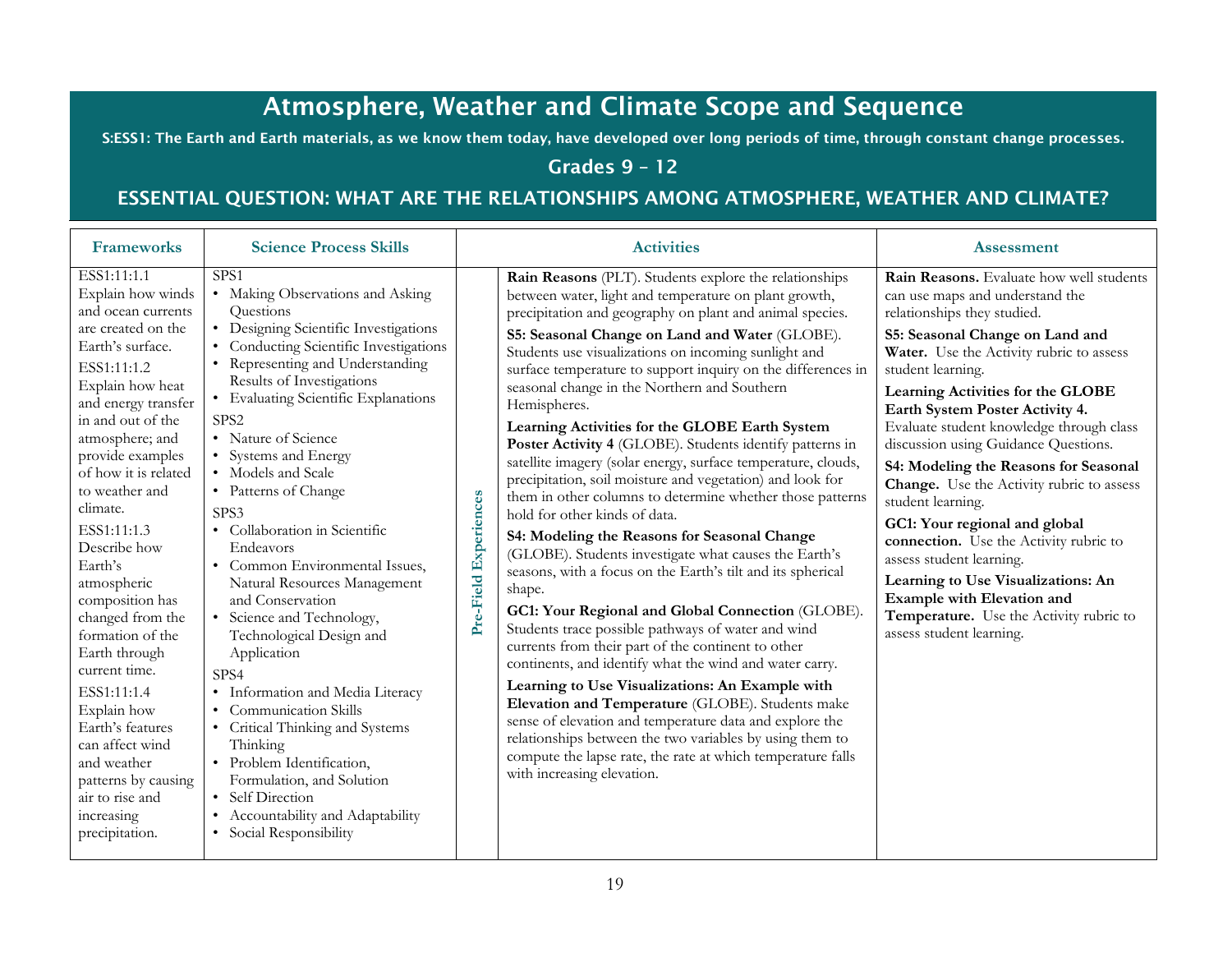| <b>Frameworks</b> | <b>Science Process Skills</b> |                          | <b>Activities</b>                                                                                                                                                                                                                                                                                                                                                                                                                                                                                                                                                                                                                                                                                                                                                                                                                                                                                       | <b>Assessment</b>                                                                                                                                                                                                                                                                                                                                  |
|-------------------|-------------------------------|--------------------------|---------------------------------------------------------------------------------------------------------------------------------------------------------------------------------------------------------------------------------------------------------------------------------------------------------------------------------------------------------------------------------------------------------------------------------------------------------------------------------------------------------------------------------------------------------------------------------------------------------------------------------------------------------------------------------------------------------------------------------------------------------------------------------------------------------------------------------------------------------------------------------------------------------|----------------------------------------------------------------------------------------------------------------------------------------------------------------------------------------------------------------------------------------------------------------------------------------------------------------------------------------------------|
|                   |                               | <b>Field Experiences</b> | Daily<br>• Water Vapor Protocol (GLOBE).<br>• Barometric Pressure Protocol (GLOBE).<br>• Relative Humidity Protocol (GLOBE).<br>• Precipitation Protocols (GLOBE).<br>• Digital Multi-Day Max/Min/Current Air and Soil<br>Temperature Protocol (GLOBE).<br>• Aerosols Protocol (GLOBE).<br>• Surface Ozone Protocol (GLOBE).                                                                                                                                                                                                                                                                                                                                                                                                                                                                                                                                                                            | <b>Investigation Assessment Activity for</b><br>Atmosphere, High School (GLOBE).<br><b>Atmosphere Protocol Checklists for</b><br>Students (GLOBE).<br>Soil Protocol Checklists for Students<br>(GLOBE).                                                                                                                                            |
|                   |                               | Post-Field Experiences   | RC1: Defining Regional Boundaries (GLOBE).<br>Students determine how to identify boundaries of a<br>regional system using Landsat regional data and<br>topographic maps.<br>RC2: Effects of Inputs and Outputs on a Region<br>(GLOBE). Students draw an imaginary box over an area on<br>a topographic map and using all the spheres (atmosphere,<br>biosphere, hydrosphere, lithosphere), generate questions<br>about changes to inputs and outputs of the system in their<br>area.<br>The Global Climate (PLT). Students use data collected<br>from Mauna Loa to measure changes in CO <sub>2</sub> amounts.<br>Students use the GLOBE climate database to compare<br>their data to another region in the country. Using graphs,<br>students will compare soil and air temperatures.<br>Students view images of environmental change using<br>satellite imagery: earthshots.usgs.gov/tableofcontents. | RC1: Defining regional boundaries.<br>Use the Activity rubric to assess student<br>learning.<br>RC2: Effects of inputs and outputs on a<br>region. Use the Activity rubric to assess<br>student learning.<br>The Global Climate. Students write a<br>"minute paper" predicting CO2 levels 20<br>years from now and the effects of those<br>levels. |
|                   |                               | Culminating              | Learning Activities for the GLOBE Earth System<br>Poster Activity 3 (GLOBE). Students explore connections<br>in a typical year.<br>• Explain the relationship between solar energy and<br>average temperature in a month going across the poster.<br>• Determine what amounts of solar energy, cloud cover,<br>and soil moisture characterize the most vegetated<br>regions?<br>• If the cloud amount in NH was reduced by 25%, predict<br>changes for NH.<br>• Explain how the global pattern of solar energy relates to<br>the other data on the poster.                                                                                                                                                                                                                                                                                                                                              | Learning Activities for the GLOBE<br>Earth System Poster Activity 3.<br>Evaluate student knowledge through class<br>discussion using Guidance Questions.                                                                                                                                                                                           |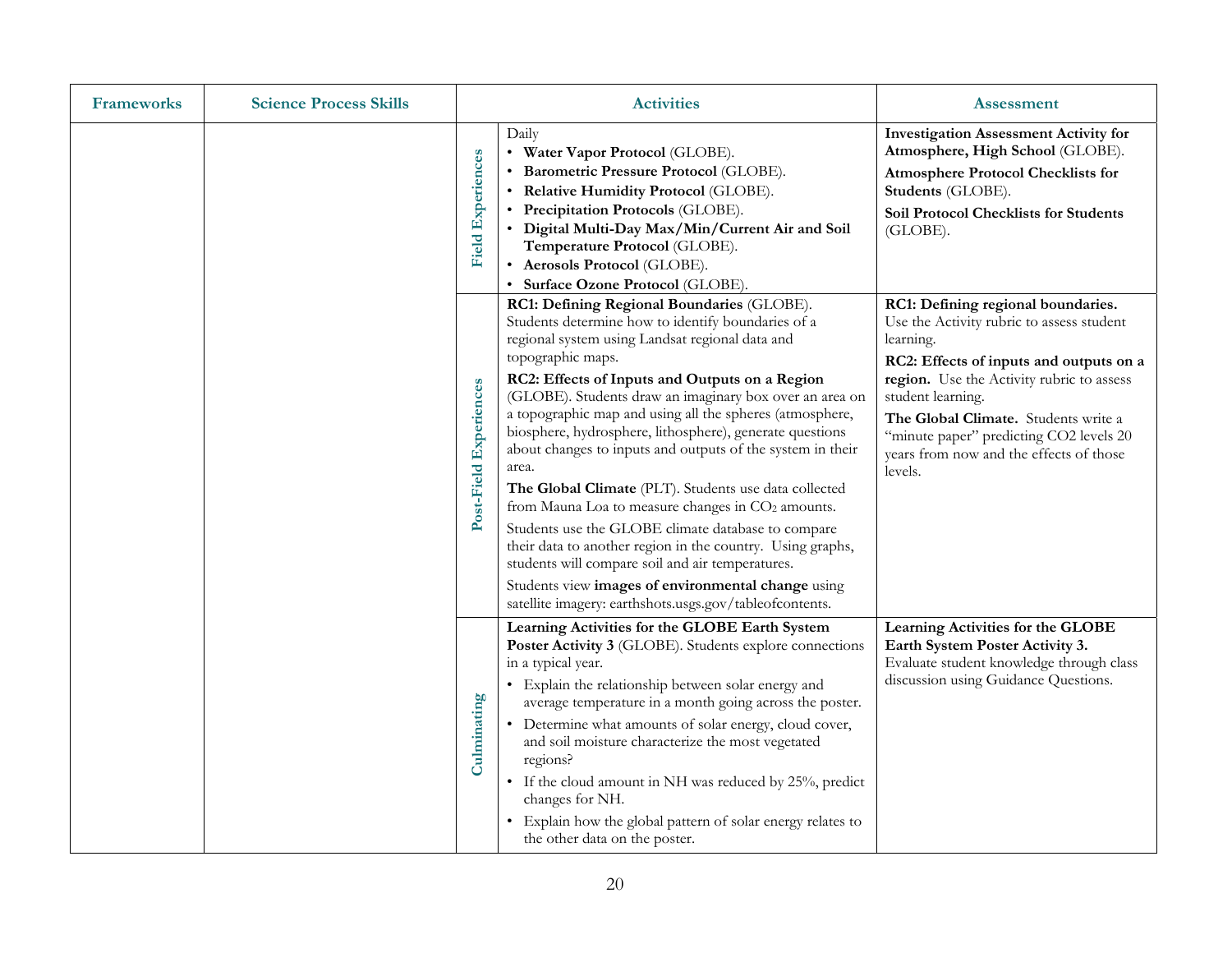Identify an area of your site with a particular microclimate, then map that site and describe its climate.

### **Integration with other subjects**

- $\blacksquare$ Art (graphic design)
- $\blacksquare$ Math (graphing, slopes)
- $\blacksquare$ Geography (climate, ecosystems, global patterns)
- $\blacksquare$ English (writing)
- $\blacksquare$ Physics (behavior and use of light, energy)
- $\blacksquare$ Chemistry (pH, energy),
- $\blacksquare$ Earth Science (sun-Earth relationships)

- As an alternate to RC1: Mapping Climate Patterns with ArcView GIS 3.x from MOBOT site: *www.mobot.org/education/mapping/mapcr.html.* Students will use a PDF document to guide them through viewing US climate data.
- $\blacksquare$ GLOBE Assessment Activity URL: *www.globe.gov/fsl/educorn/assessment/atmosphere/atmosHSinvest.html*
- $\blacksquare$ GLOBE Protocol Check List URL: *www.globe.gov/fsl/educorn/assessment/atmosphere/atmospherehome.html*
- $\blacksquare$ GLOBE Protocol Check List URL: *www.globe.gov/fsl/educorn/assessment/soils/soilshome.html*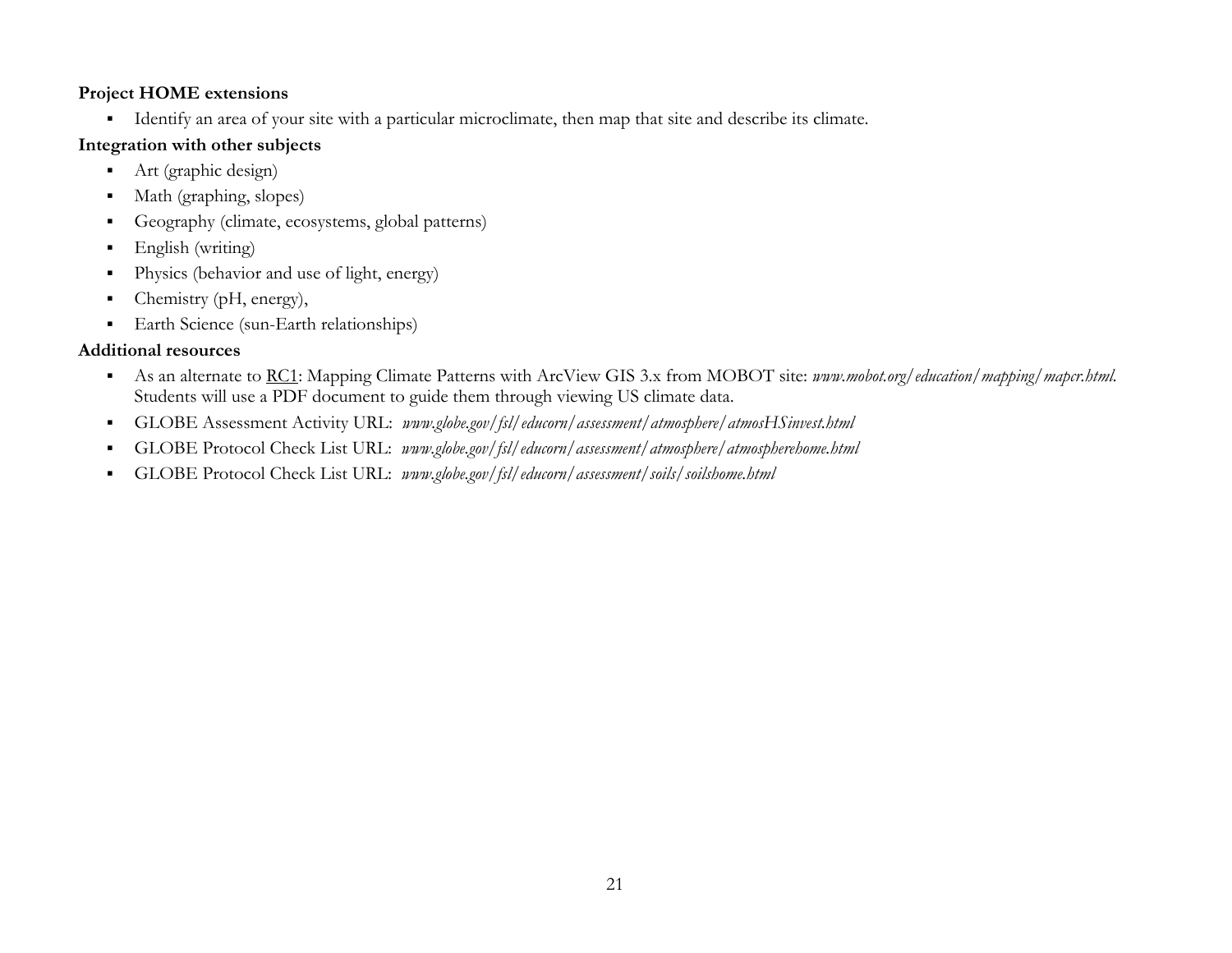# Grade Level Expectations for WATER AND WATERSHEDS

#### S:ESS1: The Earth and Earth materials, as we know them today, have developed over long periods of time, through constant change processes.

Explain that water quality can be affected positively or negatively by outside sources (ESS1:11:7.1)

#### 9-12 HOW IS WATER QUALITY POSITIVELY OR NEGATIVELY AFFECTED BY OUTSIDE SOURCES?

Describe how water flows into and through a watershed, falling on the land, collecting in rivers and lakes, soil, and porous layers of rock, until much of it flows back into the ocean. (ESS1:8:7.1)

Identify the physical and chemical properties that make water an essential component of the Earth's system. (ESS1:8:7.2)

**Explain the processes that cause cycling of water into and out of the atmosphere and their connections to our planet's weather patterns.**  (ESS1:8:7.3)

#### 7-8 HOW DOES THE CYCLING OF WATER INTO AND OUT OF THE EARTH'S ATMOSPHERE AFFECT OUR WEATHER?

Explain that water quality has a direct effect on Earth's life forms. (ESS1:6:7.2)

Explain the properties that make water an essential component of the Earth's system, including solvency and its ability to maintain a liquid state at most temperatures. (ESS1:6:7.1)

#### 5-6 HOW DO THE PROPERTIES OF WATER (EG. SOLVENCY, ABILITY TO MAINTAIN A LIQUID STATE) AFFECT LIFE FORMS?

Recognize and describe the Earth's surface as mostly covered by water. (ESS1:4:7.1)

Explain that most of Earth's water is salt water, which is found in the oceans, and that fresh water is found in rivers, lakes, underground sources, and glaciers. (ESS1:4:7.2)

#### 3-4 WHERE IS WATER FOUND ON THE EARTH? WHERE IS SALT WATER FOUND? WHERE IS FRESHWATER FOUND?

Recognize that water can be a liquid or a solid; and explain that it can be made to change from one state to the other, but the amount (mass) of water always remains the same in either state. (ESS1:2:7.1)

#### K-2 HOW DOES WATER OCCUR AND CHANGE IN OUR ENVIRONMENT?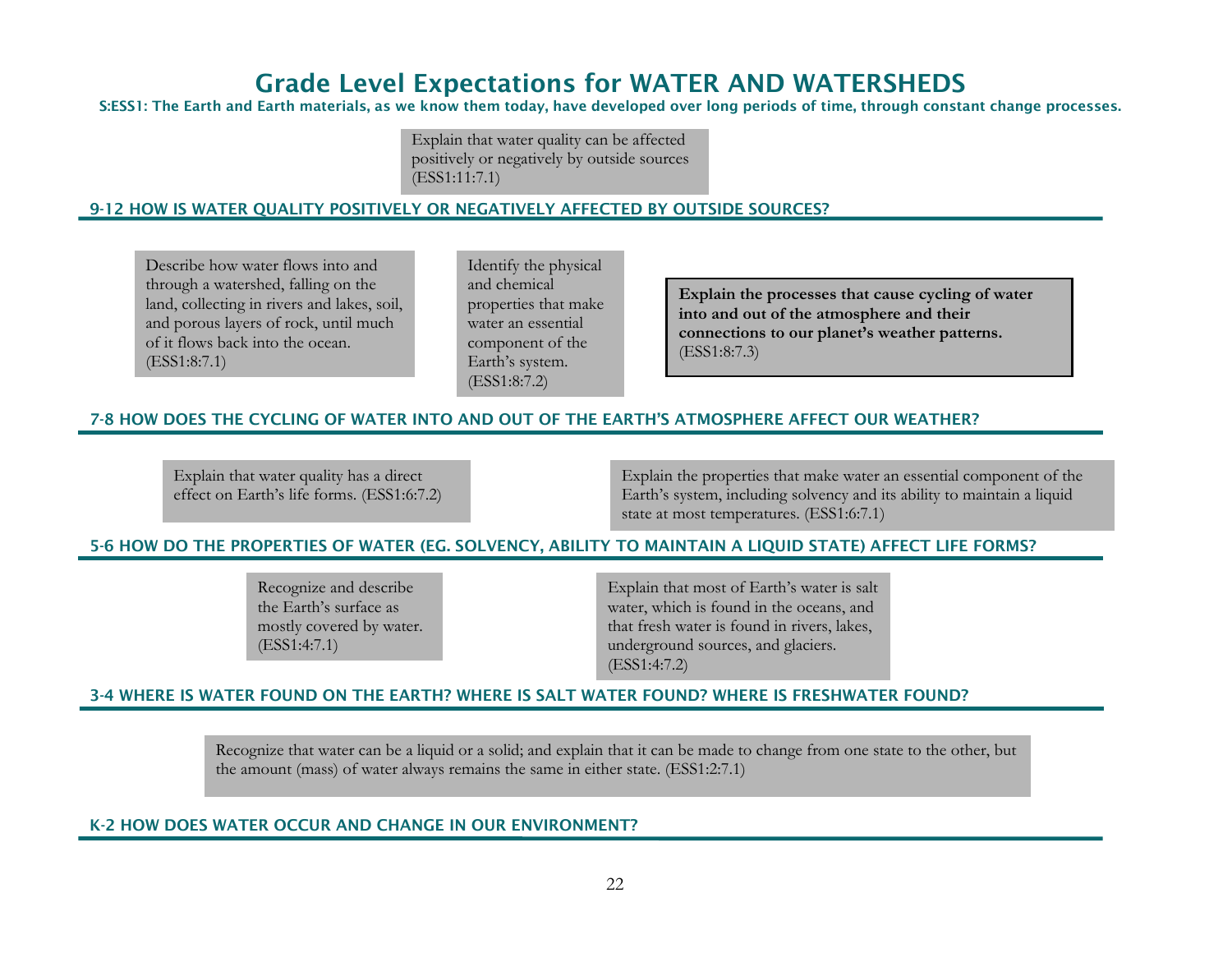# Grade Level Expectations for WATER AND WATERSHEDS

S:ESS1: The Earth and Earth materials, as we know them today, have developed over long periods of time, through constant change processes.

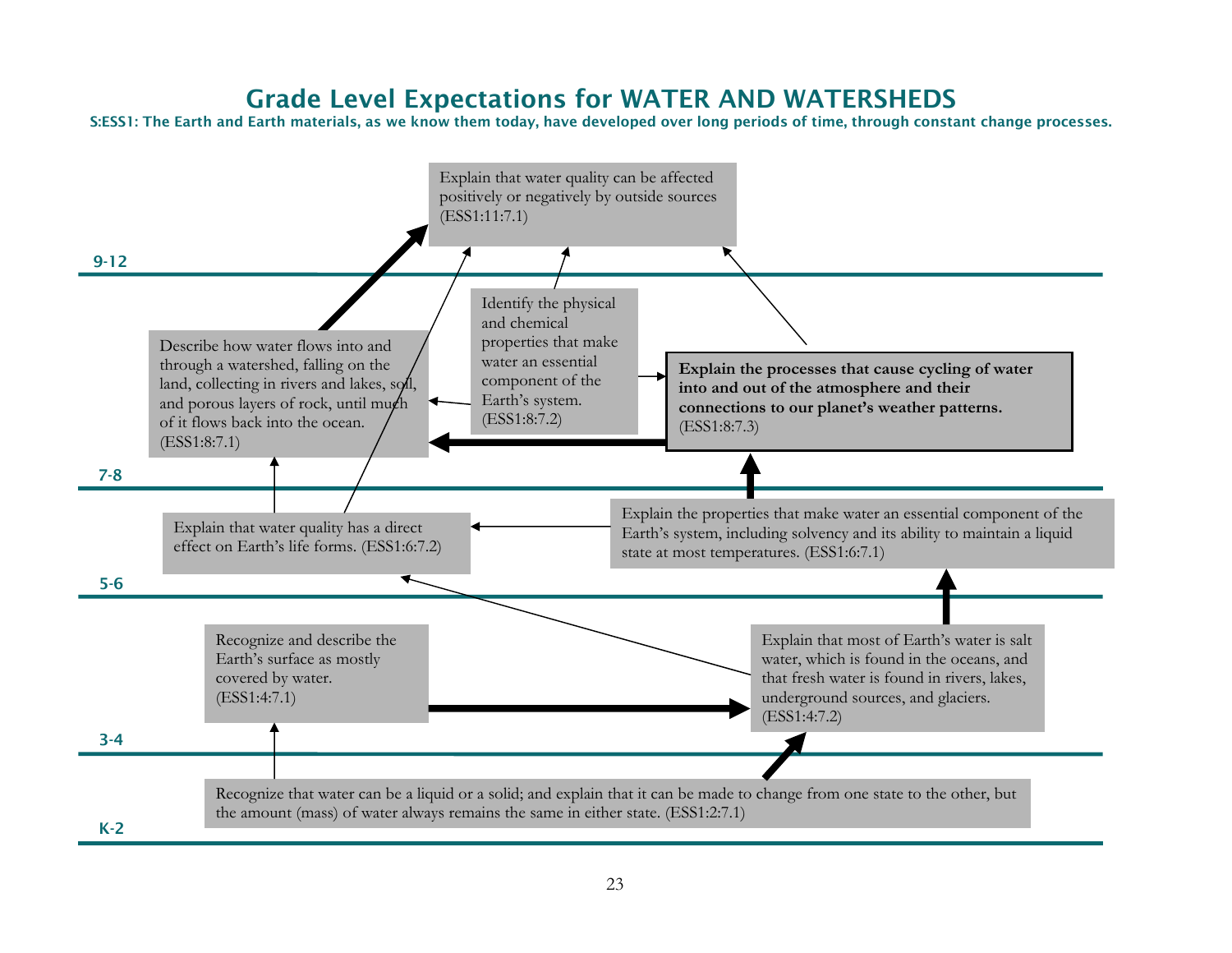# Water and Watersheds Scope and Sequence

S:ESS1: The Earth and Earth materials, as we know them today, have developed over long periods of time, through constant change processes.

# Kindergarten – Grade 2

# ESSENTIAL QUESTION: HOW DOES WATER OCCUR AND CHANGE IN OUR ENVIRONMENT?

| <b>Frameworks</b>                                                                                                                                                                                                                        | <b>Science Process Skills</b>                                                                                                                                                                                                                                                                                |                              | <b>Activities</b>                                                                                                                                                                                                                                                                                                                                                                                                                                                                                                   | <b>Assessment</b>                                                                                                                                                                                                                                                                                                                                                                                                                                             |
|------------------------------------------------------------------------------------------------------------------------------------------------------------------------------------------------------------------------------------------|--------------------------------------------------------------------------------------------------------------------------------------------------------------------------------------------------------------------------------------------------------------------------------------------------------------|------------------------------|---------------------------------------------------------------------------------------------------------------------------------------------------------------------------------------------------------------------------------------------------------------------------------------------------------------------------------------------------------------------------------------------------------------------------------------------------------------------------------------------------------------------|---------------------------------------------------------------------------------------------------------------------------------------------------------------------------------------------------------------------------------------------------------------------------------------------------------------------------------------------------------------------------------------------------------------------------------------------------------------|
| ESS1:2:7.1<br>Recognize that water<br>can be a liquid or a<br>solid; and explain<br>that it can be made to<br>change from one<br>state to the other, but<br>the amount (mass) of<br>water always remains<br>the same in either<br>state. | SPS <sub>1</sub><br>• Making Observations and Asking<br>Questions<br>Conducting Scientific Investigations<br>Representing and Understanding<br>Results of Investigations<br>SPS <sub>2</sub><br>• Nature of Science<br>• Systems and Energy<br>Models and Scale<br>Patterns of Change<br>• Form and Function | Experiences<br>re-Field<br>≏ | Aqua Words (WILD Aquatic). Students describe a<br>variety of ways and reasons that water is important<br>to people and wildlife.<br>Thunderstorm Part I (WET). Students simulate the<br>sounds of a thunderstorm.<br>Water Match (WET). Students match up pairs of<br>water picture cards. (Be sure to include snow, ice,<br>and steam. Why are they important and what does<br>water "look like" in pictures?)<br>Wet/Dry Spots Inventory Card (HOME p. 68).<br>Students inventory the schoolyard for water. Where | Aqua Words. Students explain how living<br>things use water and its importance by writing a<br>short story or using visual vocabulary<br>techniques.<br>Thunderstorm, Part I. Students share<br>thunderstorm stories and match the sounds<br>with the events.<br>Water Match. Students describe the states of<br>water and discuss their opinions on pollution.<br>Wet/Dry Spots Inventory Card. Students<br>correctly indicate where water is on a sketch of |
|                                                                                                                                                                                                                                          | SPS3<br>• Collaboration in Scientific<br>Endeavors<br>Common Environmental Issues,<br>Natural Resources Management<br>and Conservation<br>Science and Technology.<br>$\bullet$<br>Technological Design and<br>Application                                                                                    | Experiences<br><b>Field</b>  | does water exist on the schoolyard and how is it<br>used?<br>Daily Precipitation Protocols (GLOBE).<br>The maple sugaring process provides a wonderful<br>field experience to explore changing states of matter,<br>including snow and snow melt, sap as liquid, and<br>evaporation. To Be a Tree and Tree Factory<br>(PLT) provide good background for students on<br>how water flows through trees.                                                                                                               | the schoolyard.<br>Precipitation Protocols. Atmosphere<br>Protocol Checklists for Students.                                                                                                                                                                                                                                                                                                                                                                   |
|                                                                                                                                                                                                                                          | SPS4<br>• Information and Media Literacy<br>Communication Skills<br>Critical Thinking and Systems<br>Thinking                                                                                                                                                                                                | Experiences<br>Post-Field    | Cold Cash in the Icebox (WET). Students design<br>iceboxes to keep ice from melting.                                                                                                                                                                                                                                                                                                                                                                                                                                | Cold Cash in the Icebox. Evaluate<br>predictions and design of iceboxes.                                                                                                                                                                                                                                                                                                                                                                                      |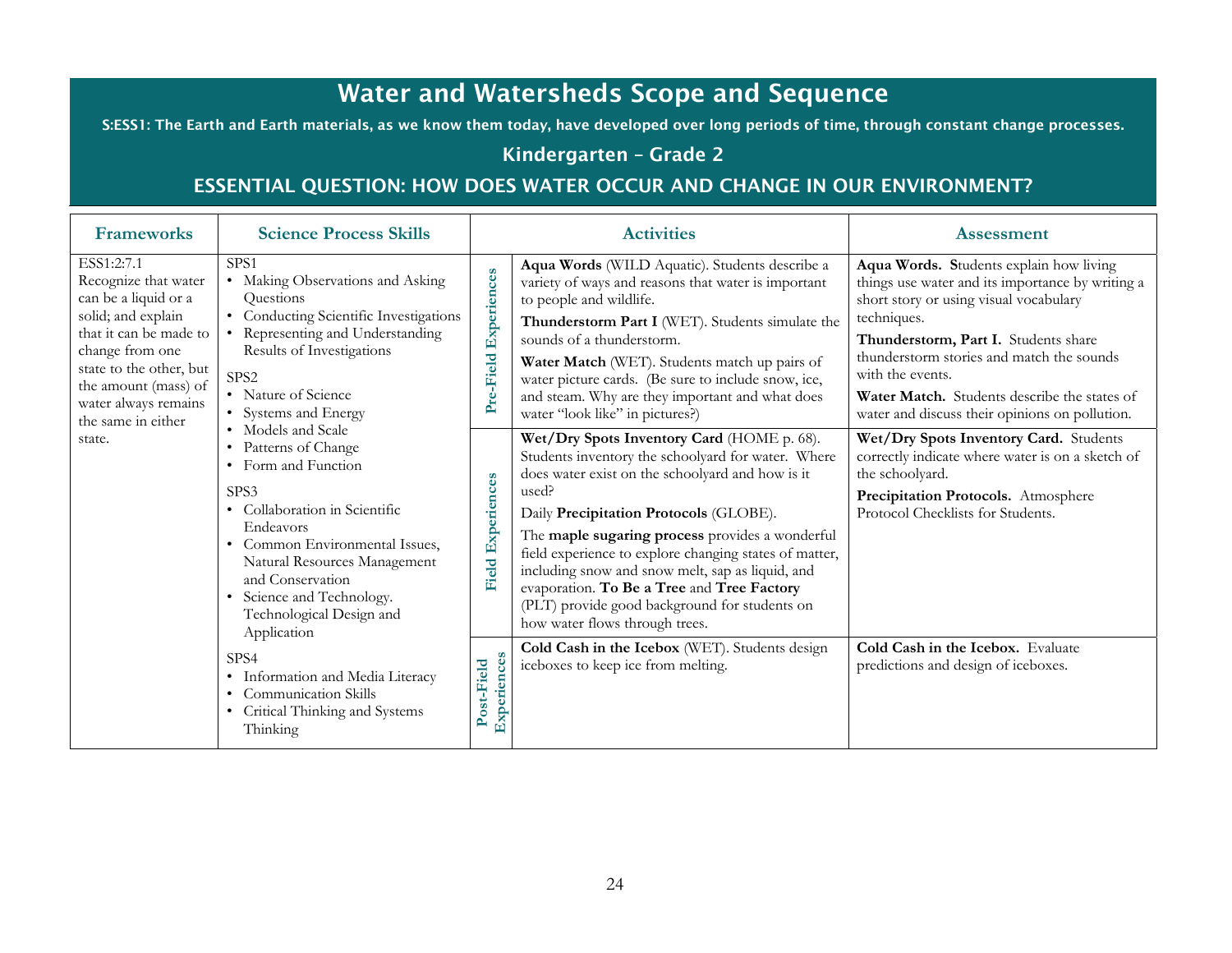| <b>Frameworks</b> | <b>Science Process Skills</b>                                                                                              | <b>Activities</b>                                                                                                                                                                                                                                                              | <b>Assessment</b>                                                                                                                        |
|-------------------|----------------------------------------------------------------------------------------------------------------------------|--------------------------------------------------------------------------------------------------------------------------------------------------------------------------------------------------------------------------------------------------------------------------------|------------------------------------------------------------------------------------------------------------------------------------------|
|                   | Problem Identification,<br>Formulation, and Solution<br>Interpersonal and Collaborative<br><b>Skills</b><br>Self Direction | Read <b>Bob the Snowman</b> by Sylvia Loretan and Jan<br>Lenico. This story explains the process of snow<br>formation while touching delicately on the cycle of<br>life-death-rebirth. Make your own "Bob the<br>Snowman" and take digital images of its changes<br>over time. | Students act out the different states of Bob,<br>and/or write their own story using two states of<br>water (i.e. solid, liquid, or gas). |

### **Integration with other subjects**

- $\blacksquare$ Writing, Literacy
- $\blacksquare$ Art (music)
- $\blacksquare$ Math (measuring)
- $\blacksquare$ History (iceboxes)

- $\blacksquare$ Below Zero supplemental activity book (Project WILD)
- GLOBE Protocol Check List URL: *www.globe.gov/fsl/educorn/assessment/atmosphere/atmospherehome.html*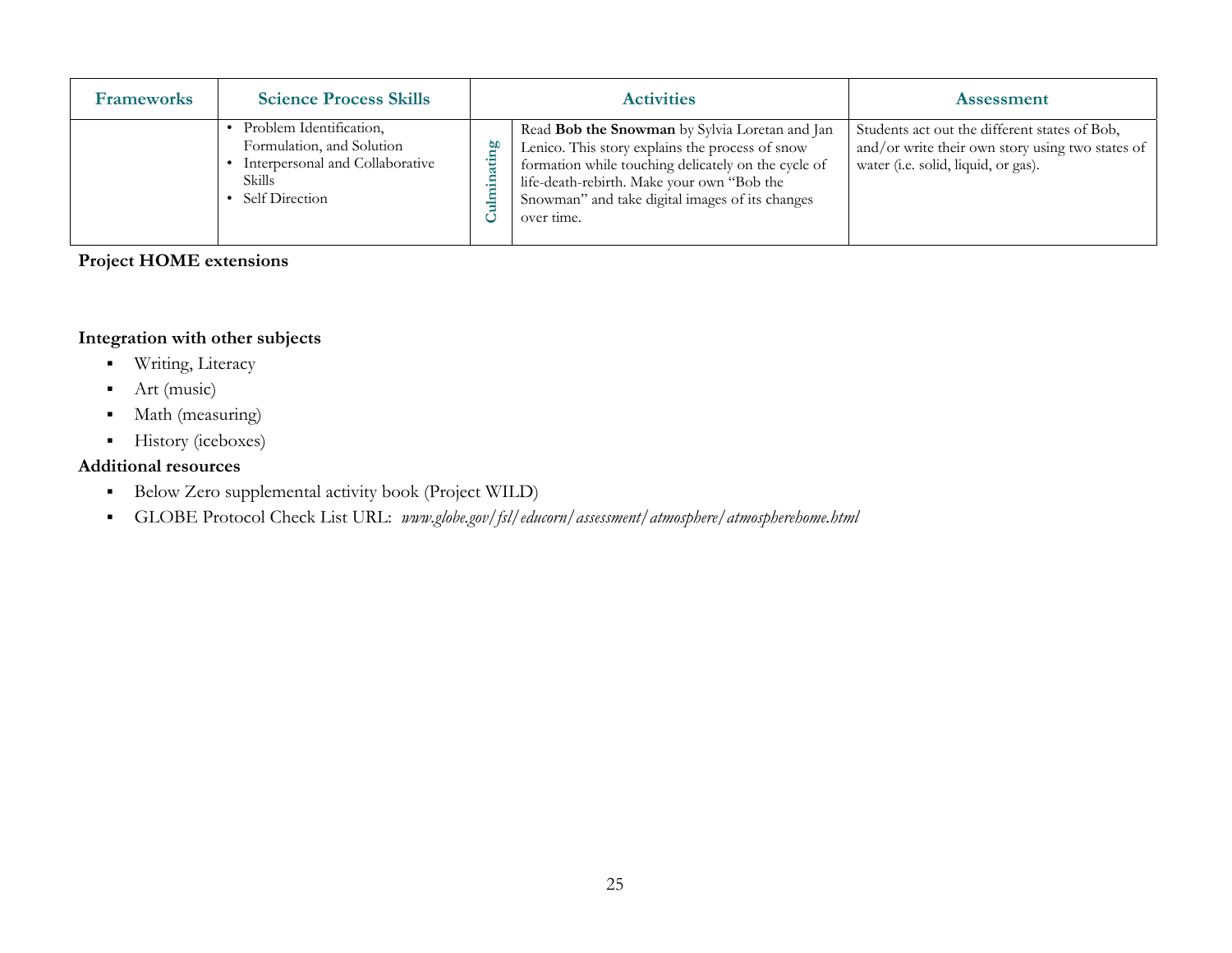# Water and Watersheds Scope and Sequence

S:ESS1: The Earth and Earth materials, as we know them today, have developed over long periods of time, through constant change processes.

# Grade 3 – 4

# ESSENTIAL QUESTIONS: WHERE IS WATER FOUND ON THE EARTH? WHERE IS SALT WATER FOUND? WHERE IS FRESHWATER FOUND?

| <b>Frameworks</b>                                                                                                                                                                                                                                                      | <b>Science Process Skills</b>                                                                                                                                                                                                                                                                                                                                                                                                                                        |                             | <b>Activities</b>                                                                                                                                                                                                                                                                                                                                                                                                                                                                                                                                                                                                                                                                                                                                                                                                            | <b>Assessment</b>                                                                                                                                                                                                                                                                                                                                                                                                                                                                                                                                                                                            |
|------------------------------------------------------------------------------------------------------------------------------------------------------------------------------------------------------------------------------------------------------------------------|----------------------------------------------------------------------------------------------------------------------------------------------------------------------------------------------------------------------------------------------------------------------------------------------------------------------------------------------------------------------------------------------------------------------------------------------------------------------|-----------------------------|------------------------------------------------------------------------------------------------------------------------------------------------------------------------------------------------------------------------------------------------------------------------------------------------------------------------------------------------------------------------------------------------------------------------------------------------------------------------------------------------------------------------------------------------------------------------------------------------------------------------------------------------------------------------------------------------------------------------------------------------------------------------------------------------------------------------------|--------------------------------------------------------------------------------------------------------------------------------------------------------------------------------------------------------------------------------------------------------------------------------------------------------------------------------------------------------------------------------------------------------------------------------------------------------------------------------------------------------------------------------------------------------------------------------------------------------------|
| ESS1:4:7.2<br>Recognize and describe<br>the Earth's surface as<br>mostly covered by water.<br>ESS1:4:7.2<br>Explain that most of<br>Earth's water is salt water,<br>which is found in the<br>oceans, and that fresh<br>water is found in rivers,<br>lakes, underground | SPS1<br>• Making Observations and<br>Asking Questions<br>• Conducting Scientific<br>Investigations<br>• Representing and<br>Understanding Results of<br>Investigations<br>• Evaluating Scientific<br>Explanations<br>SPS <sub>2</sub>                                                                                                                                                                                                                                | Pre-Field Experiences       | Molecules in Motion (WET). Students simulate<br>molecular movement of water in three states.<br>Old Water (WET). Students create a mural that<br>relates events to the age of the Earth, water, and life.<br>A Drop in the Bucket (WET). Students estimate<br>and calculate the percent of fresh water.<br>Incredible Journey (WET) or Water Wonders<br>(PLT). Students simulate water movement through<br>the water cycle.                                                                                                                                                                                                                                                                                                                                                                                                  | Molecules in Motion. Students write or draw<br>about how water changes to different states.<br>Old Water. Students indicate on a time line<br>drawn the appearance of water, life, and<br>humans on Earth.<br>A Drop in the Bucket. Students create a<br>commercial about water as a limited resource.<br>Incredible Journey or Water Wonders.<br>Students write a story about the movement of<br>water through the water cycle.                                                                                                                                                                             |
| sources, and glaciers.                                                                                                                                                                                                                                                 | • Systems and Energy<br>• Models and Scale<br>• Patterns of Change<br>SPS3<br>• Collaboration in Scientific<br>Endeavors<br>• Common Environmental<br>Issues, Natural Resources<br>Management and Conservation<br>SPS4<br>• Information and Media<br>Literacy<br><b>Communication Skills</b><br>Critical Thinking and Systems<br>Thinking<br>· Problem Identification,<br>Formulation, and Solution<br>• Interpersonal and<br>Collaborative Skills<br>Self Direction | Experiences<br><b>Field</b> | Grid and Baseline Offset Mapping (HOME).<br>Students use grid mapping and baseline offset<br>mapping on small and large areas of the schoolyard.<br>Thunderstorm Part II (WET). Students create a<br>precipitation map of a mock thunderstorm.<br>Snow Melt Observation. Students observe snow<br>melt in small containers.<br>Stream Sense (WET). Students use all senses to<br>observe a stream, learning there is a lot more to<br>flowing water.<br>Rainy Day Hike (WET). Students collect data<br>about water flowing around their school to<br>introduce the concept of a watershed.<br>Daily Precipitation Protocols (GLOBE).<br>Wet/Dry Spots Inventory Card (HOME).<br>Students inventory your schoolyard for water.<br>Where does water exist on the schoolyard and how<br>is it used?<br>Visit a weather station. | Grid and Baseline Offset Mapping. Students<br>create a schoolyard map.<br>Thunderstorm. Evaluate how well students<br>can interpret a precipitation map.<br>Stream Sense. Students create a mobile that<br>includes things perceived through their senses<br>at the stream site. They also create a sensory<br>guide sheet to educate others about the things<br>someone might see, hear, touch, and smell at a<br>stream.<br>Rainy Day Hike. Students create a list of ways<br>the school affects the water running over the<br>schoolyard.<br>Precipitation Protocols. Atmosphere Protocol<br>for Students |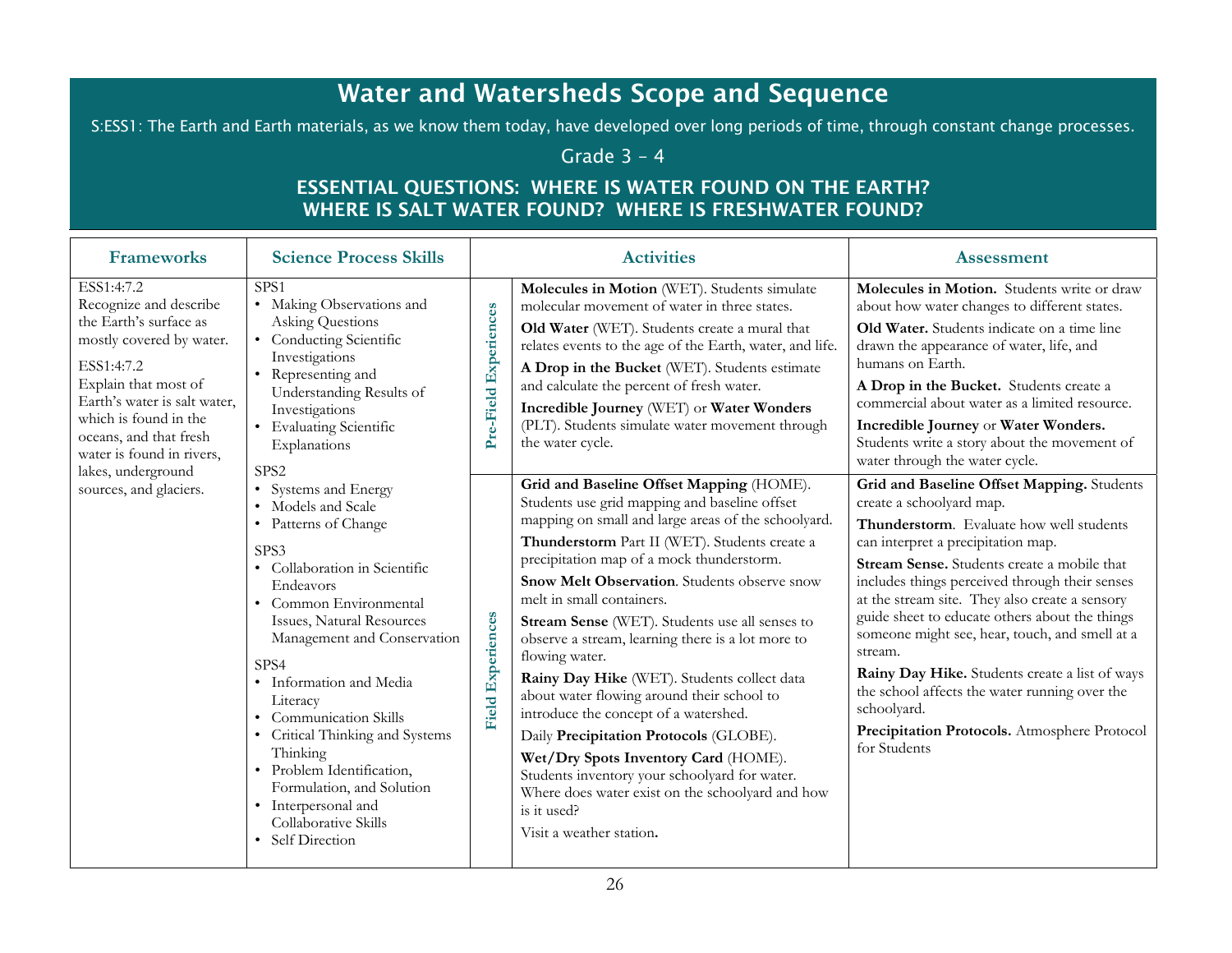| <b>Frameworks</b> | <b>Science Process Skills</b> |                               | <b>Activities</b>                                                                                                                                                                                                                                                                                                                                                                                                                           | <b>Assessment</b>                                                                                                                                                                                                                                                                                                                                                                                                                                                                                                                                     |
|-------------------|-------------------------------|-------------------------------|---------------------------------------------------------------------------------------------------------------------------------------------------------------------------------------------------------------------------------------------------------------------------------------------------------------------------------------------------------------------------------------------------------------------------------------------|-------------------------------------------------------------------------------------------------------------------------------------------------------------------------------------------------------------------------------------------------------------------------------------------------------------------------------------------------------------------------------------------------------------------------------------------------------------------------------------------------------------------------------------------------------|
|                   |                               | Experiences<br>ost-Field<br>ه | Branching Out K-2 option (WET). Using branches<br>of trees, students investigate how water flows in a<br>watershed.<br>Silt: A Dirty Word (WILD Aquatic). Students<br>explore how sand and silt affect water flow.<br>Water Concentration (WET). Students play the<br>game of Concentration and discover how water use<br>practices have evolved.<br>Every Drop Counts (WET). Students identify and<br>implement water conservation habits. | Branching Out. Students discuss how water<br>flows from smaller streams to, eventually, a<br>larger water body.<br>Silt: A Dirty Word. Students chart and discuss<br>the results of the activity and draw pictures of a<br>healthy and polluted (silted) stream.<br>Water Concentration. Students write a story<br>concerning the influence of current and past<br>water use practices and methods and identify<br>reasons these practices have evolved.<br>Every Drop Counts. Students write or<br>produce a commercial about water<br>conservation. |
|                   |                               | Culminating                   | Watered Down History (WILD Aquatic).<br>Students identify organisms associated with a<br>waterway and predict its future.<br>Water Models (WET). Students create models of<br>the water cycle in various ecosystems.                                                                                                                                                                                                                        | Watered Down History. Students write a<br>story on how a water body has changed over<br>time and what it will look like in the future.<br>Roleplay the two sides of an issue on building a<br>dam.<br><b>Water Models.</b> Students describe how the<br>world shares water.                                                                                                                                                                                                                                                                           |

- Construct a weather station with a rain gauge.
- **Create a rain garden and/or erosion control project.**

### **Integration with other subjects**

- Math (estimating)
- $\blacksquare$ Art (music, movement)
- $\blacksquare$ Literacy
- $\blacksquare$ History

- $\blacksquare$ *Puddle Wonders* activity (Project WILD Aquatic)
- $\blacksquare$ Below Zero supplemental activities (Project WILD)
- $\blacksquare$ Great Bay Discovery Center (NH Fish & Game Department)
- Wonders of Wildlife Programs "Pond Ecology and Wetlands" (NH Fish & Game Department)
- GLOBE Protocol Check List URL: *www.globe.gov/fsl/educorn/assessment/atmosphere/atmospherehome.html*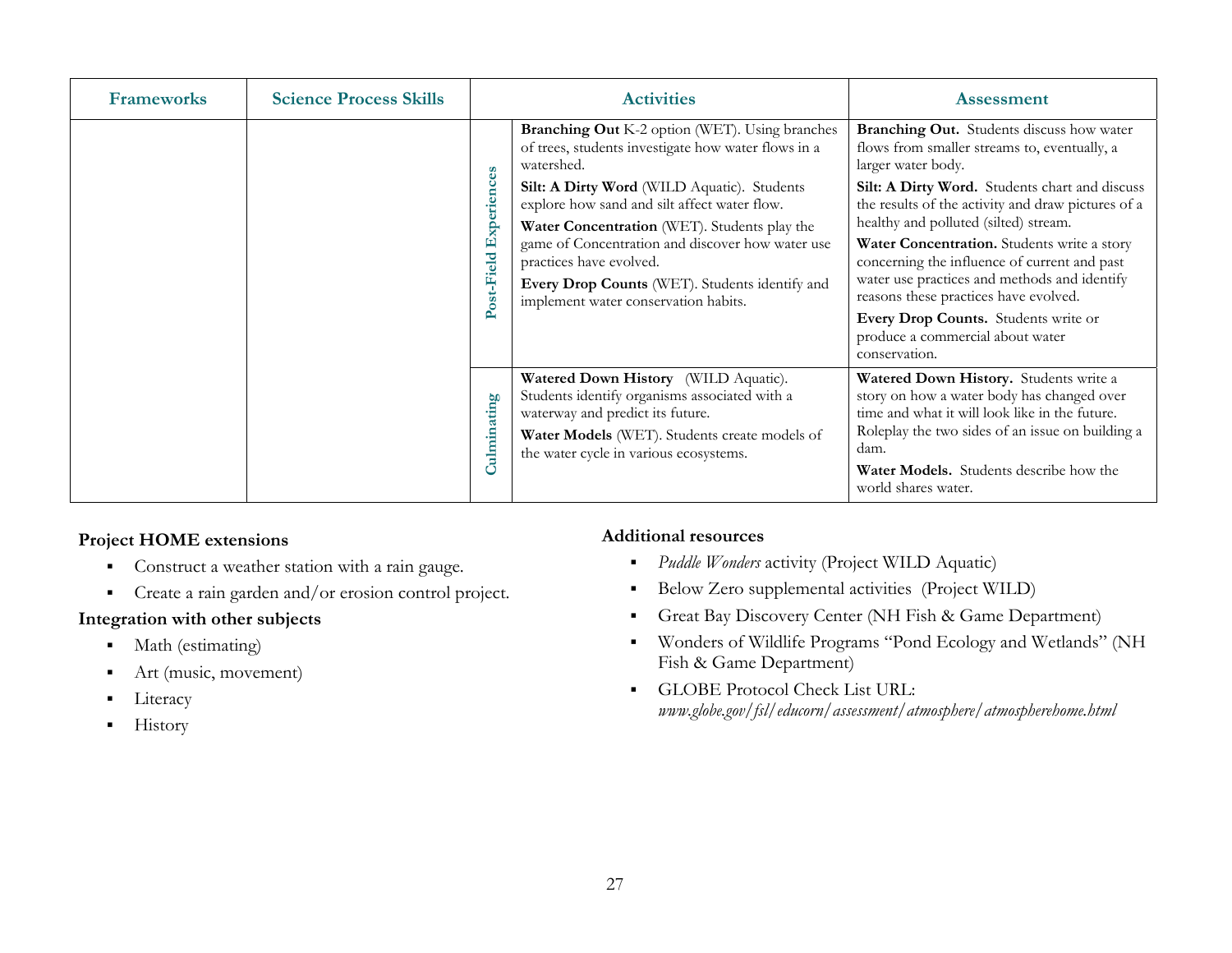# Water and Watersheds Scope and Sequence

S:ESS1: The Earth and Earth materials, as we know them today, have developed over long periods of time, through constant change processes.

# Grade  $5 - 6$

# ESSENTIAL QUESTION: HOW DO THE PROPERTIES OF WATER (EG. SOLVENCY, ABILITY TO MAINTAIN A LIQUID STATE) AFFECT LIFE FORMS?

| <b>Frameworks</b>                                                                                                                                                                                                                                                                                    | <b>Science Process Skills</b>                                                                                                                                                                                                                                                                                                                                                                                                                                                                                                                                                                                                                                                                                                                                                                                             | <b>Activities</b>                                                                                                                                                                                                                                                                                                                                                                                                                                                                                                                                                                                                                                                                                                                                                     | <b>Assessment</b>                                                                                                                                                                                                                                                                                                                                                                                                                                                                                                                                                                                                                                                                                                                                                                                    |
|------------------------------------------------------------------------------------------------------------------------------------------------------------------------------------------------------------------------------------------------------------------------------------------------------|---------------------------------------------------------------------------------------------------------------------------------------------------------------------------------------------------------------------------------------------------------------------------------------------------------------------------------------------------------------------------------------------------------------------------------------------------------------------------------------------------------------------------------------------------------------------------------------------------------------------------------------------------------------------------------------------------------------------------------------------------------------------------------------------------------------------------|-----------------------------------------------------------------------------------------------------------------------------------------------------------------------------------------------------------------------------------------------------------------------------------------------------------------------------------------------------------------------------------------------------------------------------------------------------------------------------------------------------------------------------------------------------------------------------------------------------------------------------------------------------------------------------------------------------------------------------------------------------------------------|------------------------------------------------------------------------------------------------------------------------------------------------------------------------------------------------------------------------------------------------------------------------------------------------------------------------------------------------------------------------------------------------------------------------------------------------------------------------------------------------------------------------------------------------------------------------------------------------------------------------------------------------------------------------------------------------------------------------------------------------------------------------------------------------------|
| ESS1:6:7.1<br>Explain the properties<br>that make water an<br>essential component of<br>the Earth's system,<br>including solvency and its<br>ability to maintain a liquid<br>state at most temperatures<br>ESS1:6:7.2<br>Explain that water quality<br>has a direct effect on<br>Earth's life forms. | SPS <sub>1</sub><br>• Making Observations and Asking<br>Questions<br>• Designing Scientific Investigations<br>Conducting Scientific Investigations<br>• Representing and Understanding<br>Results of Investigations<br>• Evaluating Scientific Explanations<br>SPS <sub>2</sub><br>• Nature of Science<br>• Systems and Energy<br>• Models and Scale<br>• Patterns of Change<br>SPS3<br>• Collaboration in Scientific<br>Endeavors<br>• Common Environmental Issues,<br>Natural Resources Management<br>and Conservation<br>SPS4<br>• Information and Media Literacy<br><b>Communication Skills</b><br>• Critical Thinking and Systems<br>Thinking<br>· Problem Identification,<br>Formulation, and Solution<br>• Interpersonal and Collaborative<br><b>Skills</b><br>Self Direction<br>• Accountability and Adaptability | Water Detectives (GLOBE). Students use their<br>senses to identify mystery substances.<br>Let's Even Things Out (WET). Students<br>simulate the role water plays in balancing<br>concentrations of solutes through osmosis and<br>diffusion.<br>What's the Solution? (WET) .Crime-fighting<br>students investigate water's ability to dissolve<br>substances.<br>Adventures in Density (WET). Students explore<br>the relationship between density, heat and salinity.<br>Experiences<br>Macroinvertebrate Mayhem (WET). Using tag,<br>students learn the effects of environmental<br>stressors.<br>Practice Freshwater Macroinvertebrates<br>(GLOBE).<br>Pre-Field<br>Practicing Your Protocols (GLOBE).<br>Temperature, Dissolved Oxygen, and<br>Transparency only. | Water Detectives. Students list substances<br>that might be in water at their Hydrology Site,<br>how they may affect living things there, why<br>instruments are needed to detect them, and<br>how they use their senses.<br>Let's Even Things Out. Students simulate,<br>summarize and diagram the process of<br>osmosis and diffusion.<br>What's the Solution? Students summarize<br>their results and solve the crime. Students<br>write their own mystery story for friends to<br>solve.<br>Adventures in Density. Students describe<br>experiences with water of different densities.<br>Macroinvertebrate Mayhem. Students<br>create a matching game where the organisms<br>must be matched to stream conditions.<br>Practicing Your Protocols. Hydrology<br>Protocol Checklists for Students. |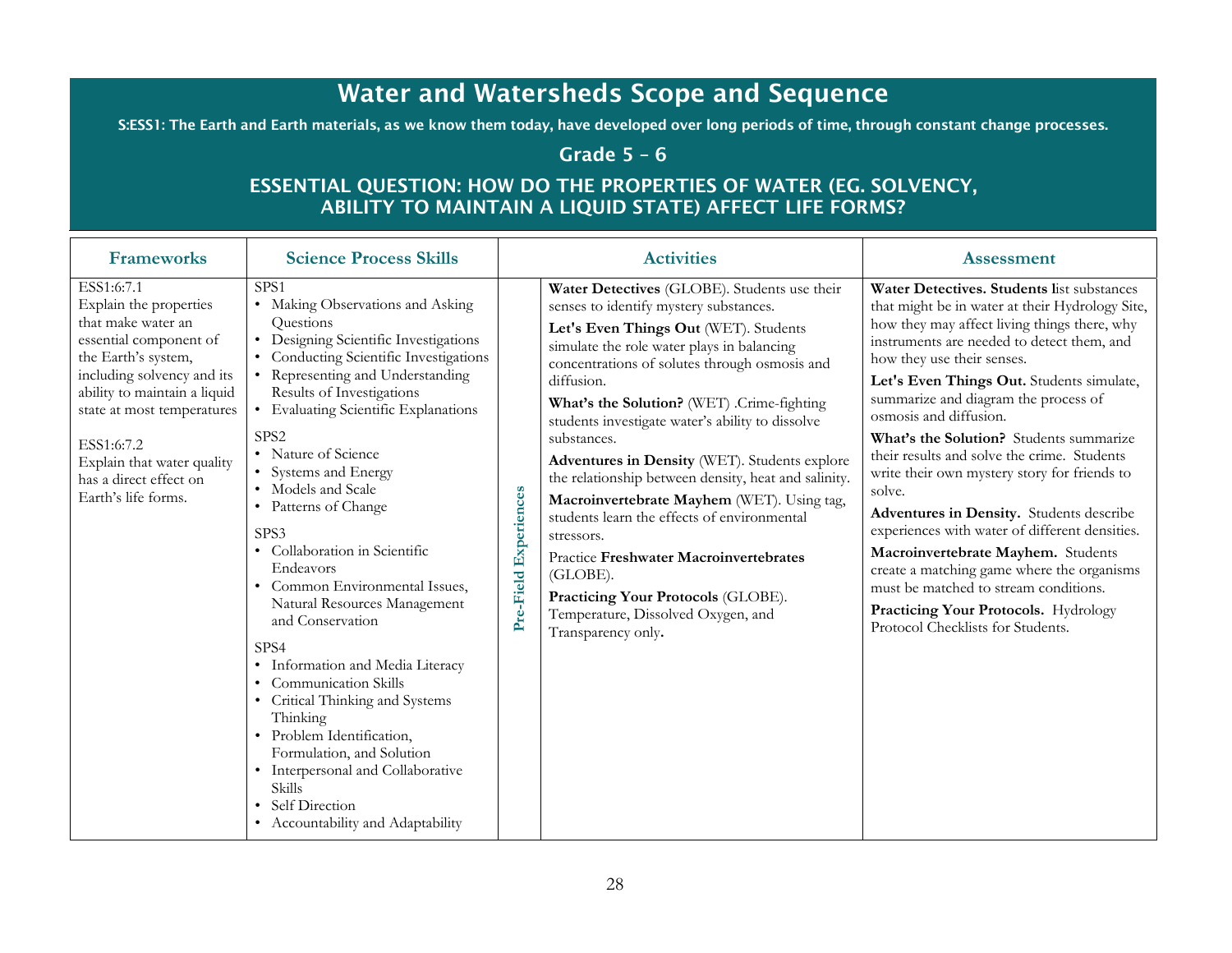| <b>Frameworks</b> | <b>Science Process Skills</b> |                           | <b>Activities</b>                                                                                                                                                                                                                                                                                                                         | <b>Assessment</b>                                                                                                                                                                                                                                                                                                                                                                                                                                   |
|-------------------|-------------------------------|---------------------------|-------------------------------------------------------------------------------------------------------------------------------------------------------------------------------------------------------------------------------------------------------------------------------------------------------------------------------------------|-----------------------------------------------------------------------------------------------------------------------------------------------------------------------------------------------------------------------------------------------------------------------------------------------------------------------------------------------------------------------------------------------------------------------------------------------------|
|                   |                               | Experiences<br>Field      | Dissolved Oxygen Protocol (GLOBE).<br>Water Temperature Protocol (GLOBE).<br>Water Transparency Protocol (GLOBE).<br>Freshwater Macroinvertebrates (GLOBE).                                                                                                                                                                               | <b>Investigation Assessment Activity for</b><br>Hydrology, Middle School (GLOBE).                                                                                                                                                                                                                                                                                                                                                                   |
|                   |                               | Experiences<br>Post-Field | Is There Water On Zork? (WET). Students<br>describe the characteristics of water and design<br>experiments to identify water.<br>Water Canaries (WILD Aquatic). Students<br>identify stream organisms and assess the quality of<br>the water.<br>Fishy Who's Who (WILD Aquatic). Students<br>identify local fish species and their value. | Is There Water On Zork? Students use the<br>words in the Warm Up to demonstrate their<br>increase in knowledge, then design a poster<br>describing water.<br>Water Canaries. Students draw pictures of<br>species found in water bodies and describe<br>the conditions of a water body using the list<br>of organisms that live there.<br>Fishy Who's Who. Students list and<br>describe the habitat of five NH fish and why<br>they are important. |
|                   |                               | Culminating               | Benthic Bugs & Bio Assessment (WET Healthy<br>Water, Healthy People). Students investigate the<br>relative water quality of a stream by conducting a<br>simulated bio-assessment by sampling aquatic<br>macroinvertebrates (represented by ordinary<br>materials).                                                                        | Benthic Bugs & Bio Assessment.<br>Students determine a stream's water quality<br>using a pollution tolerance index based on a<br>sample of aquatic macroinvertebrates.                                                                                                                                                                                                                                                                              |

 $\blacksquare$  If you have a body of water on your site, conduct a macroinvertebrate study.

### **Integration with other subjects**

- $\blacksquare$ Physical education (tag)
- $\blacksquare$ Math (graphing, calculations)

- $\blacksquare$ Aquatic Resources Watershed Education (NH Fish & Game Department)
- $\blacksquare$  *www.lakes.chebucto.org/ZOOBENTH/BENTHOS/viiefg.cs.umb.edu:8080/efgKeys/html/index .html* (set Data Source to "Streams" and Rendering to "html")
- $\mathbf{E}^{\text{max}}$  IWLA Stream Study Homepage *www.people.virginia.edu/~sos-iwla/Stream-Study/StreamStudyHomePage/WhyStudyMacro.HTML*
- *Aquatic Entomology: The Fishermen's and Ecologist's Illustrated Guide to Insects and Their Relatives*, Patrick W. McCafferty, 1998.
- GLOBE Protocol Check List URL: *www.globe.gov/fsl/educorn/assessment/hydrology/hydrologyhome.html,*
- **GLOBE Assessment Activity URL:** *www.globe.gov/fsl/educorn/assessment/hydrology/hydroMSinvest.html*
- $\blacksquare$ WOW! The Wonders of Wetlands (NH Department of Environmental Services)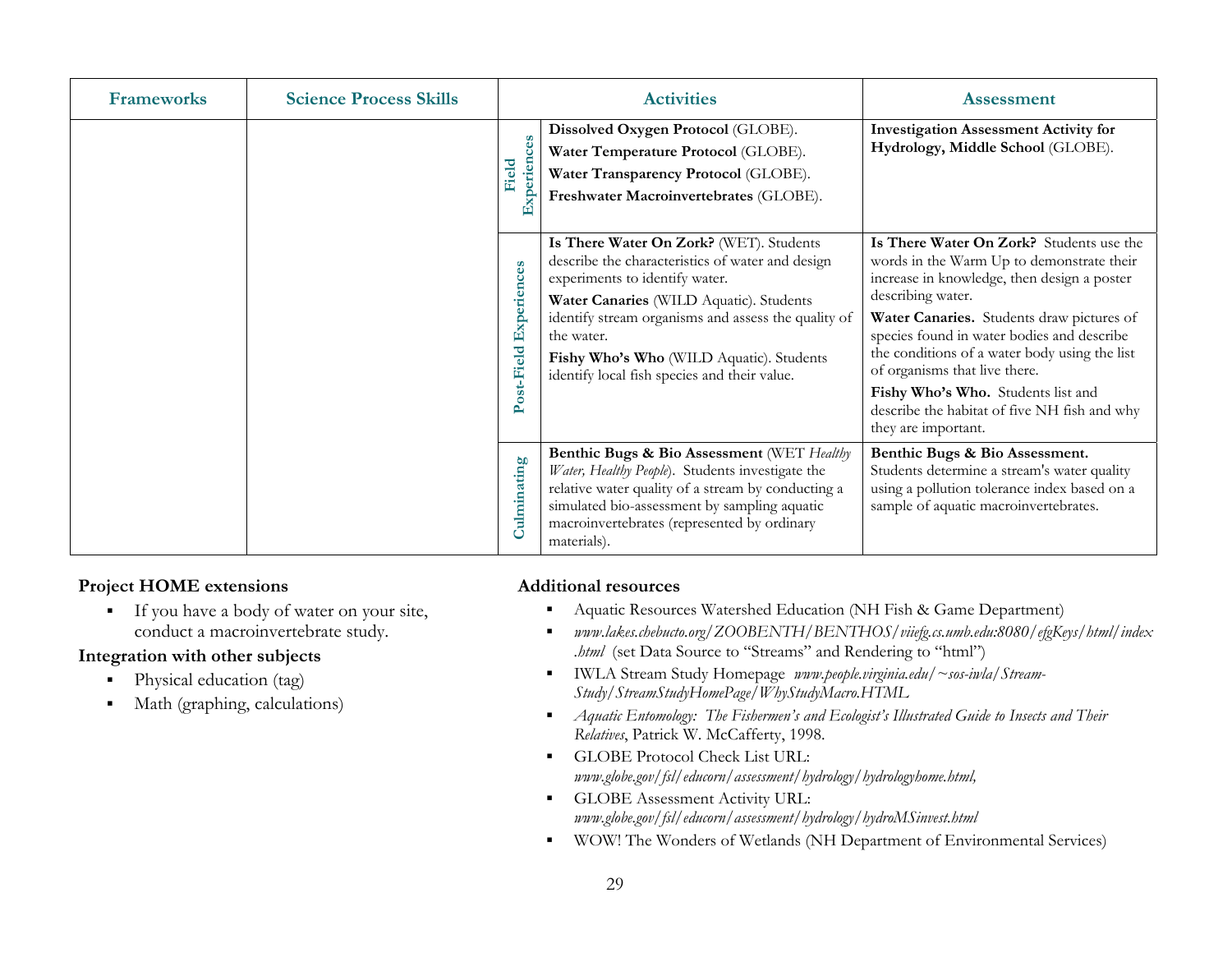# Water and Watersheds Scope and Sequence

S:ESS1: The Earth and Earth materials, as we know them today, have developed over long periods of time, through constant change processes.

# Grade 7 – 8

# ESSENTIAL QUESTION: HOW DOES THE CYCLING OF WATER INTO AND OUT OF THE EARTH'S ATMOSPHERE AFFECT OUR WEATHER?

| <b>Frameworks</b>                                                                                                                                                                                                                                                                                                                                                                                                                                                                                                                    | <b>Science Process Skills</b>                                                                                                                                                                                                                                                                                                                                                                                                                                                                                                                                                                                                                                                                                                                                                                                                        | <b>Activities</b>                                                                                                                                                                                                                                                                                                                                                                                                                                                                                                                                                                                                                                                                                                                                                                                                                                                                                                                                                                                                                                                                                                                  | <b>Assessment</b>                                                                                                                                                                                                                                                                                                                                                                                                                                                                                                                                                                                                                                                                                                                                                                                                                                                                      |
|--------------------------------------------------------------------------------------------------------------------------------------------------------------------------------------------------------------------------------------------------------------------------------------------------------------------------------------------------------------------------------------------------------------------------------------------------------------------------------------------------------------------------------------|--------------------------------------------------------------------------------------------------------------------------------------------------------------------------------------------------------------------------------------------------------------------------------------------------------------------------------------------------------------------------------------------------------------------------------------------------------------------------------------------------------------------------------------------------------------------------------------------------------------------------------------------------------------------------------------------------------------------------------------------------------------------------------------------------------------------------------------|------------------------------------------------------------------------------------------------------------------------------------------------------------------------------------------------------------------------------------------------------------------------------------------------------------------------------------------------------------------------------------------------------------------------------------------------------------------------------------------------------------------------------------------------------------------------------------------------------------------------------------------------------------------------------------------------------------------------------------------------------------------------------------------------------------------------------------------------------------------------------------------------------------------------------------------------------------------------------------------------------------------------------------------------------------------------------------------------------------------------------------|----------------------------------------------------------------------------------------------------------------------------------------------------------------------------------------------------------------------------------------------------------------------------------------------------------------------------------------------------------------------------------------------------------------------------------------------------------------------------------------------------------------------------------------------------------------------------------------------------------------------------------------------------------------------------------------------------------------------------------------------------------------------------------------------------------------------------------------------------------------------------------------|
| ESS1:8:7.1<br>Describe how water flows into<br>and through a watershed,<br>falling on the land, collecting<br>in rivers and lakes, soil, and<br>porous layers of rock, until<br>much of it flows back into the<br>ocean.<br>ESS1:8:7.2<br>Identify the physical and<br>chemical properties that make<br>water an essential component<br>of the Earth's system.<br>ESS1:8:7.3<br>Explain the processes that<br>cause cycling of water into<br>and out of the atmosphere<br>and their connections to our<br>planet's weather patterns. | SPS <sub>1</sub><br>• Making Observations and Asking<br>Questions<br>• Designing Scientific Investigations<br>• Conducting Scientific Investigations<br>• Representing and Understanding<br>Results of Investigations<br>• Evaluating Scientific Explanations<br>SPS <sub>2</sub><br>• Nature of Science<br>• Systems and Energy<br>• Models and Scale<br>• Patterns of Change<br>SPS <sub>3</sub><br>• Collaboration in Scientific<br>Endeavors<br>• Common Environmental Issues,<br>Natural Resources Management<br>and Conservation<br>SPS4<br>· Information and Media Literacy<br>• Communication Skills<br>• Critical Thinking and Systems<br>Thinking<br>· Problem Identification,<br>Formulation, and Solution<br>• Interpersonal and Collaborative<br><b>Skills</b><br>• Self Direction<br>• Accountability and Adaptability | Branching Out (WET). Students build a model<br>watershed to study the flow of water.<br>Mapping Lesson using topography maps<br>Why Do We Study Soil? (GLOBE). Students<br>learn why soil is important, what forms it and how<br>much there is.<br>Soil Stories Part B (PLT). Students carry out a<br>perk test to assess water filtration.<br>Hangin' Together (WET). Students mimic the<br>water molecule's special ability to hold onto other<br>water molecules; they also present four properties<br>Experiences<br>of water that are critical to life on Earth.<br>H <sub>2</sub> Olympics (WET). Students investigate<br>adhesion and cohesion.<br>Water Wonders (PLT). Students simulate the<br>Pre-Field<br>path of water in the water cycle and discuss its<br>importance to living things then conduct a simple<br>experiment to determine what effect plants have<br>on watersheds and water quality.<br>Water Walk (GLOBE). Students observe their<br>hydrology study site to create investigation<br>questions.<br>Practicing Your Protocols (GLOBE). pH,<br>Temperature, Dissolved Oxygen and<br>Transparency ONLY. | Branching Out. Students compare<br>watersheds to other branching patterns,<br>write a story or create a map of your<br>watershed.<br>Why Do We Study Soil? Students<br>create a soil story and comment on soil<br>diversity.<br>Soil Stories Part B. Students write a<br>letter to the homeowners to explain the<br>results of the test.<br>Hangin' Together. Students describe<br>how hydrogen bonding occurs in water<br>molecules, and demonstrate, through<br>role playing, hydrogen bonding in<br>solutions.<br>H <sub>2</sub> Olympics. Students draw a picture<br>of water and identify adhesion and<br>cohesion.<br>Water Wonders. Students revise their<br>definition of the water cycle with what<br>they have learned.<br>Water Walk. Students create a display<br>about their Hydrology Site.<br>Practicing Your Protocols. Hydrology<br>Protocol Checklists for Students. |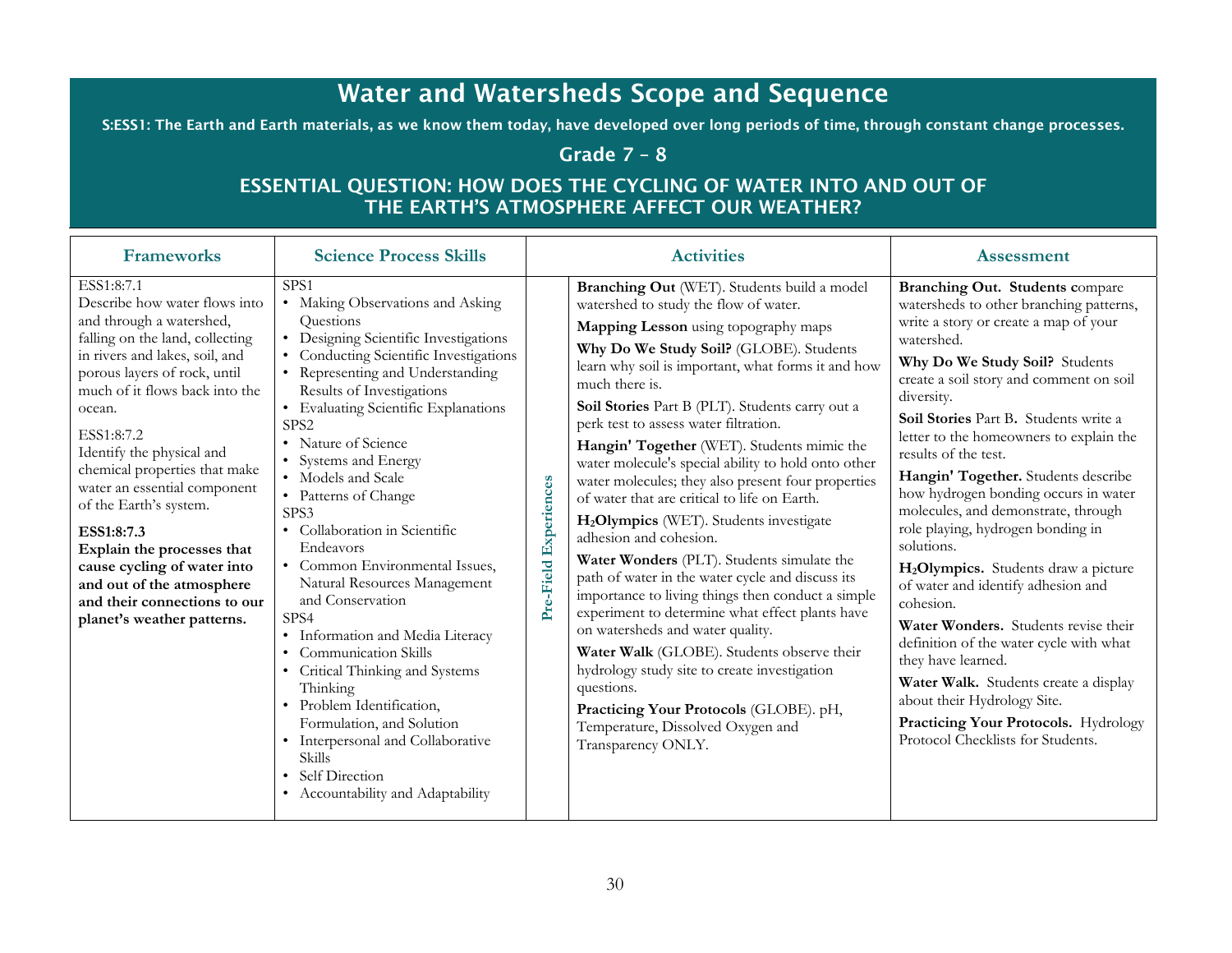| <b>Frameworks</b> | <b>Science Process Skills</b> | <b>Activities</b>                                                                                                                                                                                                                                                                                                                                                                                                                                                                                                                                                                                                                                                       | <b>Assessment</b>                                                                                                                                                                                                                                                                                                                                                                                                                                                                                                                                              |
|-------------------|-------------------------------|-------------------------------------------------------------------------------------------------------------------------------------------------------------------------------------------------------------------------------------------------------------------------------------------------------------------------------------------------------------------------------------------------------------------------------------------------------------------------------------------------------------------------------------------------------------------------------------------------------------------------------------------------------------------------|----------------------------------------------------------------------------------------------------------------------------------------------------------------------------------------------------------------------------------------------------------------------------------------------------------------------------------------------------------------------------------------------------------------------------------------------------------------------------------------------------------------------------------------------------------------|
|                   |                               | Watershed (WILD Aquatic). Students describe<br>watershed characteristics and their role.<br>Where Does Water Run? (WILD Aquatic).<br>Students investigate the relationship between<br>precipitation, runoff and habitat.<br>Infiltration Protocol (GLOBE).<br><b>Field Experiences</b><br>Weekly<br>pH Protocol (GLOBE).<br>$\bullet$<br>Water Temperature Protocol (GLOBE).<br>Dissolved Oxygen Protocol (GLOBE).<br>$\bullet$<br>Water Transparency Protocol (GLOBE).<br>Thirsty Plants (WET). Students learn about<br>transpiration and plants in the water cycle.<br>Visit and tour a Weather Station<br>See Atmosphere, Weather, and Climate Field<br>Experiences. | Watershed. Students draw a watershed,<br>then describe how they are important<br>and how they can be protected.<br>Where Does Water Run? Students<br>describe the relationships explored in<br>this activity, how humans and wildlife<br>affect run-off and vice-versa, and how<br>run-off damage can be limited.<br><b>Hydrology Protocol Checklists for</b><br>Students (GLOBE).<br><b>Investigation Assessment Activity for</b><br>Hydrology, Middle School (GLOBE).<br>Thirsty Plants. Students write a<br>paragraph on the water cycle without<br>plants. |
|                   |                               | A Field View of Soil (GLOBE). Students study<br>the soils on their landscape for variations.<br>Post-Field Experiences<br>Where are the Frogs? (WET). Students learn<br>about the effects of acidic water on wildlife.<br>Piece it Together (WET). Students plot<br>temperature and precipitation to study<br>climate.<br>Mapping Lesson using topography maps.                                                                                                                                                                                                                                                                                                         | A Field View of Soil. Activity<br>Assessment Questions: Where is the soil<br>typical of your site? Where is an ideal<br>soil moisture site? etc.<br>Where are the Frogs? Students create<br>an acid rain collage and identify solutions<br>which have the most H+.<br>Piece it Together. Students identify<br>three global climates, compare the sun's<br>angles, match characters to their climates<br>and describe how people adapt to<br>climate.                                                                                                           |
|                   |                               | Where are the Frogs? Part III (WET).<br>Culminating<br>Color Me A Watershed Options I & II (WET).<br>Through the interpretation of maps; students<br>observe how development can affect a watershed.                                                                                                                                                                                                                                                                                                                                                                                                                                                                    | Where are the Frogs? Part III<br>Color Me A Watershed. Students<br>compare the land area occupied by<br>farms, towns and natural areas in a<br>watershed during different time period,<br>and how surface runoff is influenced by<br>changes in land use.                                                                                                                                                                                                                                                                                                      |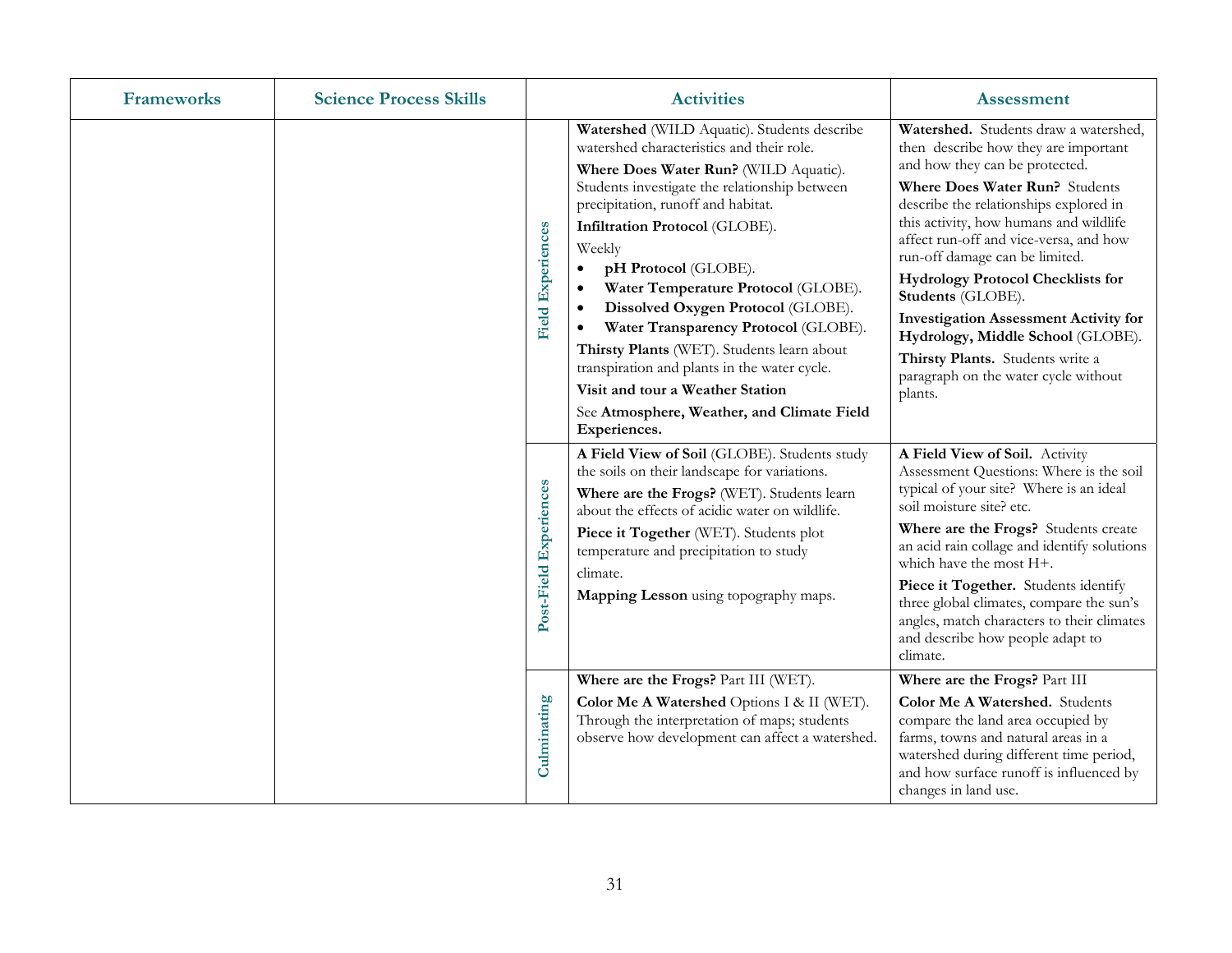### **Integration with other subjects**

- Math (graphing)
- Geography (mapping, climate, biomes)

- $\blacksquare$ Watershed & Groundwater Models (Project WET, NH Department of Environmental Services)
- $\blacksquare$ Volunteer Lake Assessment Program and Volunteer River Assessment Program (NH Department of Environmental Services)
- $\blacksquare$ Aquatics Resource Watershed Education Program (NH Fish & Game Department)
- $\blacksquare$ GLOBE Protocol Check List URL: *www.globe.gov/fsl/educorn/assessment/hydrology/hydrologyhome.html*
- $\blacksquare$ GLOBE Assessment Activity URL: *www.globe.gov/fsl/educorn/assessment/hydrology/hydroMSinvest.html*
- $\blacksquare$ WOW! The Wonders of Wetlands (NH Department of Environmental Services)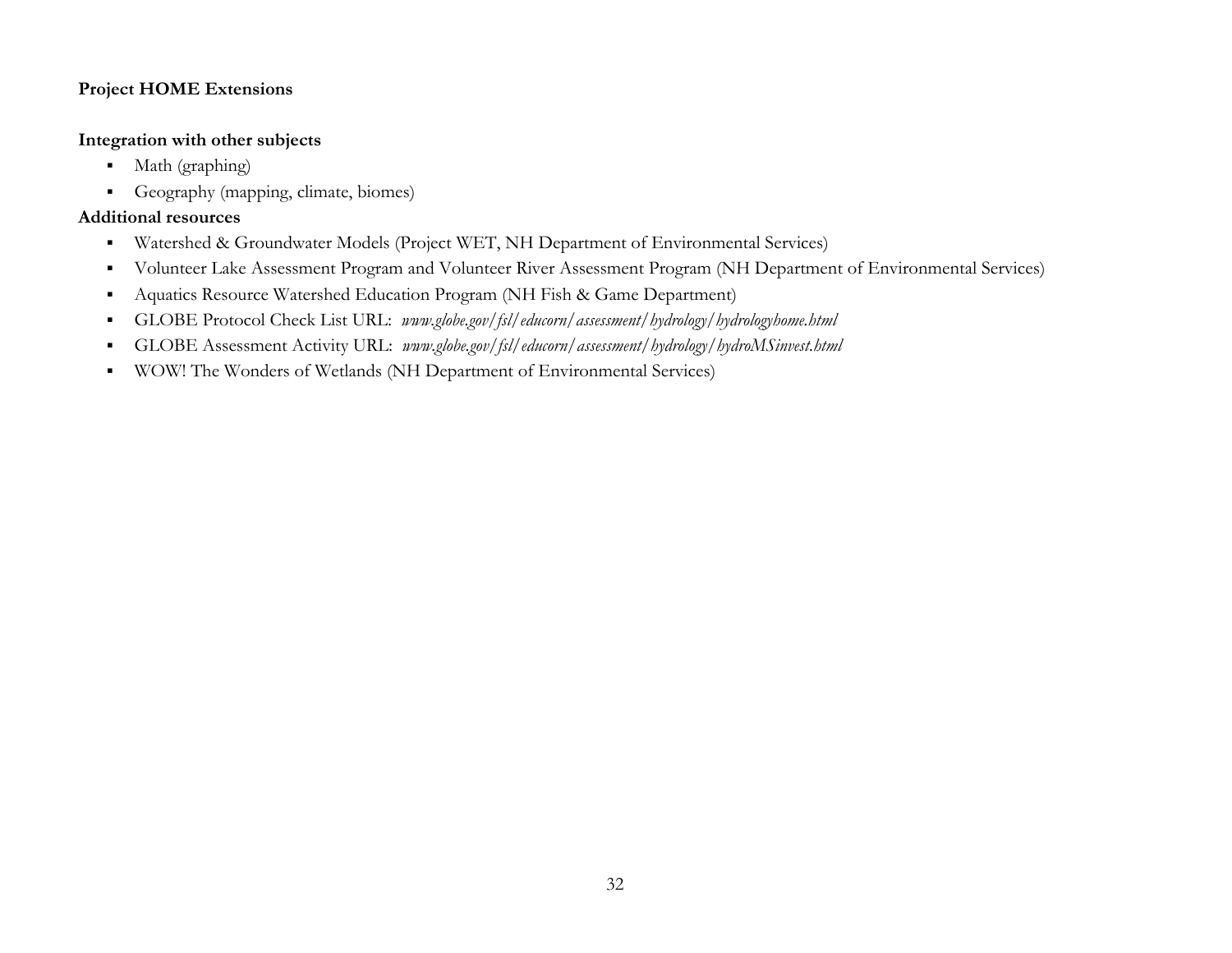# Water And Watersheds Scope And Sequence Chart

S:ESS1: The earth and Earth materials as we know them today, have developed over long periods of time, through constant change processes.

# Grades 9-12

# ESSENTIAL QUESTION: HOW IS WATER QUALITY POSITIVELY OR NEGATIVELY AFFECTED BY OUTSIDE SOURCES?

| <b>Frameworks</b>                                                                                               | <b>Science Process Skills</b>                                                                                                                                                                                                                                                                                     |                       | <b>Activities</b>                                                                                                                                                                                                                                                 | <b>Assessment</b>                                                                                                                                                                                                                                                                                                                                                                                                                                                                                                                                                                                                                    |                                                                                                                                                                                                                                                                                                                                                                                                                                                                                                |                                                                                               |  |                                                                                                                                                                     |                                                                                                           |
|-----------------------------------------------------------------------------------------------------------------|-------------------------------------------------------------------------------------------------------------------------------------------------------------------------------------------------------------------------------------------------------------------------------------------------------------------|-----------------------|-------------------------------------------------------------------------------------------------------------------------------------------------------------------------------------------------------------------------------------------------------------------|--------------------------------------------------------------------------------------------------------------------------------------------------------------------------------------------------------------------------------------------------------------------------------------------------------------------------------------------------------------------------------------------------------------------------------------------------------------------------------------------------------------------------------------------------------------------------------------------------------------------------------------|------------------------------------------------------------------------------------------------------------------------------------------------------------------------------------------------------------------------------------------------------------------------------------------------------------------------------------------------------------------------------------------------------------------------------------------------------------------------------------------------|-----------------------------------------------------------------------------------------------|--|---------------------------------------------------------------------------------------------------------------------------------------------------------------------|-----------------------------------------------------------------------------------------------------------|
| ESS1:11:7.1<br>Explain that water<br>quality can be affected<br>positively or negatively<br>by outside sources. | SPS <sub>1</sub><br>• Making Observations and Asking<br>Ouestions<br>• Designing Scientific Investigations<br>• Conducting Scientific<br>Investigations                                                                                                                                                           |                       | Introduction to Water. Review properties and chemistry of<br>water, including pH, using the GLOBE Hydrology<br>Protocols.<br>Color Me A Watershed Options II & III (WET). Students<br>use maps and observe how development affects a watershed.                   | Color Me A Watershed. Students compare<br>the land occupied by farms, towns and<br>natural areas in a watershed during different<br>time periods and how surface runoff is<br>influenced by changes in land use.                                                                                                                                                                                                                                                                                                                                                                                                                     |                                                                                                                                                                                                                                                                                                                                                                                                                                                                                                |                                                                                               |  |                                                                                                                                                                     |                                                                                                           |
|                                                                                                                 | • Representing and Understanding<br>Results of Investigations<br>• Evaluating Scientific Explanations                                                                                                                                                                                                             |                       | The Data Game (GLOBE). To understand how accuracy and<br>precision in data collection affects outcomes. Teams collect<br>data on water volumes or soil moisture and manipulate data.<br>Other teams see if data are valid. Exercise in reporting data.            | The Data Game. Periodically insert<br>erroneous data during data collection and<br>reward students who identify them. Note: Do<br>NOT report erroneous data.                                                                                                                                                                                                                                                                                                                                                                                                                                                                         |                                                                                                                                                                                                                                                                                                                                                                                                                                                                                                |                                                                                               |  |                                                                                                                                                                     |                                                                                                           |
|                                                                                                                 | SPS <sub>2</sub><br>• Nature of Science<br>• Systems and Energy                                                                                                                                                                                                                                                   | Pre-Field Experiences |                                                                                                                                                                                                                                                                   |                                                                                                                                                                                                                                                                                                                                                                                                                                                                                                                                                                                                                                      |                                                                                                                                                                                                                                                                                                                                                                                                                                                                                                |                                                                                               |  | The Incredible Journey (WET). Students play the water cycle<br>game and then use extension for showing the link between the<br>Earth's spheres and a water droplet. | The Incredible Journey. Students write a<br>story about the movement of water through<br>the water cycle. |
|                                                                                                                 | • Patterns of Change<br>SPS3                                                                                                                                                                                                                                                                                      |                       | Journey of a Water Droplet (GLOBE). Using the Earth<br>Systems Poster, students follow connections of the Earths                                                                                                                                                  | Color Me a Watershed. Students design a<br>plan to minimize runoff.                                                                                                                                                                                                                                                                                                                                                                                                                                                                                                                                                                  |                                                                                                                                                                                                                                                                                                                                                                                                                                                                                                |                                                                                               |  |                                                                                                                                                                     |                                                                                                           |
|                                                                                                                 | • Collaboration in Scientific<br>Endeavors<br>• Common Environmental Issues,<br>Natural Resources Management<br>and Conservation<br>• Science and Technology,<br>Technological Design and<br>Application<br>SPS4<br>· Information and Media Literacy<br>• Communication Skills<br>• Critical Thinking and Systems |                       |                                                                                                                                                                                                                                                                   | Systems and a water droplet.<br>Color Me a Watershed (WET). Students look at interpretive<br>maps and delineate a local watershed from GIS local data.<br>Model a Catchment Basin (GLOBE). Students design a<br>catchment basin, using Extension for the 9-12 activity.<br>Where Does Water Run? Extension (WILD Aquatic).<br>Students use a map of school grounds and GIS data to plot<br>run off routes and identify drainage patterns.<br>Great Water Journeys (WET). Students use a global map and<br>a set of clue cards to locate some significant water journeys.<br>The pH Game (GLOBE). Students learn about acidity levels | Model a Catchment Basin. Students use<br>the model to discuss effects of landscape<br>changes. Predict how what changes would<br>affect the quality of your watershed. Create a<br>clay model of a watershed.<br>Where Does Water Run? Extension.<br>Students describe the relationships, how<br>humans and wildlife affect run-off and vice-<br>versa, and how run-off damage can be<br>limited.<br>Great Water Journeys. Students present<br>their water journey. Create water trivia cards. |                                                                                               |  |                                                                                                                                                                     |                                                                                                           |
|                                                                                                                 | Thinking<br>• Problem Identification,<br>Formulation, and Solution                                                                                                                                                                                                                                                |                       |                                                                                                                                                                                                                                                                   |                                                                                                                                                                                                                                                                                                                                                                                                                                                                                                                                                                                                                                      | and what it means to living things.<br>Review GLOBE Soil Activities. Assumes soil introduction at<br>middle school.                                                                                                                                                                                                                                                                                                                                                                            | The pH Game. Students discuss the results<br>of the activity and what factors affect soil pH. |  |                                                                                                                                                                     |                                                                                                           |
|                                                                                                                 | • Creativity and Intellectual Curiosity<br>• Interpersonal and Collaborative<br><b>Skills</b><br>• Self Direction<br>Accountability and Adaptability<br>• Social Responsibility                                                                                                                                   |                       | Just Passing Through (GLOBE). Students explore the<br>relationship between soils and water. Test pH of water before<br>and after it passes through soil. Advanced: Design experiments<br>to test soil passing through soil under different<br>conditions/factors. | Just Passing Through. Assess GLOBE<br>Science Notebooks, class participation in<br>discussions and the contribution of questions,<br>hypotheses, observations and conclusions.<br>Students prepare a written report, paper or<br>presentation on their experiment.                                                                                                                                                                                                                                                                                                                                                                   |                                                                                                                                                                                                                                                                                                                                                                                                                                                                                                |                                                                                               |  |                                                                                                                                                                     |                                                                                                           |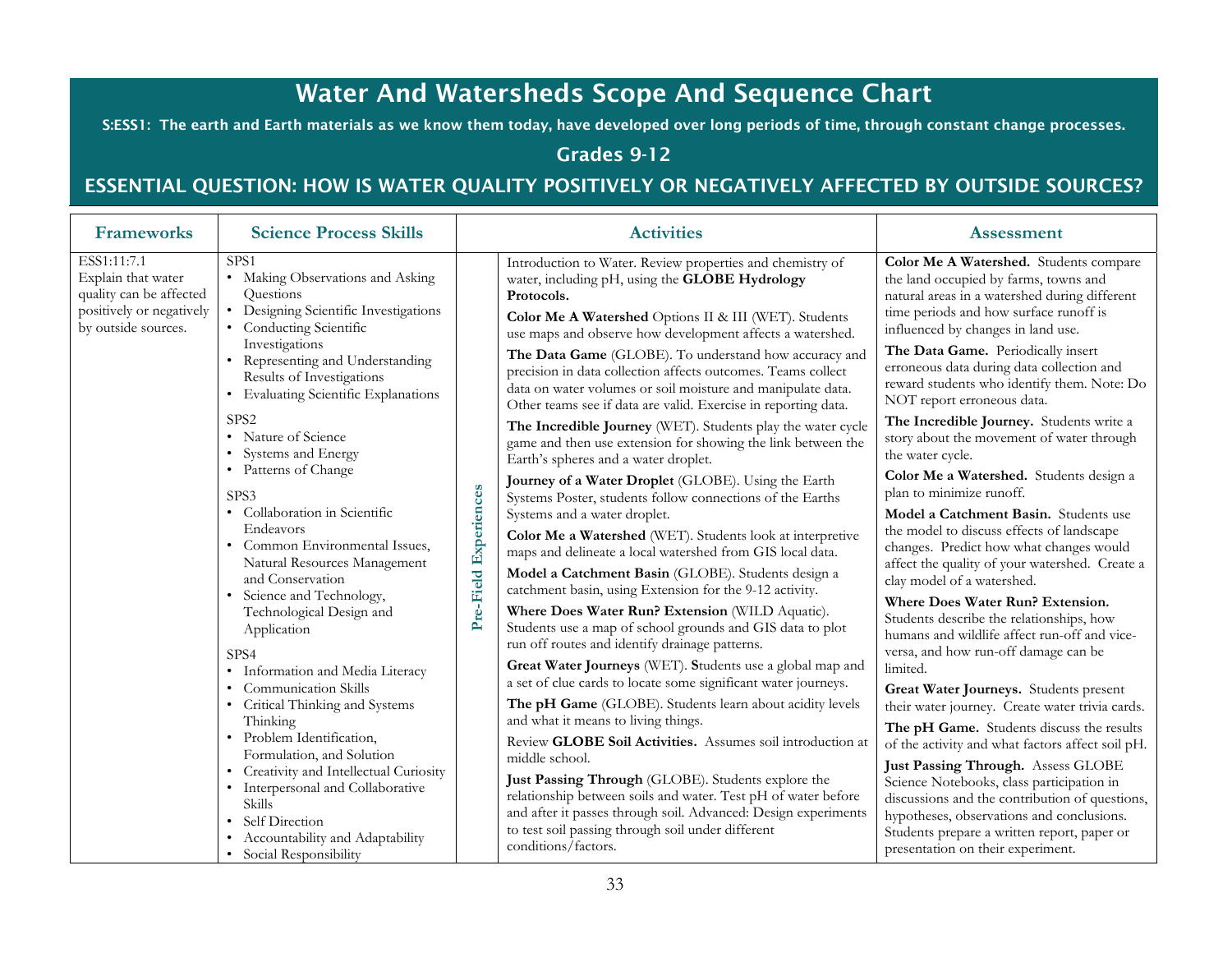| <b>Frameworks</b> | <b>Science Process Skills</b> |                           | <b>Activities</b>                                                                                                                                                                                                                                                                                                                                                                                                                                                                                                                                                                                                                                                                                                                                                                                                                                                                                                                                                                                                                                                                                                                                                                                                                                                       | <b>Assessment</b>                                                                                                                                |
|-------------------|-------------------------------|---------------------------|-------------------------------------------------------------------------------------------------------------------------------------------------------------------------------------------------------------------------------------------------------------------------------------------------------------------------------------------------------------------------------------------------------------------------------------------------------------------------------------------------------------------------------------------------------------------------------------------------------------------------------------------------------------------------------------------------------------------------------------------------------------------------------------------------------------------------------------------------------------------------------------------------------------------------------------------------------------------------------------------------------------------------------------------------------------------------------------------------------------------------------------------------------------------------------------------------------------------------------------------------------------------------|--------------------------------------------------------------------------------------------------------------------------------------------------|
|                   |                               | <b>Field Experiences</b>  | pH Protocol (GLOBE).<br>Alkalinity Protocol (GLOBE).<br>Nitrate Protocol (GLOBE).<br>Dissolved Oxygen Protocol (GLOBE).<br>Electrical Conductivity Protocol (GLOBE).<br>Salinity Protocol (GLOBE).<br>Water Temperature Protocol (GLOBE).<br>Water Transparency Protocol (GLOBE).<br>Begin collecting baseline data on local water sources<br>(eg, river, stream, wetland). Make predictions on quality<br>before testing: Do you think this water quality will be<br>impaired? Why are you choosing this site?<br>Freshwater Macroinvertebrates, Extension (GLOBE).<br>Students conduct in-depth water quality monitoring of a<br>water body. Test for physical parameters,<br>macroinvertebrates, and collect baseline data. Enter data<br>into GLOBE data base for the site<br>Hydrology Protocols (GLOBE). Students collect water<br>quality data over a period of time (weekly or monthly)<br>throughout the school year on the same water bodies.<br>Follow protocols and record data into the GLOBE<br>database. Document latitude and longitude using a GPS<br>unit. Compare data collected to past years and other<br>locations around New England or the world. In grade 11<br>and 12, students could map their sites using a GIS program<br>such as ARCVIEW. | <b>Hydrology Protocol Checklists for</b><br>Students (GLOBE).<br><b>Investigation Assessment Activity for</b><br>Hydrology, High School (GLOBE). |
|                   |                               | Experiences<br>Post-Field | Landfills, Extension (PLT Municipal Solid Waste module).<br>Using a topographic or satellite image, students choose a<br>landfill site that will not impact surface or groundwater<br>quality using the skills gained on water chemistry, soils, test<br>protocols and watershed data. Explain why this site is the<br>best location and what design will limit leaching.                                                                                                                                                                                                                                                                                                                                                                                                                                                                                                                                                                                                                                                                                                                                                                                                                                                                                               | Landfills. Use student created landfill<br>models as a focus of class presentations.                                                             |
|                   | Culminating                   |                           | Students use GLOBE or Volunteer River Assessment data from DES and satellite imagery from 2 sites<br>along a major river in NH to analyze and compare data from both sites. Determine which water quality<br>parameters might be affected by manmade or natural characteristics on the landscape. Hypothesize what<br>single variable might be affecting the water quality.                                                                                                                                                                                                                                                                                                                                                                                                                                                                                                                                                                                                                                                                                                                                                                                                                                                                                             |                                                                                                                                                  |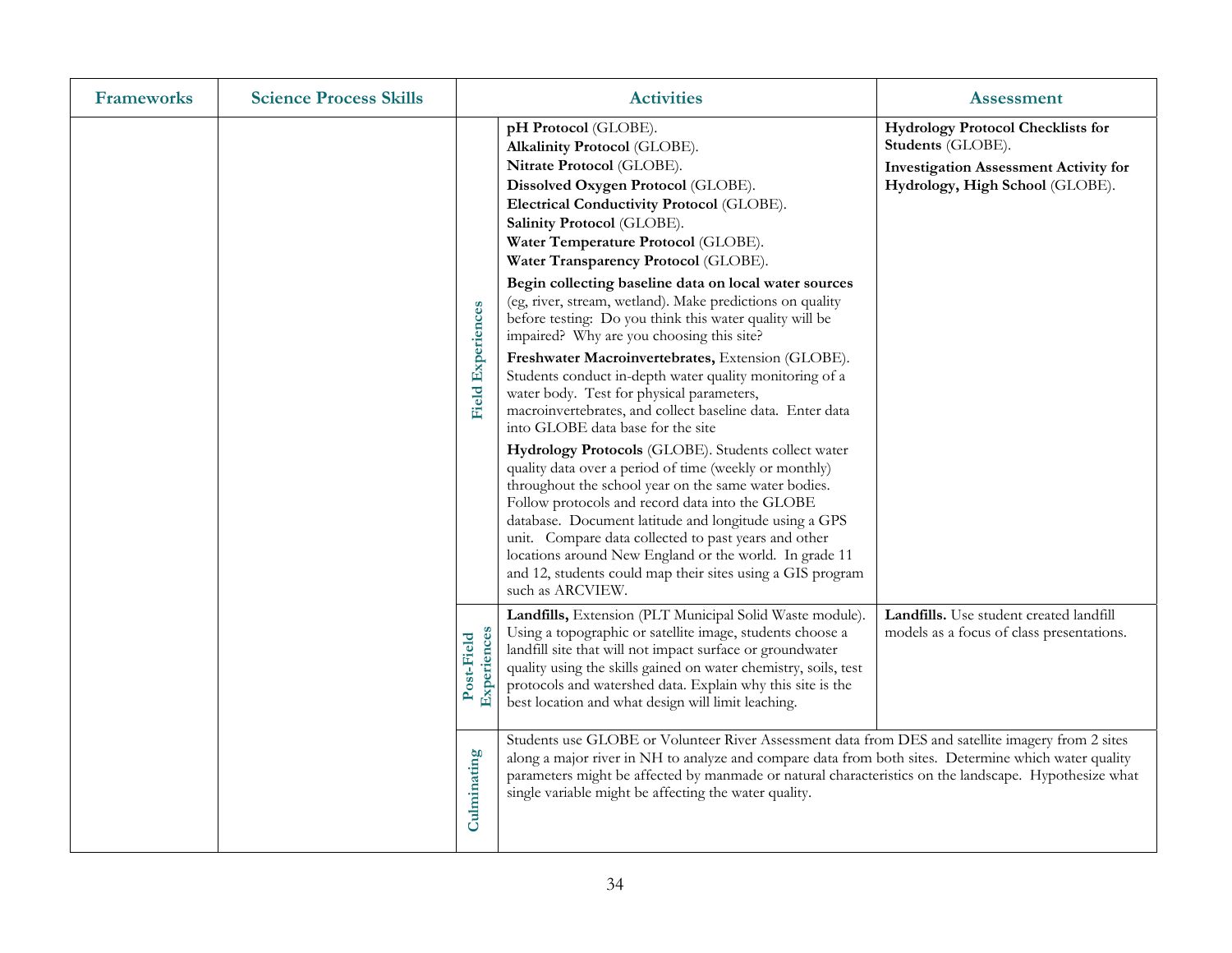### **Integration with other subjects**

- $\blacksquare$ Geography (watershed mapping, global connections)
- $\blacksquare$ History (industrialization)
- $\blacksquare$ Chemistry (water testing)
- $\blacksquare$ Biology (interaction of water and living things)
- $\blacksquare$ Physics (satellite imagery)
- $\blacksquare$ Earth Science (soil and water interactions)
- $\blacksquare$ Math (graphing, calculations)

- $\blacksquare$ Aquatic Resources Watershed Education Program (NH Fish & Game Department)
- $\blacksquare$ Volunteer Lake Assessment Program URL: *www.des.nh.gov/wmb/vlap* (NH Department of Environmental Services)
- $\blacksquare$ Volunteer River Assessment Program URL: *www.des.nh.gov/wmb/vrap* (NH Department of Environmental Services)
- $\blacksquare$ Watershed Management, UNH Cooperative Extension
- $\blacksquare$ GLOBE Protocol Check List URL: *www.globe.gov/fsl/educorn/assessment/hydrology/hydrologyhome.html*
- $\blacksquare$ GLOBE Assessment Activity URL: *www.globe.gov/fsl/educorn/assessment/hydrology/hydroHSinvest.html*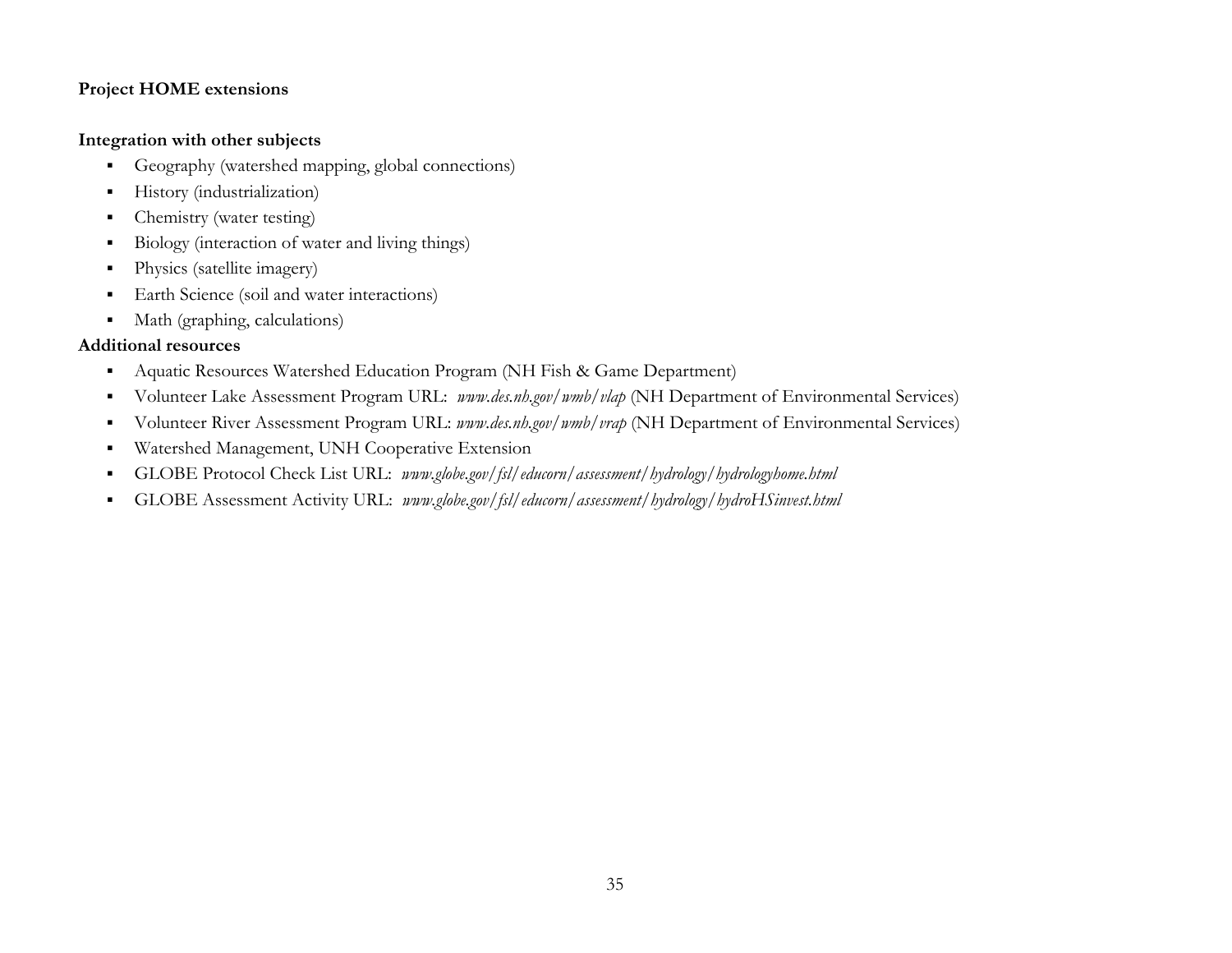# Grade Level Expectations for HABITATS AND ECOSYSTEMS S:LS2: Energy flows and matter recycles through an ecosystem.

Focus on Environment

**Explain or evaluate potential bias in how evidence is interpreted in reports concerning a particular environmental factor that impacts the biology of humans.** (LS2:11:1.6)

Describe how the interrelationships and interdependencies among organisms generate stable ecosystems that fluctuate around a state of rough equilibrium for hundreds or thousands of years. (LS2:11:1.2)

Explain how the amount of life an environment can sustain is restricted by the availability of matter and energy, and the ability of the ecosystem to recycle materials. (LS2:11:1.1)

**Using data from a specific ecosystem, explain relationships or make predictions about how environmental disturbance (human impact or natural events) affects the flow of energy or cycling of matter in an ecosystem.** (LS2:11:1.5)

Identify the factors in an ecosystem that can affect its carrying capacity. (LS2:11:1.3)

Analyze and describe how environmental disturbances, such as climate changes, natural events, human activity and the introduction of invasive species, can affect the flow of energy or matter in an ecosystem. (LS2:11:1.4)

### 9-12 HOW DOES ENVIRONMENTAL DISTURBANCE AFFECT THE FLOW OF ENERGY AND THE CYCLING OF MATTER IN AN ECOSYSTEM?

Explain how changes in environmental conditions can affect the survival of individual organisms and an entire species. (LS2:8:1.1)

**Using data and observations, predict outcomes when abiotic/biotic factors are changed in an ecosystem**. (LS2:8:1.3)

Explain that in all environments, organisms with similar needs may compete with one another for resources, including food, space, water, air, and shelter, and that in any particular environment the growth and survival of organisms depend on the physical conditions. (LS2:8:1.2)

### 7-8 WHAT DATA MUST BE COLLECTED IN ORDER TO MAKE DECISIONS ABOUT THE IMPACT CHANGE HAS ON LIVING THINGS?

Identify and describe the factors that influence the number and kinds of organisms an ecosystem can support, including the resources that are available, the differences in temperature, the composition of the soil, any disease, the threat of predators, and competition from other organisms. (LS2:6:1.1)

Explain that most microorganisms do not cause disease and that many are beneficial to the environment. (LS2:6:1.2)

#### 5-6 HOW DOES CHANGE IN ABIOTIC OR BIOTIC FACTORS AFFECT A NATURAL POPULATION OF PLANTS OR ANIMALS THAT LIVE IN AN AREA?

Describe how the nature of an organism's environment, such as the availability of a food source, the quantity and variety of other species present, and the physical characteristics of the environment affect the organism's patterns of behavior. (LS2:4:1.1)

Describe the interaction of living organisms with nonliving things. (LS2:4:1.2)

### 3-4 WHAT RELATIONSHIP DO LIVING THINGS HAVE WITH NON-LIVING THINGS IN THE ENVIRONMENT WHERE THEY OCCUR?

Recognize that living things can be found almost anyplace in the world; and that specific types of environments are required to support the many different species of plant and animal life. (LS2:2:1.1)

Recognize that animals, including humans, interact with their surroundings using their senses; and that different senses provide different kinds of information. (LS2:2:1.2)

Recognize that some plants and animals go through changes in appearance when the seasons change. (LS2:2:1.3)

#### K-2 HOW DO PLANTS AND ANIMALS GET THEIR BASIC NEEDS FULFILLED BY THEIR HABITAT?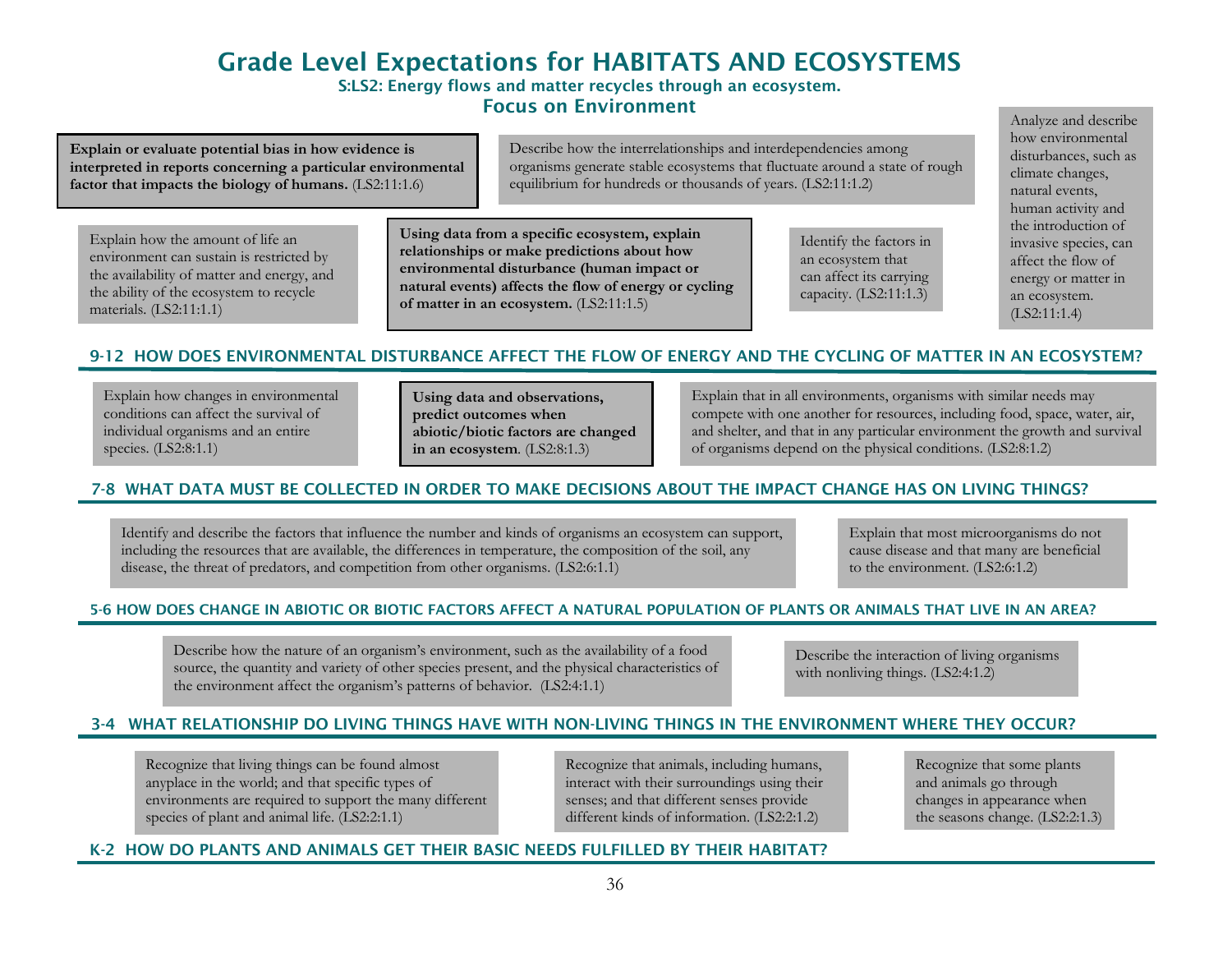# Grade Level Expectations for HABITATS AND ECOSYSTEMS

S:LS2: Energy flows and matter recycles through an ecosystem. Focus on Environment

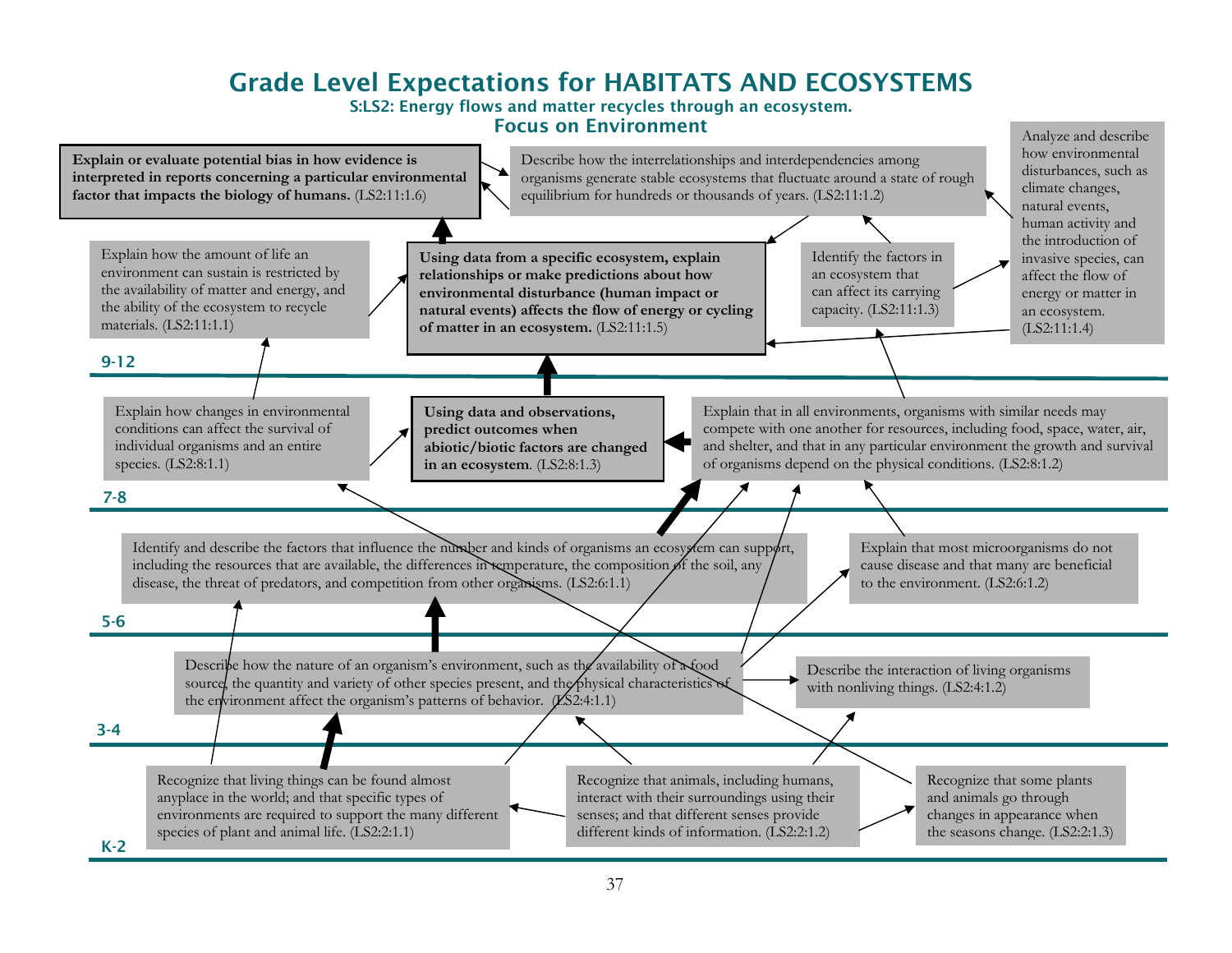# Grade Level Expectations for ECOSYSTEMS AND HABITATS S:LS2: Energy flows and matter recycles through an ecosystem. Focus on Flow of Energy

Use examples from local ecosystems to describe the relationships among organisms at the different trophic levels. (LS2:11:2.1)

#### 9-12 HOW DOES ENVIRONMENTAL DISTURBANCE AFFECT THE FLOW OF ENERGY AND CYCLING OF MATTER IN AN ECOSYSTEM?

Explain how food provides energy and materials for growth and repair of body parts. (LS2:8:2.1)

**Given a scenario, trace the flow of energy through an ecosystem, beginning with the sun, through organisms in the food web, and into the environment (includes photosynthesis and respiration).** (LS2:8:2.2)

#### 7-8 WHAT DATA MUST BE COLLECTED IN ORDER TO MAKE DECISIONS ABOUT THE IMPACT CHANGE HAS ON LIVING THINGS?

Recognize that energy, in the form of heat, is usually a byproduct when one form of energy is converted to another, such as when living organisms transform stored energy to motion. (LS2:6:2.4)

Describe how energy is transferred in an ecosystem through food webs; and explain the roles and relationships between producers, consumers and decomposers. (LS2:6:2.1)

Recognize that one of the most general distinctions among organisms is between plants, which use sunlight to make their own food, and animals, which consume energy-rich foods. (LS2:6:2.2)

Describe the process of photosynthesis and explain that plants can use the food they make immediately or store it for later use. (LS2:6:2.3)

#### 5-6 HOW DOES CHANGE IN ABIOTIC OR BIOTIC FACTORS EFFECT A NATURAL POPULATION OF PLANTS OR ANIMALS THAT CAN LIVE IN AN AREA?

**Recognize that energy is needed for all organisms to stay alive and grow or identify where a plant or animal gets its energy.** (LS2:4:2.2)

Recognize that the transfer of energy through food is necessary for all living organisms and describe the organization of food webs. (LS2:4:2.1)

### 3-4 WHAT RELATIONSHIP DO LIVING THINGS HAVE WITH NON-LIVING THINGS IN THE ENVIRONMENT WHERE THEY OCCUR?

Identify the resources plants and animals need for growth and energy, and describe how their habitat provides these basic needs. (LS2:2:2.1)

#### K-2 HOW DO PLANTS AND ANIMALS GET THEIR BASIC NEEDS FULFILLED BY THEIR HABITAT?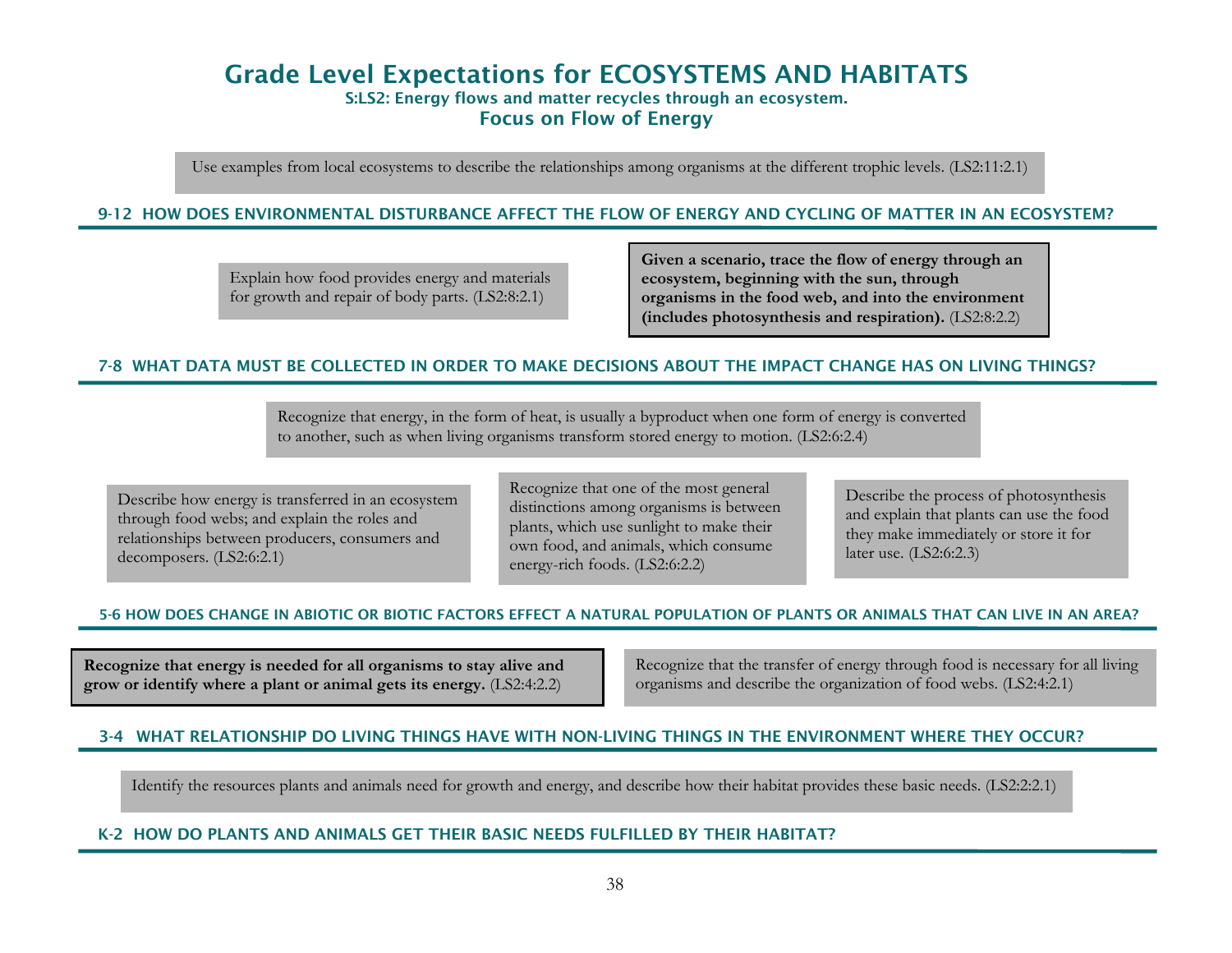### Grade Level Expectations for ECOSYSTEMS AND HABITATS S:LS2: Energy flows and matter recycles through an ecosystem. Focus on Flow of Energy

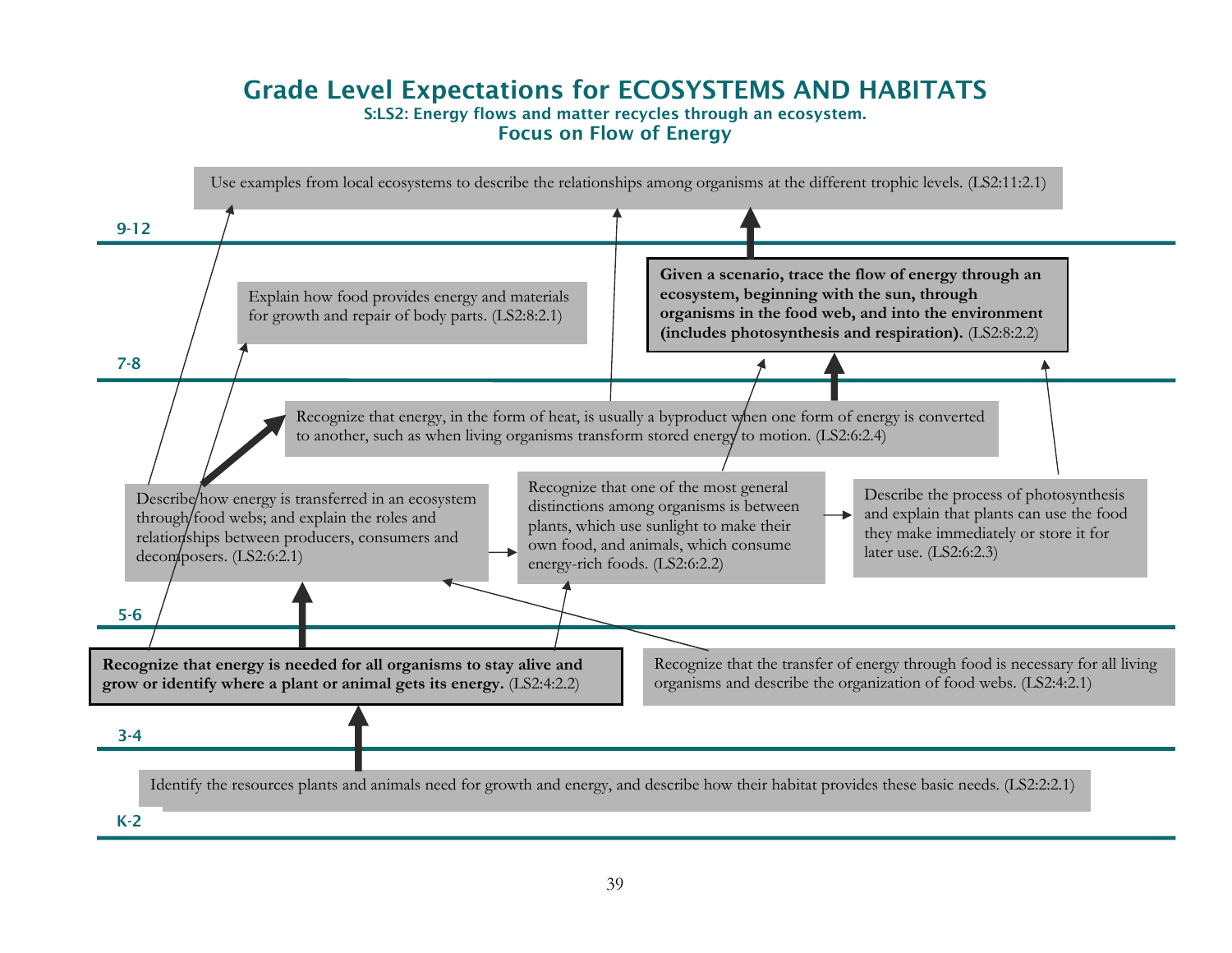# Grade Level Expectations for ECOSYSTEMS AND HABITATS

S:LS2: Energy flows and matter recycles through an ecosystem. Focus on Recycling of Materials

Explain that as matter and energy flow through different levels of organization in living systems between living systems and the environment, elements, such as carbon and nitrogen, are recombined in different ways. (LS2:11:3.1)

**Trace the cycling of matter (e.g. carbon cycle) and the flow of energy in a living system from its source through its transformation in cellular, biochemical processes (e.g. photosynthesis, cellular res piration, fermentation).** (LS2:11:3.2)

### 9-12 HOW DOES ENVIRONMENTAL DISTURBANCE AFFECT THE FLOW OF ENERGY AND CYCLING OF MATTER IN AN ECOSYSTEM?

Know that all organisms, including humans, are part of, and depend on, two main interconnected global food webs, one which includes microscopic ocean plants and the other which includes land plants. (LS2:8:3.3)

Identify autotrophs as producers who may use photosynthesis and describe this as the basis of the food web. (LS2:8:3.1)

Describe how matter is recycled within ecosystems and explain that the total amount of matter remains the same, though its form and location change. (LS2:8:3.4)

> Explain the process of respiration and differentiate between it and photosynthesis. (LS2:8:3.2)

**Given an ecosystem, trace how matter cycles among and between organisms and the physical environment (includes water, oxygen, food web, decomposition and recycling, but no carbon cycle nor nitrogen cycle).** (LS2:8:3.6)

> Identify carbon, hydrogen, oxygen, nitrogen and phosphorus as common elements of living matter. (LS2:8:3.5)

### 7-8 WHAT DATA MUST BE COLLECTED IN ORDER TO MAKE DECISIONS ABOUT THE IMPACT CHANGE HAS ON LIVING THINGS?

Define a population as all individuals of a species that exist together at a given place and time and explain that all populations living together in a community, along with the physical factors with which they interact, compose an ecosystem. (LS2:6:3.1)

Using food webs, identify and describe the ways in which organisms interact and depend on one another in an ecosystem. (LS2:6:3.2)

Explain how insects and various other organisms depend on dead plant and animal matter for food and describe how this process contributes to the system. (LS2:6:3.3)

### 5-6 HOW DOES CHANGE IN ABIOTIC OR BIOTIC FACTORS EFFECT A NATURAL POPULATION OF PLANTS OR ANIMALS THAT CAN LIVE IN AN AREA?

**Describe ways plants and animals depend on each other (e.g. shelter, nesting, food).** (LS2:4:3.2)

Recognize that plants and animals interact with one another in various ways besides providing food, such as seed dispersal or pollination. (LS2:4:3.1)

### 3-4 WHAT RELATIONSHIP DO LIVING THINGS HAVE WITH NON-LIVING THINGS IN THE ENVIRONMENT WHERE THEY OCCUR?

#### K-2 HOW DO PLANTS AND ANIMALS GET THEIR BASIC NEEDS FULFILLED BY THEIR HABITAT?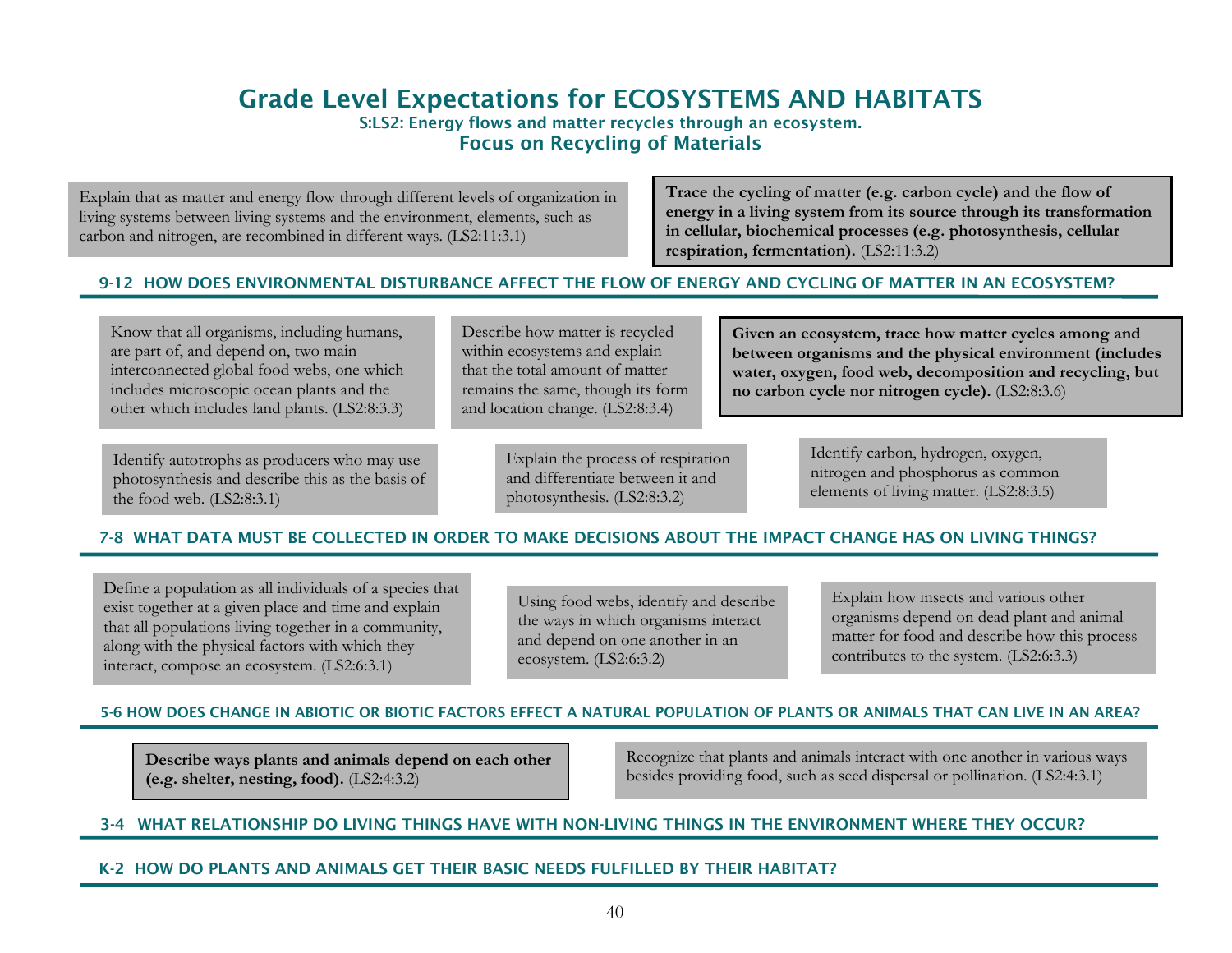# Grade Level Expectations for ECOSYSTEMS AND HABITATS

#### S:LS2: Energy flows and matter recycles through an ecosystem. Focus on Recycling of Materials



K-2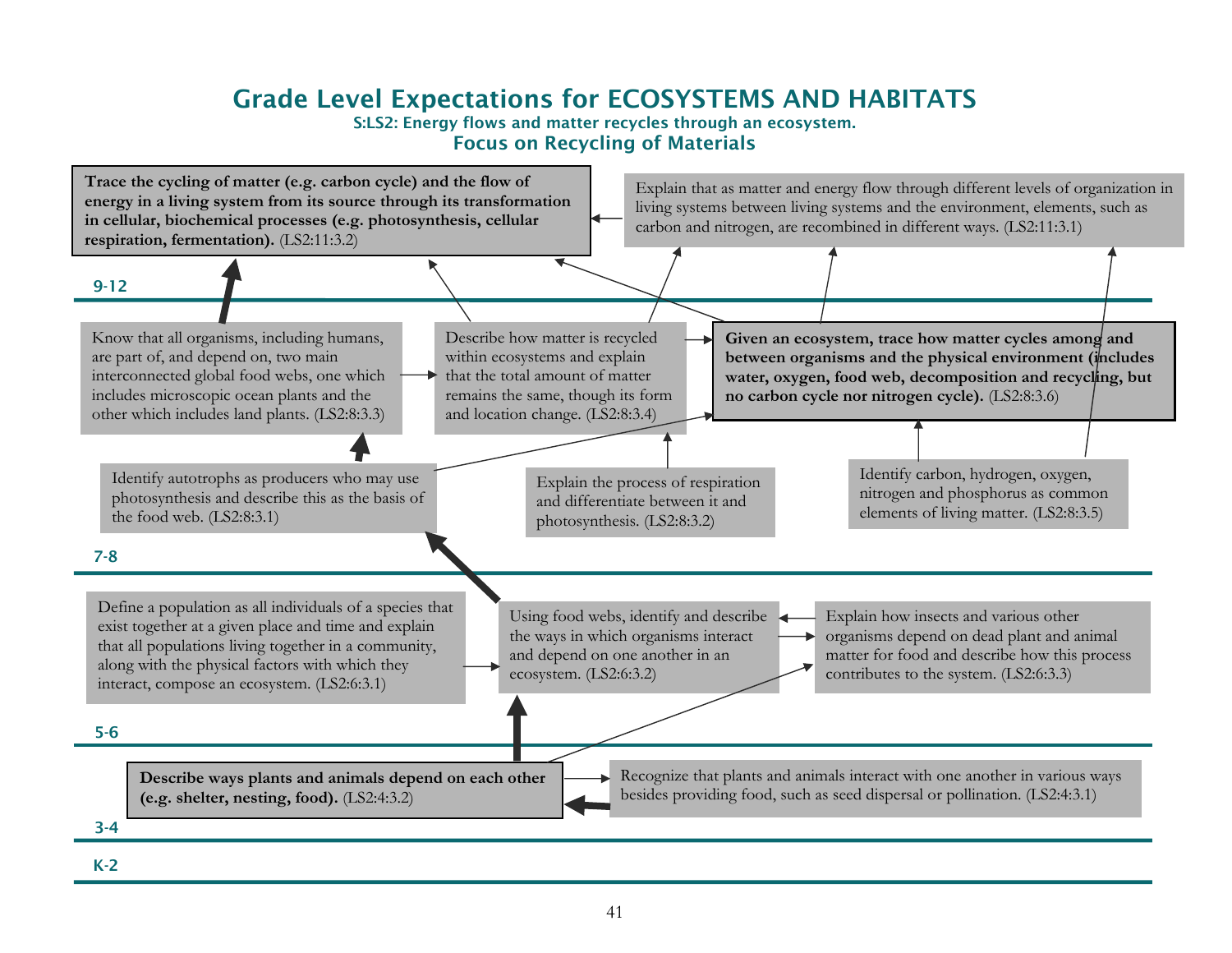# Grade Level Expectations for ECOSYSTEMS AND HABITATS S:LS3: Groups of organisms show evidence of change over time. Focus on Change Over Time

Analyze the aspects of environmental protection, such as ecosystem protection, habitat management, species conservation and environmental agencies and regulations, and evaluate and justify the need for public policy in guiding the use and management of the environment. (LS3:11:1.3)

Identify ways humans can impact and alter the stability of ecosystems, such as habitat destruction, pollution, and consumption of resources and describe the potentially irreversible effects these changes can cause. (LS3:11:1.1)

Identify ways of detecting and limiting or reversing environmental damage. (LS3:11:1.2)

#### 9-12 HOW DOES ENVIRONMENTAL DISTURBANCE AFFECT THE FLOW OF ENERGY AND CYCLING OF MATTER IN AN ECOSYSTEM?

Describe the type of impact certain environmental changes, including deforestation, invasive species, increased erosion, and pollution containing toxic substances, could have on local environments. (LS3:8:1.1)

#### 7-8 WHAT DATA MUST BE COLLECTED IN ORDER TO MAKE DECISIONS ABOUT THE IMPACT CHANGE HAS ON LIVING THINGS?

Explain how changes in environmental conditions can affect the survival of individual organisms and the entire species. (LS3:6:1.2) Provide examples of how all organisms, including humans, impact their environment, and explain how some changes can be detrimental to other organisms. (LS3:6:1.1)

#### 5-6 HOW DOES CHANGE IN ABIOTIC OR BIOTIC FACTORS EFFECT A NATURAL POPULATION OF PLANTS OR ANIMALS THAT CAN LIVE IN AN AREA?

**Using information (data or scenario), explain how changes in the environment can cause organisms to respond (e.g. survive there and reproduce, move away, die).** (LS3:4:1.3)

Provide examples of how an organism's inherited characteristics can adapt and change over time in response to changes in the environment. (LS3:4:1.2)

Provide examples of how environmental changes can cause different effects on different organisms. (LS3:4:1.1)

#### 3-4 WHAT RELATIONSHIP DO LIVING THINGS HAVE WITH NON-LIVING THINGS IN THE ENVIRONMENT WHERE THEY OCCUR?

Recognize that some living things, which lived on Earth long ago, are now extinct, such as dinosaurs, mammoths, giant tree ferns, and horsetail ferns. (LS3:2:1.1)

#### K-2 HOW DO PLANTS AND ANIMALS GET THEIR BASIC NEEDS FULFILLED BY THEIR HABITAT?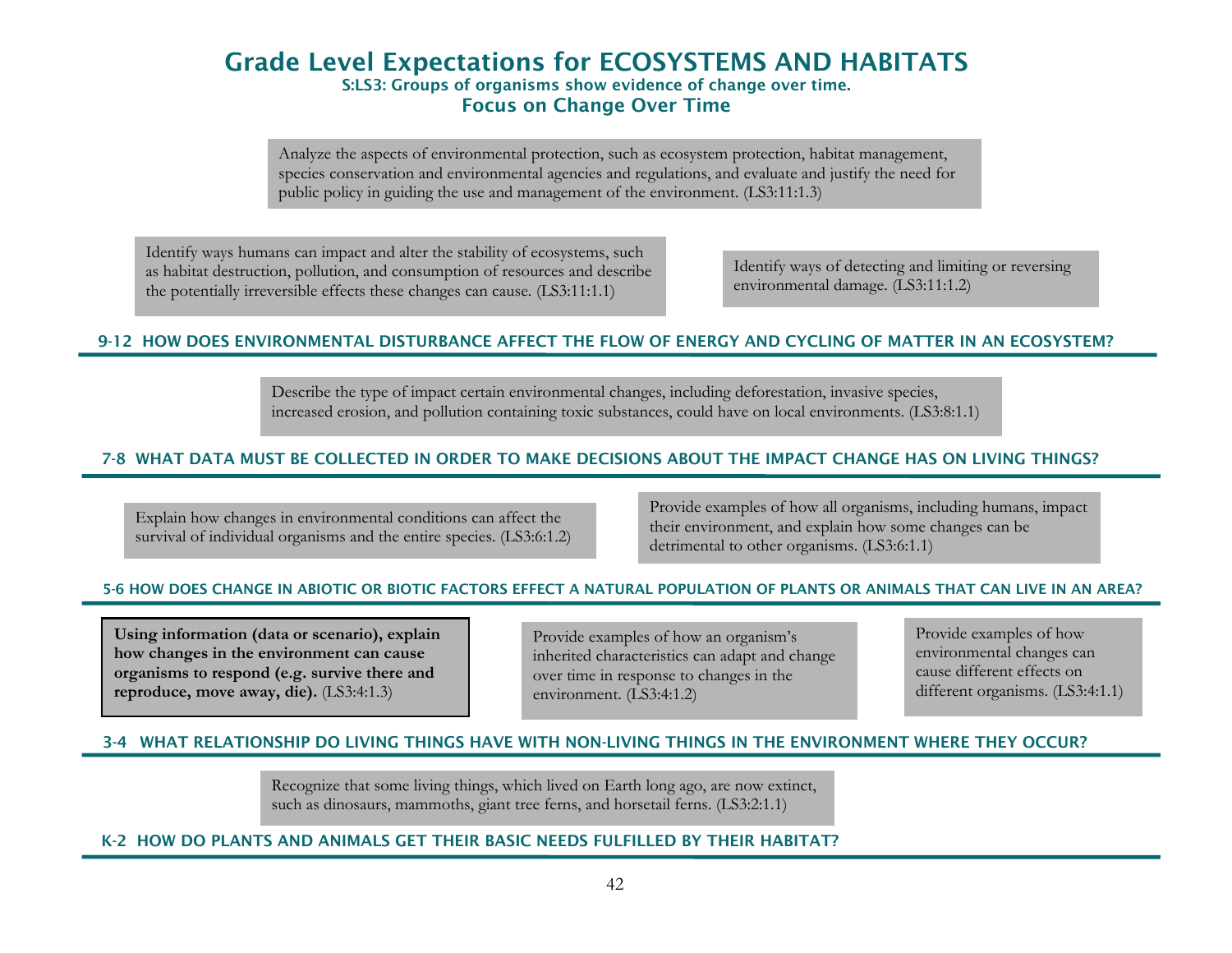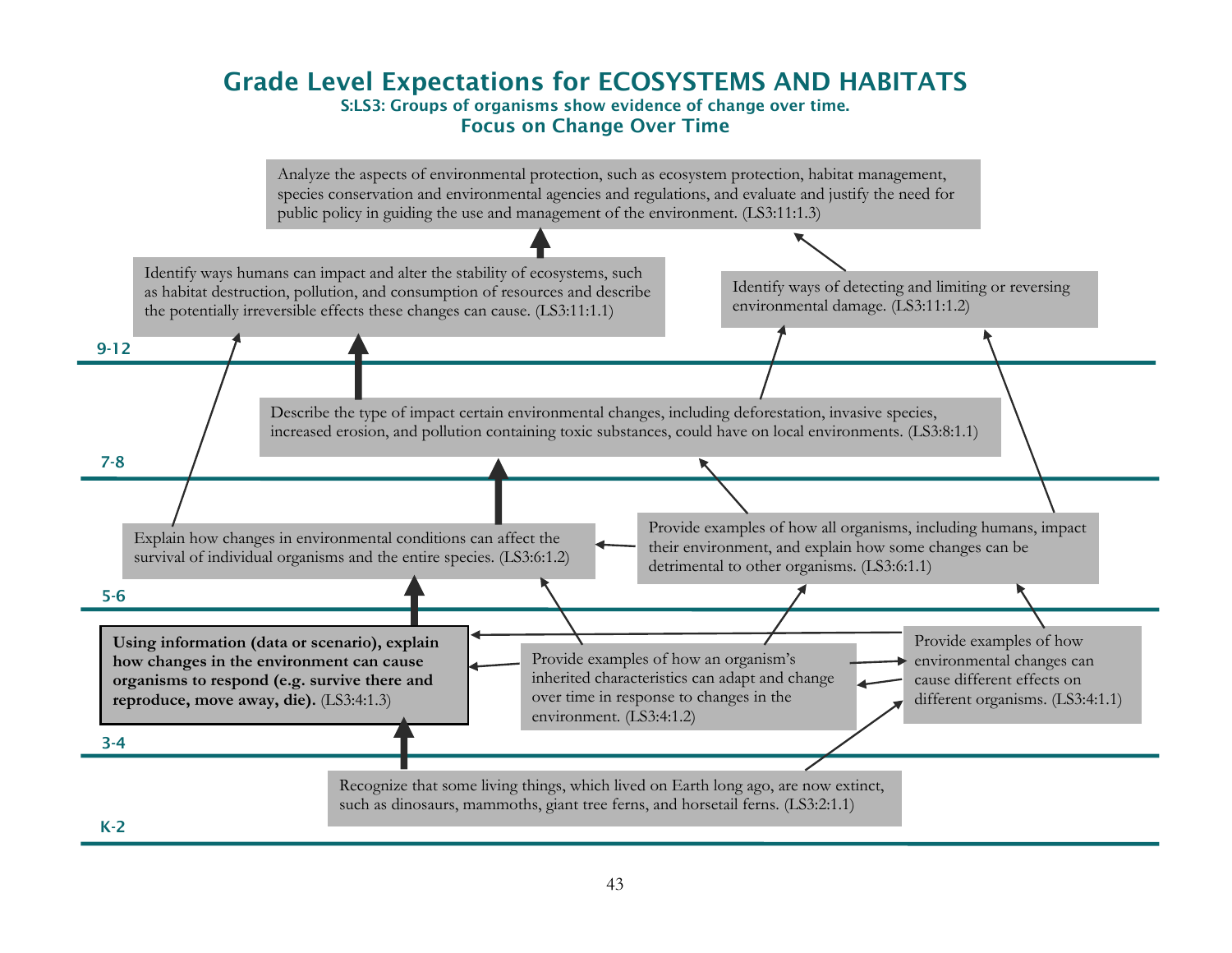# Ecosystems and Habitats Scope and Sequence

S:LS2: Energy flows and matter recycles through an ecosystem. S:LS3: Groups of organisms show evidence of change over time.

### Kindergarten – Grade 2

# ESSENTIAL QUESTION: HOW DO PLANTS AND ANIMALS GET THEIR BASIC NEEDS FULFILLED BY THEIR HABITAT?

| <b>Frameworks</b>                                                                                                                                                                                                                                                                                                                                                                                                                                | <b>Science Process Skills</b>                                                                                                                                                                                                                                                                                                                                                                                                                                                 |                          | <b>Activities</b>                                                                                                                                                                                                                                                                                                                                                                                                                                                                                                                                                                  | <b>Assessment</b>                                                                                                                                                                                                                                                                                                                                                                                                                                                                                                                                             |
|--------------------------------------------------------------------------------------------------------------------------------------------------------------------------------------------------------------------------------------------------------------------------------------------------------------------------------------------------------------------------------------------------------------------------------------------------|-------------------------------------------------------------------------------------------------------------------------------------------------------------------------------------------------------------------------------------------------------------------------------------------------------------------------------------------------------------------------------------------------------------------------------------------------------------------------------|--------------------------|------------------------------------------------------------------------------------------------------------------------------------------------------------------------------------------------------------------------------------------------------------------------------------------------------------------------------------------------------------------------------------------------------------------------------------------------------------------------------------------------------------------------------------------------------------------------------------|---------------------------------------------------------------------------------------------------------------------------------------------------------------------------------------------------------------------------------------------------------------------------------------------------------------------------------------------------------------------------------------------------------------------------------------------------------------------------------------------------------------------------------------------------------------|
| LS2:2:1.1<br>Recognize that living things can<br>be found almost anyplace in the<br>world; and that specific types of<br>environments are required to<br>support the many different species<br>of plant and animal life.<br>LS2:2:1.2<br>Recognize that animals, including<br>humans, interact with their<br>surroundings using their senses;<br>and that different senses provide                                                               | SPS <sub>1</sub><br>• Making Observations and Asking<br>Questions<br>• Conducting Scientific<br>Investigations<br>Representing and Understanding<br>Results of Investigations<br>SPS <sub>2</sub><br>• Nature of Science<br>Systems and Energy<br>• Models and Scale<br>• Patterns of Change                                                                                                                                                                                  | Pre-Field Experiences    | Everybody Needs a Home (WILD). Students<br>use a floor plan of their house to describe how all<br>animals need a home.<br>The Beautiful Basics (WILD). Students identify<br>survival needs.<br>For stream field site: Are You Me? (WILD<br>Aquatic). Students match juvenile and adult<br>aquatic animal cards.<br><b>Sensory Exploration</b> (See Observation Skills for<br>Science Fieldwork, page 6).                                                                                                                                                                           | Everybody Needs a Home. Students<br>identify reasons why people need home and<br>animals need shelter; draw a picture of or<br>describe a suitable habitat<br>The Beautiful Basics. Students list things<br>animals need for survival; say how human<br>needs differ from animal needs<br>Are You Me? Students draw pictures of<br>aquatic animals when young and as adults.                                                                                                                                                                                  |
| different kinds of information.<br>LS2:2:1.3<br>Recognize that some plants and<br>animals go through changes in<br>appearance when the seasons<br>change.<br>LS2: 2:2.1<br>Identify the resources plants and<br>animals need for growth and<br>energy, and describe how their<br>habitat provides these basic needs.<br>LS3:2:1.1<br>Recognize that some living things,<br>which lived on Earth long ago, are<br>now extinct, such as dinosaurs, | • Form and Function<br>SPS3<br>• Collaboration in Scientific<br>Endeavors<br>• Common Environmental Issues,<br>Natural Resources Management<br>and Conservation<br>• Science and Technology,<br>Technological Design and<br>Application<br>SPS4<br>• Information and Media Literacy<br><b>Communication Skills</b><br>$\bullet$<br>• Critical Thinking and Systems<br>Thinking<br>· Problem Identification,<br>Formulation, and Solution<br>• Interpersonal and Collaborative | <b>Field Experiences</b> | Adopt-A-Tree (PLT). Students observe one tree<br>and explore its relationships with living and non-<br>living things.<br>All Year Long (Elementary GLOBE). Students<br>observe a site throughout the four seasons. Use<br>adopted trees.<br>Green-Up Protocol (GLOBE). Use adopted<br>trees.<br>Trees as Habitats (PLT). Students describe how<br>trees provide habitats and the relationships<br>between trees, plants and animals.<br>Site Inventory Cards (HOME, Ch. 4). Students<br>explore their schoolyard site for evidence of<br>Animal Foods, Most Common Plants, Wet/Dry | Adopt-A-Tree. Create books or portfolios of<br>adopted tree; show or describe 5 features of<br>tree and compare to other students' trees.<br>All Year Long. Students discuss their<br>observations.<br>Green-Up Protocol. Check for<br>understanding using the Questions for<br>Further Investigation.<br>Trees as Habitats. Students write an<br>interview with a tree or story from tree's<br>perspective; record observations from visits<br>to neighborhood trees; connect local animals<br>to uses of trees.<br>Site Inventory Cards. Students share the |
| mammoths, giant tree ferns, and<br>horsetail trees.                                                                                                                                                                                                                                                                                                                                                                                              | Skills<br>• Self Direction<br>Accountability and Adaptability<br>· Social Responsibility                                                                                                                                                                                                                                                                                                                                                                                      |                          | Spots, Earthworm Analysis, etc.<br>For forest field site: The Forest of S.T. Shrew<br>(PLT). Students explore the forest for<br>microhabitats.                                                                                                                                                                                                                                                                                                                                                                                                                                     | evidence they have collected.<br>The Forest of S.T. Shrew. Check for<br>understanding using the questions listed<br>under Assessment Opportunity.                                                                                                                                                                                                                                                                                                                                                                                                             |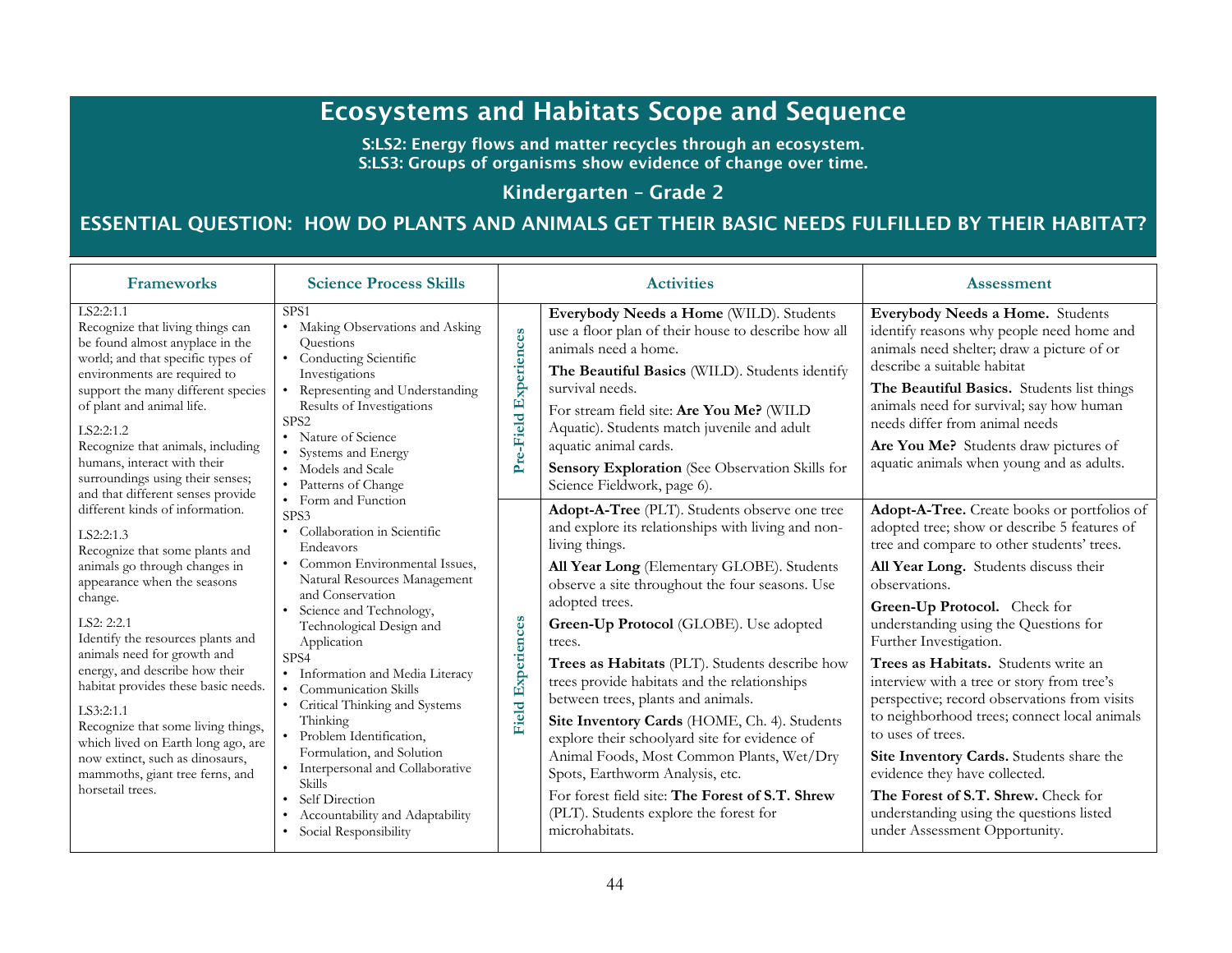| <b>Frameworks</b> | <b>Science Process Skills</b> |                       | <b>Activities</b>                                                                                                                                                                                                                                                                                                 | <b>Assessment</b>                                                                                                                                                                        |
|-------------------|-------------------------------|-----------------------|-------------------------------------------------------------------------------------------------------------------------------------------------------------------------------------------------------------------------------------------------------------------------------------------------------------------|------------------------------------------------------------------------------------------------------------------------------------------------------------------------------------------|
|                   |                               | Post-Field<br>面       | Green-Up Data Analysis (GLOBE). Students<br>predict the length of their individual leaf and<br>create a graphical representation of the lengths of<br>the classroom leaves as they grow.<br>25 Words Inventory Card (HOME, Ch. 2).<br>Students investigate their school site and list 25<br>words to describe it. |                                                                                                                                                                                          |
|                   |                               |                       | Environmental Exchange Box (PLT). Students<br>exchange information about their region's<br>ecosystems with another group.                                                                                                                                                                                         | Environmental Exchange Box. As a class,<br>evaluate the quality of the exchange box and<br>write a thank you note to the partner class.                                                  |
|                   |                               | òО<br>ating<br>Culmin | Schoolyard Safari (PLT). Students look for signs<br>of animals and evidence that the schoolyard<br>provides what they need to survive.                                                                                                                                                                            | Schoolyard Safari. Students write a story,<br>draw a picture, create a diorama or act out the<br>behavior for one of the animals found on the<br>schoolyard. Students can make analogies |
|                   |                               |                       | For water field sites: Water Plant Art (WILD<br>Aquatic). Students identify aquatic plants as<br>important.                                                                                                                                                                                                       | between their animal and others or jobs.<br>Water Plant Art. Students draw two other<br>plants and their associated wildlife.                                                            |

- $\blacksquare$ Create a simple map or model of the school site
- $\blacksquare$  Plant a garden for hummingbirds and butterflies (see HOME Appendices)

### **Integration with other subjects**

- $\blacksquare$ Art (collages, drawing)
- П Writing
- $\blacksquare$ Math (measuring)
- $\blacksquare$ Social Studies (biomes and ecosystems)

- $\blacksquare$  Hands on Nature*.* Jenepher Lingelbach, ed., Vermont Institute of Natural Science, Woodstock, VT. 2000. ; "Forest Foray" and "Clock Choices"
- $\blacksquare$ *Landowners Guide to Wildlife Inventory,* UNH Cooperative Extension
- $\blacksquare$  Mapmaking with Children: Sense of Place Education for the Elementary Years*.* Sobel, David. Heinemann, Portsmouth, NH. 1998.
- $\blacksquare$  Nature with Children of All Ages. Sisson, Edith. Phalarope Books. 1990.
- $\blacksquare$  Sharing Nature with Children and Sharing the Joy of Nature*,* Joseph Cornell. Dawn Publications, Nevada City, CA. 1998.
- $\blacksquare$ Intrigue into the Past – Project Archeology
- $\blacksquare$ Track Kit (NH Fish & Game Department)
- г Great Bay Discovery Center (NH Fish & Game Department)
- г New England Wildlife, Habitats, Natural History and Distribution. DeGraaf, Richard M. and Mariko Yamasaki. University Press of New England, Hanover, NH. 2001.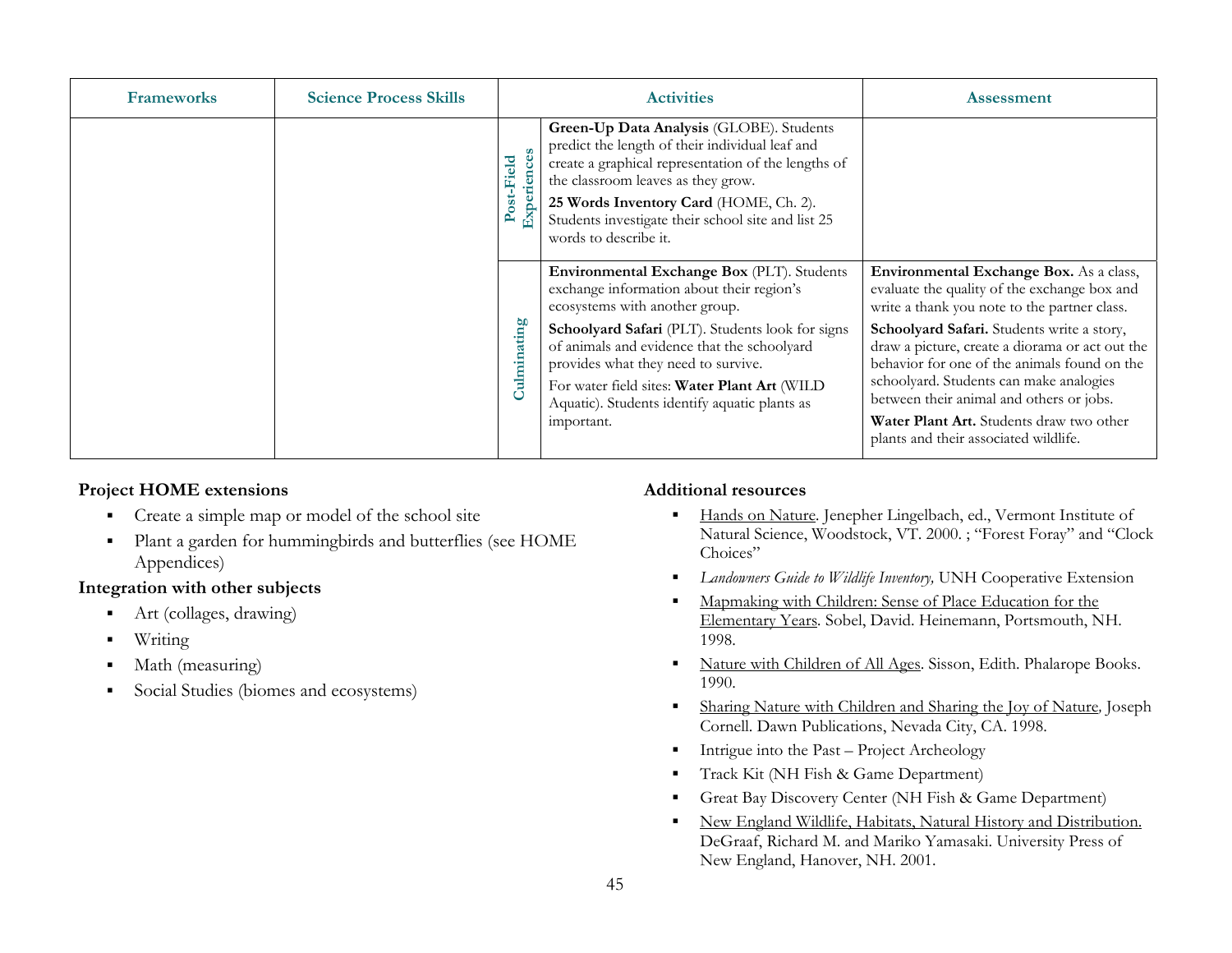# Ecosystems and Habitats Scope and Sequence

S:LS2: Energy flows and matter recycles through an ecosystem. S:LS3: Groups of organisms show evidence of change over time.

# Grade 3 – 4

# ESSENTIAL QUESTION: WHAT RELATIONSHIP DO LIVING THINGS HAVE WITH NON-LIVING THINGS IN THE ENVIRONMENT WHERE THEY OCCUR?

| <b>Frameworks</b>                                                                                                                                                                                                                                                                                                                                                                                                                                                                                                                                                                                                                                                                                                                                | <b>Science Process Skills</b>                                                                                                                                                                                                                                                                                                                                                                                                                                                                                                                                                                                                                                                                                                                                                |                          | <b>Activities</b>                                                                                                                                                                                                                                                                                                                                                                                                                                                                                                                                                                                                                                                                                                               | <b>Assessment</b>                                                                                                                                                                                                                                                                                                                                                                                                                                                                                                                                                                                                                                                                                                                                                                                                                       |
|--------------------------------------------------------------------------------------------------------------------------------------------------------------------------------------------------------------------------------------------------------------------------------------------------------------------------------------------------------------------------------------------------------------------------------------------------------------------------------------------------------------------------------------------------------------------------------------------------------------------------------------------------------------------------------------------------------------------------------------------------|------------------------------------------------------------------------------------------------------------------------------------------------------------------------------------------------------------------------------------------------------------------------------------------------------------------------------------------------------------------------------------------------------------------------------------------------------------------------------------------------------------------------------------------------------------------------------------------------------------------------------------------------------------------------------------------------------------------------------------------------------------------------------|--------------------------|---------------------------------------------------------------------------------------------------------------------------------------------------------------------------------------------------------------------------------------------------------------------------------------------------------------------------------------------------------------------------------------------------------------------------------------------------------------------------------------------------------------------------------------------------------------------------------------------------------------------------------------------------------------------------------------------------------------------------------|-----------------------------------------------------------------------------------------------------------------------------------------------------------------------------------------------------------------------------------------------------------------------------------------------------------------------------------------------------------------------------------------------------------------------------------------------------------------------------------------------------------------------------------------------------------------------------------------------------------------------------------------------------------------------------------------------------------------------------------------------------------------------------------------------------------------------------------------|
| LS2: 4:1.1<br>Describe how the nature of<br>an organism's environment,<br>such as the availability of a<br>food source, the quantity<br>and variety of other species<br>present, and the physical<br>characteristics of the<br>environment affect the<br>organism's patterns of<br>behavior.<br>LS2: 4:1.2<br>Describe the interaction of<br>living organisms with<br>nonliving things.<br>LS2: 4:2.1<br>Recognize that the transfer<br>of energy through food is<br>necessary for all living<br>organisms and describe the<br>organization of food webs.<br>LS2: 4:2.2<br>Recognize that energy is<br>needed for all organisms<br>to stay alive and grow or<br>identify where a plant or<br>animal gets its energy.<br>(continued on next page) | SPS <sub>1</sub><br>• Making Observations and Asking<br>Questions<br>• Designing Scientific Investigations<br>• Conducting Scientific Investigations<br>• Representing and Understanding<br>Results of Investigations<br>• Evaluating Scientific Explanations<br>SPS <sub>2</sub><br>• Nature of Science<br>• Systems and Energy<br>• Models and Scale<br>• Patterns of Change<br>SPS3<br>• Collaboration in Scientific<br>Endeavors<br>• Common Environmental Issues,<br>Natural Resources Management<br>and Conservation<br>SPS4<br>· Information and Media Literacy<br>• Communication Skills<br>• Critical Thinking and Systems<br>Thinking<br>· Problem Identification,<br>Formulation, and Solution<br>• Interpersonal and Collaborative<br>Skills<br>• Self Direction | Experiences<br>Pre-Field | What's That, Habitat? (WILD). Students<br>draw human and animal homes.<br>Habitat Lap Sit (WILD). Students physically<br>demonstrate habitat components.<br>How Plants Grow (PLT). Students design<br>experiments to see how variables change plant<br>growth.<br>Air Plants (PLT). Students study<br>photosynthesis.<br>P2: A Sneak Preview of Budburst (GLOBE).<br>Students observe budburst happening in the<br>classroom. Students predict when they think<br>budburst will occur.<br>For salt marsh field site: Marsh Munchers<br>(WILD Aquatic). Students explore the food<br>web in a salt marsh.<br>For Water Field Site: Silt: A Dirty Word<br>(WILD Aquatic). Students describe the effects<br>of silt on water flow. | What's That, Habitat? Students describe<br>the basic needs of animals and people.<br>Habitat Lap Sit. Students describe the<br>components of habitat and their arrangement,<br>and assess the impact of change on wildlife<br>using the examples given.<br>How Plants Grow. Students draw pictures<br>of seedling growth in different conditions.<br>Air Plants. Students cut out the pictures<br>from the Student Page and explain the steps<br>of photosynthesis.<br>P2: A Sneak Preview of Budburst. Students<br>use their Science Notebooks to discuss their<br>observations.<br>Marsh Munchers. Students list marsh<br>predators and prey species, construct a marsh<br>food web.<br>Silt: A Dirty Word. Students chart and<br>discuss the results of the activity, draw<br>pictures of a healthy and polluted (silted)<br>stream. |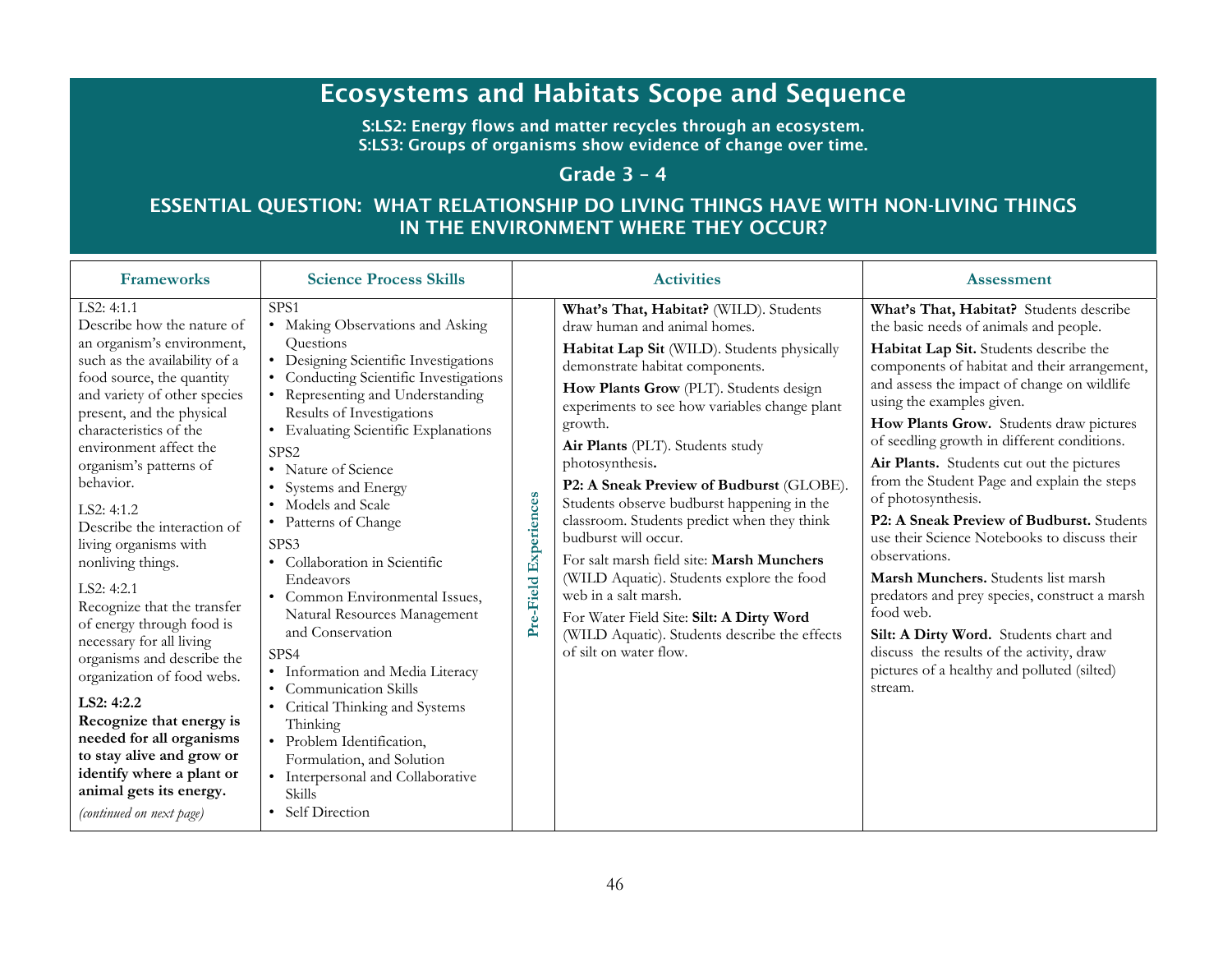| <b>Frameworks</b>                                                                                                                                                                                                                                                                                                                                                                                                                                                                                                                                                                                                                                                                                                                                                                                  | <b>Science Process Skills</b> |                          | <b>Activities</b>                                                                                                                                                                                                                                                                                                                                                                                                                                                                                                                                                                                                                                                                                                                                                                                                                                                                                                                                                                                                                                                                                                          | <b>Assessment</b>                                                                                                                                                                                                                                                                                                                                                                                                                                                                                                                                                                                                                                                                                                                                                                                                                                              |
|----------------------------------------------------------------------------------------------------------------------------------------------------------------------------------------------------------------------------------------------------------------------------------------------------------------------------------------------------------------------------------------------------------------------------------------------------------------------------------------------------------------------------------------------------------------------------------------------------------------------------------------------------------------------------------------------------------------------------------------------------------------------------------------------------|-------------------------------|--------------------------|----------------------------------------------------------------------------------------------------------------------------------------------------------------------------------------------------------------------------------------------------------------------------------------------------------------------------------------------------------------------------------------------------------------------------------------------------------------------------------------------------------------------------------------------------------------------------------------------------------------------------------------------------------------------------------------------------------------------------------------------------------------------------------------------------------------------------------------------------------------------------------------------------------------------------------------------------------------------------------------------------------------------------------------------------------------------------------------------------------------------------|----------------------------------------------------------------------------------------------------------------------------------------------------------------------------------------------------------------------------------------------------------------------------------------------------------------------------------------------------------------------------------------------------------------------------------------------------------------------------------------------------------------------------------------------------------------------------------------------------------------------------------------------------------------------------------------------------------------------------------------------------------------------------------------------------------------------------------------------------------------|
| LS2:4:3.1<br>Recognize that plants and<br>animals interact with one<br>another in various ways<br>besides providing food, such<br>as seed dispersal or<br>pollination.<br>LS2:4:3.2<br>Describe ways plants and<br>animals depend on each<br>other (e.g., shelter,<br>nesting, food).<br>LS3: 4:1.1<br>Provide examples of how<br>environmental changes can<br>cause different effects on<br>different organisms.<br>LS3: 4:1.2<br>Provide examples of how an<br>organism's inherited<br>characteristics can adapt and<br>change over time in<br>response to changes in the<br>environment.<br>LS3: 4:1.3<br>Using information (data<br>or scenario), explain how<br>changes in the<br>environment can cause<br>organisms to respond<br>(e.g., survive there and<br>reproduce, move away,<br>die). |                               | <b>Field Experiences</b> | Habitrekking (WILD). Students gather<br>evidence about habitats.<br>Adopt-A-Tree (PLT). Students observe one<br>tree and explore its relationships with living and<br>non-living things.<br>Sunlight and Shades of Green (PLT).<br>Students study the effects of shade on plant<br>leaves. Use adopted trees.<br>Site Inventory Cards (HOME, Ch. 4).<br>Students explore their schoolyard site for<br>evidence of Animal Sign, Agents of<br>Decomposition, Survival Adaptations, etc.<br>For urban field site: Are Vacant Lots Vacant?<br>K-3 Variation (PLT). Students describe the<br>plants and animals and their relationships in a<br>vacant lot.<br>For forest field site: Fallen Log (PLT).<br>Students study a fallen log for organisms and<br>decomposition.<br>For water field site: Water Walk (GLOBE).<br>Students explore their stream site noting factors<br>that contribute to its quality and the living<br>organisms in and around it.<br>For vernal pool/wetland field site: Life in the<br>Fast Lane (WET). Students explore temporary<br>wetlands.<br>Budburst Protocol (GLOBE). Use adopted<br>trees. | Habitrekking. Repeat the investigation for<br>a local environment and summarize the<br>findings.<br>Adopt-A-Tree. Students create a book or<br>write an essay about their tree.<br>Sunlight and Shades of Green. Students<br>write a recipe for a tree to make food.<br>Site Inventory Cards (HOME, Ch. 4).<br>Students discuss and compare their inventory<br>results for different areas of the schoolyard.<br>Are Vacant Lots Vacant? K-3 Variation.<br>Students consider improvements to the site<br>and draw pictures of what they think the site<br>will look like if all suggestions were included.<br>Fallen Log. Students draw a series of<br>pictures showing what happens to a fallen<br>log.<br>Water Walk. Students create a display about<br>their Hydrology Site.<br>Life in the Fast Lane. Students discuss the<br>results of the exploration. |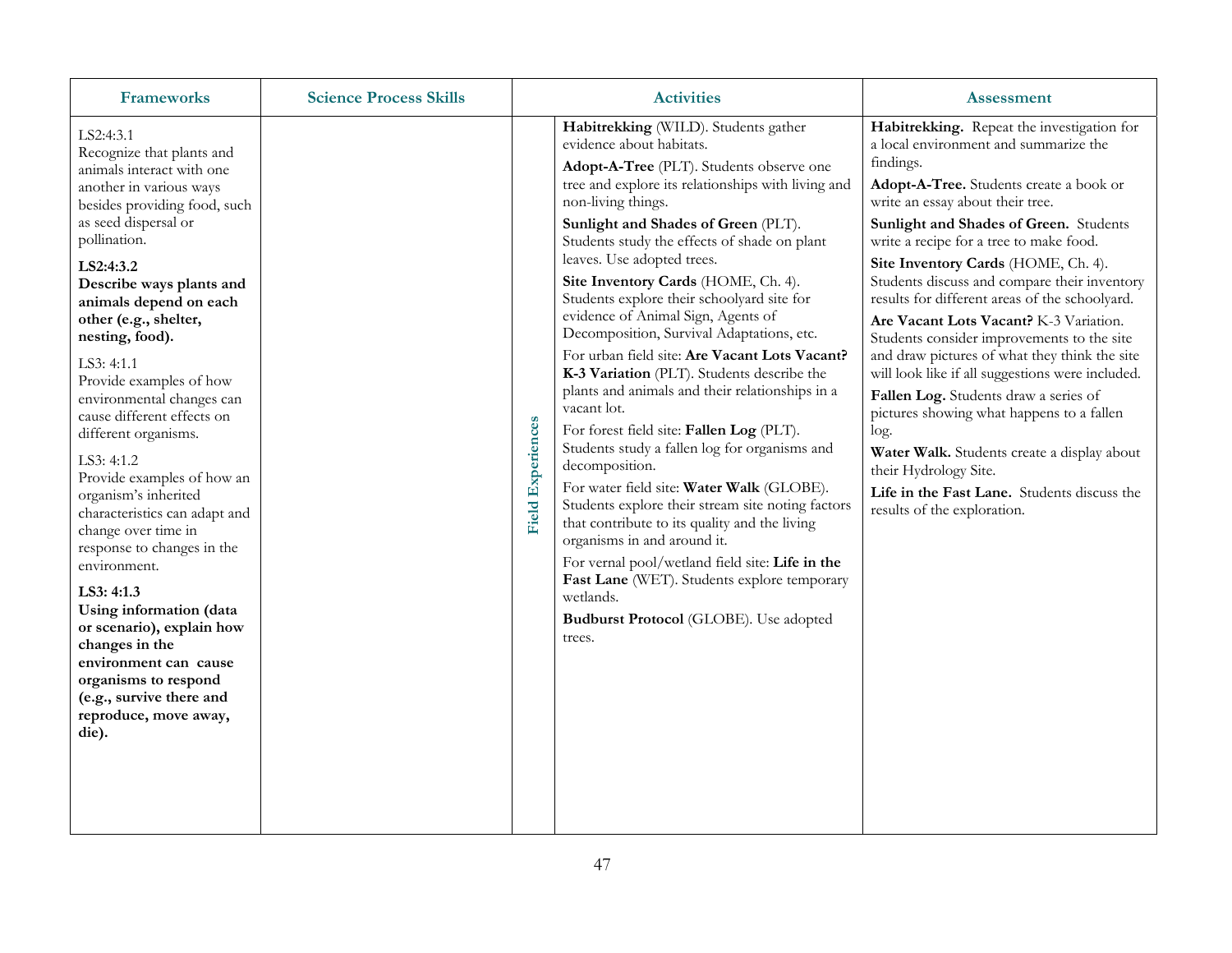| <b>Frameworks</b> | <b>Science Process Skills</b> |                                              | <b>Activities</b>                                                                                                                                                                                                                                                                 | <b>Assessment</b>                                                                                                                                                                                                                                  |
|-------------------|-------------------------------|----------------------------------------------|-----------------------------------------------------------------------------------------------------------------------------------------------------------------------------------------------------------------------------------------------------------------------------------|----------------------------------------------------------------------------------------------------------------------------------------------------------------------------------------------------------------------------------------------------|
|                   |                               |                                              | Web of Life (PLT). Students study the<br>interaction of plants and animals.                                                                                                                                                                                                       | Web of Life. Students demonstrate a web of<br>life which includes humans.                                                                                                                                                                          |
|                   |                               | Experiences<br>Post-Field<br>ulminating<br>Ó | Budburst Data Analysis (GLOBE). Students<br>compare their predicted budburst date to the<br>actual date.                                                                                                                                                                          | Earth System Play. Students write more<br>verses to the Earth System song, create Earth<br>System riddles, or write another play.                                                                                                                  |
|                   |                               |                                              | Earth System Play (Elementary GLOBE).<br>Students act out a play about Earth interactions.                                                                                                                                                                                        | Site Inventory Worksheet. Students discuss<br>what other areas of the schoolyard or features                                                                                                                                                       |
|                   |                               |                                              | Site Inventory Worksheet (HOME,<br>Appendix). Students tally and record the results<br>of their inventory in a Wildlife and Habitat<br>Inventory Form.<br>For salt marsh field site: Salt Marsh Players<br>(WET). Students act out animal adaptations to<br>the salt marsh.       | they need to inventory.<br>Salt Marsh Players. Students identify marsh<br>living things, write a skit about one, act out<br>their responses to tides and other changes in<br>their environment, and design a costume for<br>a salt marsh organism. |
|                   |                               |                                              | Picture This! (PLT). Students create collages<br>of different animals and the different<br>ecosystems they inhabit.<br>Habitat Enhancement Project (HOME).<br>Students design and plan a habitat enhancement<br>project to encourage more hummingbirds on<br>the schoolyard site. | Picture This! Students create a picture<br>portfolio and explain their choice of pictures.<br>Habitat Enhancement Project. Students<br>carry out a habitat enhancement project to<br>encourage more hummingbirds on the<br>schoolyard site.        |

- $\blacksquare$ Create a map and conduct a site inventory of the school site.
- $\blacksquare$ Study wildlife food lists and native plant lists to assist in creating the hummingbird habitat, bird feeding area or bird watching station.

### **Integration with other subjects**:

■ Art (drawing, acting, collages)

- $\blacksquare$ Wonders of Wildlife Programs "Habits and Habitats" and "Endangered Species" (NH Fish & Game Department)
- $\blacksquare$ Track Kit (NH Fish & Game Department)
- $\blacksquare$ Discover WILD Times for Kids (NH Fish & Game Department)
- $\blacksquare$ WILD in NH (NH Fish & Game Department)
- ٠ www.wildnewengland.org
- $\blacksquare$  New England Wildlife: Habitat, Natural History and Distribution. DeGraaf, Richard M. and Mariko Yamasaki. University Press of New England, Hanover, NH. 2001.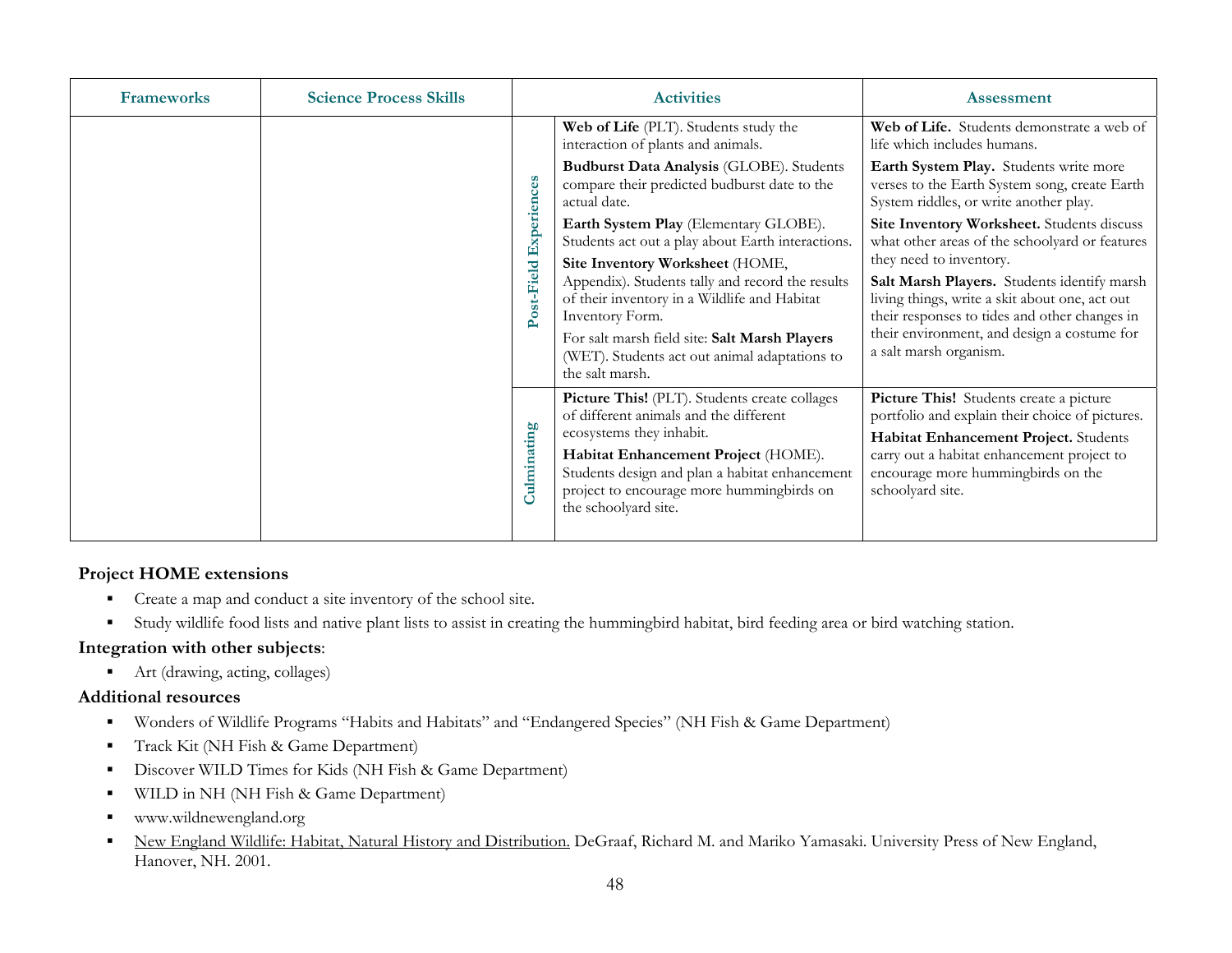# Ecosystems and Habitats Scope and Sequence

S:LS2: Energy flows and matter recycles through an ecosystem. S:LS3: Groups of organisms show evidence of change over time.

# Grade 5 – 6

# ESSENTIAL QUESTION: HOW DOES CHANGE IN EITHER ABIOTIC OR BIOTIC FACTORS AFFECT A NATURAL POPULATION OF PLANTS OR ANIMALS THAT CAN LIVE IN AN AREA?

| <b>Frameworks</b>                                                                                                                                                                                                                                                                                                                                                                                                                                                                                                                                                                                                                                                                                                                                                                                                                                                                                           | <b>Science Process Skills</b>                                                                                                                                                                                                                                                                                                                                                                                                                                                                                                                                                                                                   | <b>Activities</b>                                                                                                                                                                                                                                                                                                                                                                                                                                                                                                                                                                                                                                                                                                                                       | <b>Assessment</b>                                                                                                                                                                                                                                                                                                                                                                                                                                                                                                                                                                                                                                                                                                                                                                                                                                                                                                                            |
|-------------------------------------------------------------------------------------------------------------------------------------------------------------------------------------------------------------------------------------------------------------------------------------------------------------------------------------------------------------------------------------------------------------------------------------------------------------------------------------------------------------------------------------------------------------------------------------------------------------------------------------------------------------------------------------------------------------------------------------------------------------------------------------------------------------------------------------------------------------------------------------------------------------|---------------------------------------------------------------------------------------------------------------------------------------------------------------------------------------------------------------------------------------------------------------------------------------------------------------------------------------------------------------------------------------------------------------------------------------------------------------------------------------------------------------------------------------------------------------------------------------------------------------------------------|---------------------------------------------------------------------------------------------------------------------------------------------------------------------------------------------------------------------------------------------------------------------------------------------------------------------------------------------------------------------------------------------------------------------------------------------------------------------------------------------------------------------------------------------------------------------------------------------------------------------------------------------------------------------------------------------------------------------------------------------------------|----------------------------------------------------------------------------------------------------------------------------------------------------------------------------------------------------------------------------------------------------------------------------------------------------------------------------------------------------------------------------------------------------------------------------------------------------------------------------------------------------------------------------------------------------------------------------------------------------------------------------------------------------------------------------------------------------------------------------------------------------------------------------------------------------------------------------------------------------------------------------------------------------------------------------------------------|
| S2: 6:1.1<br>Identify and describe the factors<br>that influence the number and<br>kinds of organisms an ecosystem<br>can support, including the<br>resources that are available, the<br>differences in temperature, the<br>composition of the soil, any<br>disease, the threat of predators, and<br>competition from other organisms.<br>LS2: $6:1.2$<br>Explain that most microorganisms<br>do not cause disease and that many<br>are beneficial to the environment.<br>LS2: 6:2.1<br>Describe how energy is transferred<br>in an ecosystem through food<br>webs; and explain the roles and<br>relationships between producers,<br>consumers and decomposers.<br>LS2: 6:2.2<br>Recognize that one of the most<br>general distinctions among<br>organisms is between plants, which<br>use sunlight to make their own<br>food, and animals, which consume<br>energy-rich foods.<br>(continued on next page) | SPS <sub>1</sub><br>• Making Observations and<br><b>Asking Questions</b><br>• Conducting Scientific<br>Investigations<br>• Representing and<br>Understanding Results of<br>Investigations<br>SPS <sub>2</sub><br>• Systems and Energy<br>• Models and Scale<br>• Patterns of Change<br>SPS3<br>• Collaboration in Scientific<br>Endeavors<br>• Common Environmental<br>Issues, Natural Resources<br>Management and Conservation<br>SPS4<br>• Communication Skills<br>• Critical Thinking and Systems<br>Thinking<br>• Interpersonal and<br>Collaborative Skills<br>• Accountability and Adaptability<br>• Social Responsibility | Microtrek Treasure Hunt (WILD).<br>Students recognize that wildlife is all<br>around.<br>Oh Deer! (WILD). Students study the<br>essential components and concepts of<br>habitats and look at fluctuating population<br>size.<br>How Many Bears Can Live in This<br>Forest? (WILD). Students explore the<br>concept of limiting factors.<br>Tree Factory (PLT). Students become<br>Experiences<br>familiar with the parts of a tree.<br>Every Tree For Itself (PLT). Students<br>describe how varying amounts of light,<br>water and nutrients affect a tree's growth.<br>Pre-Field<br>Who Fits Here? (WILD). Students match<br>living things to their environment.<br>What's for Dinner? (WILD). Students see<br>the connection from plants to animals. | Microtrek Treasure Hunt. Students discuss<br>evidence that wildlife is present and create a<br>chart of the results of the treasure hunt.<br>Oh Deer! Students identify the components of<br>habitat and define limiting factors. Examine<br>graphs of population size and answer questions<br>from the activity.<br>How Many Bears Can Live in This Forest?<br>Students define limiting factors and describe<br>their effects on animal population.<br>Tree Factory. Students create and label a<br>model of a tree using art supplies or use the<br>Student Page to use as a talking book.<br>Every Tree For Itself. Students graph the<br>results of the activity.<br>Who Fits Here? Students describe the<br>ecosystem of an anima and the importance of<br>adaptation. Design a game for younger students<br>on wildlife adaptations.<br>What's for Dinner? Students create a food<br>chain and identify the source of all animal food. |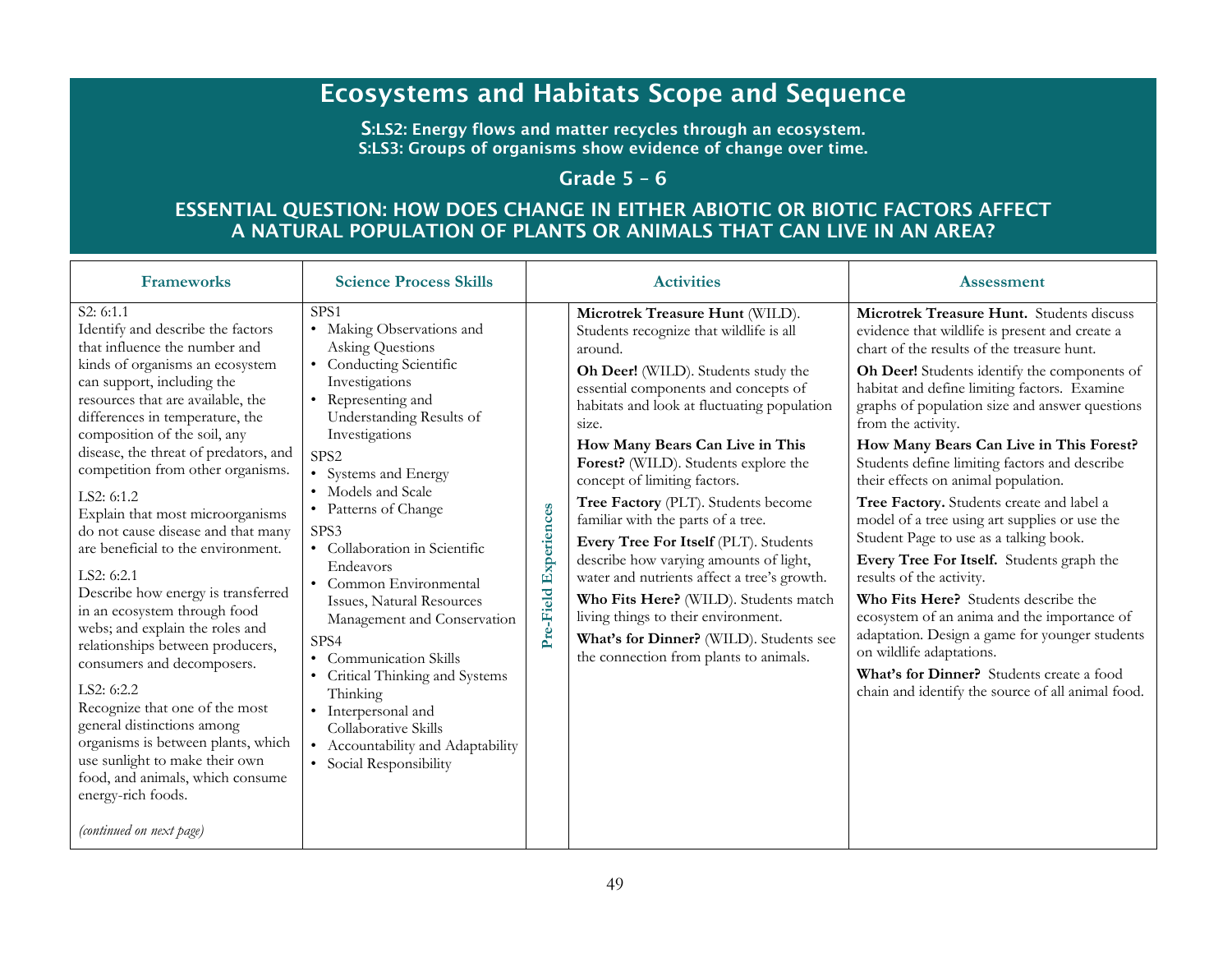| <b>Frameworks</b>                                                                                                                                                                                                                                                                                                                                                                                                                                                                                                                                                                                                                                                                                                                                                                                                                                                                                                                                                                                                                                                                                                                                                                                                                                                                                                                              | <b>Science Process Skills</b> |                          | <b>Activities</b>                                                                                                                                                                                                                                                                                                                                                                                                                                                                                                                                                                                                                                                                                                                                                                                                                                                                                                                                                                                                                                                                                                                     | <b>Assessment</b>                                                                                                                                                                                                                                                                                                                                                                                                                                                      |
|------------------------------------------------------------------------------------------------------------------------------------------------------------------------------------------------------------------------------------------------------------------------------------------------------------------------------------------------------------------------------------------------------------------------------------------------------------------------------------------------------------------------------------------------------------------------------------------------------------------------------------------------------------------------------------------------------------------------------------------------------------------------------------------------------------------------------------------------------------------------------------------------------------------------------------------------------------------------------------------------------------------------------------------------------------------------------------------------------------------------------------------------------------------------------------------------------------------------------------------------------------------------------------------------------------------------------------------------|-------------------------------|--------------------------|---------------------------------------------------------------------------------------------------------------------------------------------------------------------------------------------------------------------------------------------------------------------------------------------------------------------------------------------------------------------------------------------------------------------------------------------------------------------------------------------------------------------------------------------------------------------------------------------------------------------------------------------------------------------------------------------------------------------------------------------------------------------------------------------------------------------------------------------------------------------------------------------------------------------------------------------------------------------------------------------------------------------------------------------------------------------------------------------------------------------------------------|------------------------------------------------------------------------------------------------------------------------------------------------------------------------------------------------------------------------------------------------------------------------------------------------------------------------------------------------------------------------------------------------------------------------------------------------------------------------|
| LS2: 6:2.3<br>Describe the process of photosynthesis<br>and explain that plants can use the<br>food they make immediately or store it<br>for later use.<br>LS2: 6:2.4<br>Recognize that energy, in the form of<br>heat, is usually a byproduct when one<br>form of energy is converted to another,<br>such as when living organisms<br>transform stored energy to motion.<br>LS2: 6:3.1<br>Define a population as all individuals of<br>a species that exist together at a given<br>place and time; and explain that all<br>populations living together in a<br>community, along with the physical<br>factors with which they interact,<br>compose an ecosystem.<br>LS2: 6:3.2<br>Using food webs, identify and describe<br>the ways in which organisms interact<br>and depend on one another in an<br>ecosystem.<br>LS2: 6:3.3<br>Explain how insects and various other<br>organisms depend on dead plant and<br>animal matter for food; and describe<br>how this process contributes to the<br>system.<br>LS3: 6:1.1<br>Provide examples of how all organisms,<br>including humans, impact their<br>environment; and explain how some<br>changes can be detrimental to other<br>organisms.<br>LS3: 6:1.2<br>Explain how changes in environmental<br>conditions can affect the survival of<br>individual organisms and the entire<br>species. |                               | <b>Field Experiences</b> | Site Seeing: Beginning Level (GLOBE).<br>Students sketch their study site and<br>determine boundaries of a system.<br>Field, Forest and Stream (PLT). Students<br>explore three different environments and<br>study their abiotic and biotic components.<br>Edge of Home (WILD Aquatic). Students<br>explore the transition zone between<br>habitats.<br>Trees in Trouble (PLT). Students take a<br>closer look at trees for signs of damage.<br>LC1: Connecting the parts of the study<br>site (GLOBE). Students make connections<br>between the Earth System spheres.<br>Map and Inventory (HOME). Students<br>map and inventory the schoolyard site over<br>time.<br>Wildlife Census (HOME). Students<br>conduct a wildlife census of the schoolyard<br>site over time using a grid system.<br>Site Inventory Cards (HOME, Ch. 4).<br>Students use inventory cards High/Low<br>Temperature, Surface Rocks, Animal<br>Foods and Agents of Decomposition to<br>collect data about their schoolyard site.<br><b>Baseline/Offset and Grid Mapping</b><br>(HOME, Ch. 4). Students map different<br>areas and aspects of the schoolyard. | Site Seeing: Beginning Level. Students<br>answer the discussion questions in the activity.<br>Field, Forest and Stream. Students chart the<br>relationships between the<br>elements/components.<br>Edge of Home. Students write about<br>ecotones. Choose an animal and describe its<br>interactions with several different ecosystems.<br>Trees in Trouble. Students draw and discuss<br>healthy and unhealthy trees.<br>LC1: Connecting the parts of the study site. |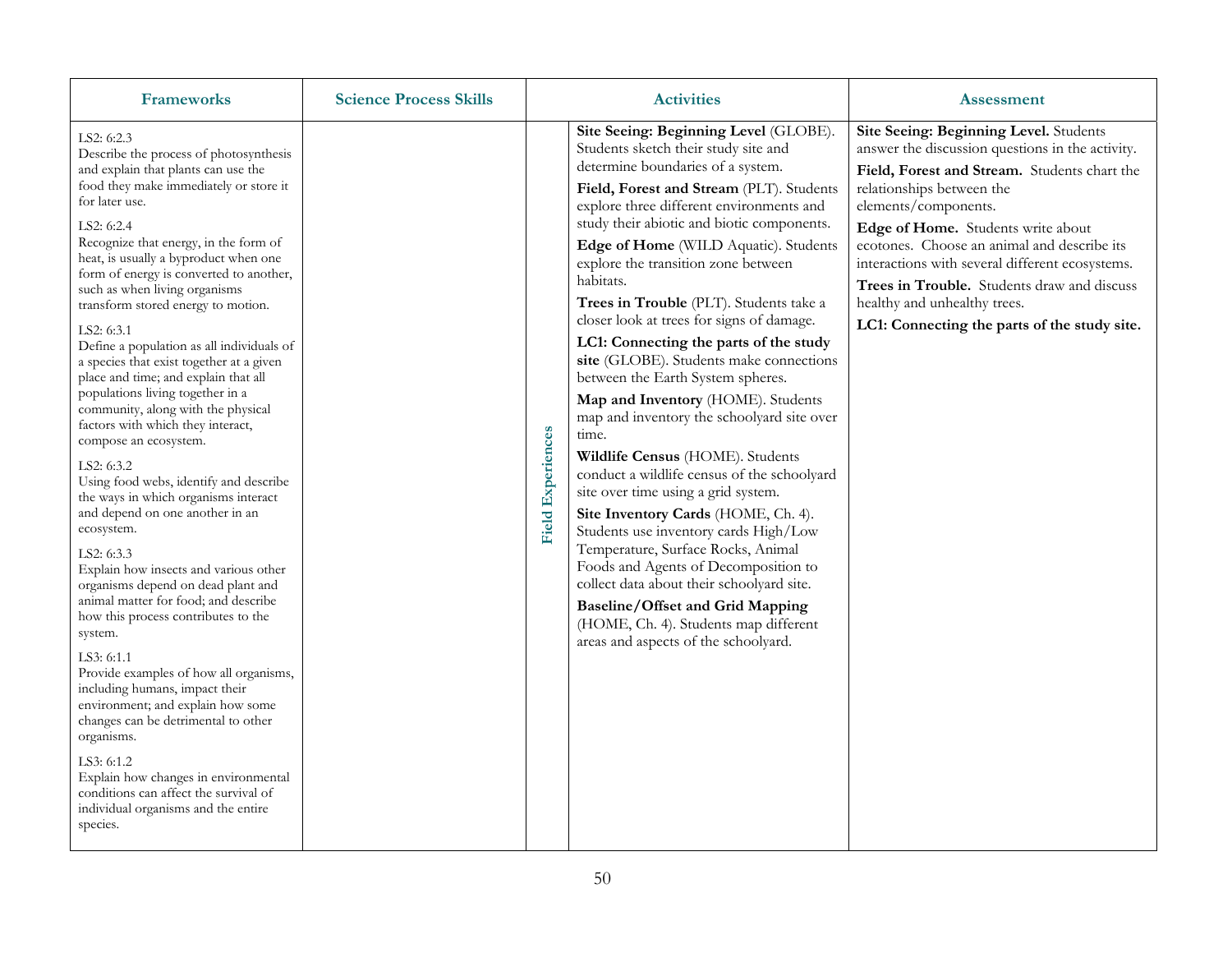| <b>Frameworks</b> | <b>Science Process Skills</b> | <b>Activities</b>         |                                                                                                                                                                                                                                                                                                                                                                                                                                        | <b>Assessment</b>                                                                                                                                                                                                                                                                                                                                                                           |
|-------------------|-------------------------------|---------------------------|----------------------------------------------------------------------------------------------------------------------------------------------------------------------------------------------------------------------------------------------------------------------------------------------------------------------------------------------------------------------------------------------------------------------------------------|---------------------------------------------------------------------------------------------------------------------------------------------------------------------------------------------------------------------------------------------------------------------------------------------------------------------------------------------------------------------------------------------|
|                   |                               | Experiences<br>Post-Field | Tree Cookies (PLT). Students use tree<br>cookies to look for damage or stress.<br>Rain Reasons (PLT). Students explore the<br>relationships between water, light and<br>temperature on plant growth and<br>precipitation and geography on plant and<br>animal species.<br>Changing the Land (WILD). Students<br>learn about fragmentation, detecting<br>change in aerial photographs, and the<br>considerations for land-use planning. | Tree Cookies. After hearing a story about a<br>tree, students draw what the tree cookie would<br>look like.<br><b>Rain Reasons.</b> Evaluate how well students<br>can use maps and understand the relationships<br>they studied.<br>Changing the Land. Students analyze aerial<br>photos from the past and present for change.<br>Role-play being part of a land-use planning<br>committee. |
|                   |                               | ulminating                | Improving Wildlife Habitat in the<br><b>Community</b> (WILD). Students use their<br>knowledge of habitat to improve an area<br>for wildlife.<br>Enhancement Plan Worksheet (HOME,<br>Appendix J). Students use their knowledge<br>of the schoolyard site to develop an<br>enhancement plan for wildlife.                                                                                                                               | Improving Wildlife Habitat in the<br><b>Community.</b> Students describe the importance<br>and value positions of land-use planning.<br>Enhancement Plan Worksheet. Students<br>demonstrate how the enhancement plan for<br>wildlife relates to the inventory results.                                                                                                                      |

### **Integration with other subjects**

- $\blacksquare$ Art (drawing)
- $\blacksquare$ Social Studies (ecosystems, biomes)

- $\blacksquare$ Wonders of Wildlife Program "Habits and Habitats" (NH Fish & Game Department)
- $\blacksquare$ Furbearer Curriculum Kit (NH Fish & Game Department)
- $\blacksquare$ Discover WILD Times for Kids (NH Fish & Game Department)
- $\blacksquare$ WILD in NH (NH Fish & Game Department)
- $\blacksquare$ www.wildnewengland.org
- $\blacksquare$  New England Wildlife, Habitat, Natural History and Distribution. DeGraaf, Richard M. and Mariko Yamasaki. University Press of New England, Hanover, NH. 2001.
- $\blacksquare$  Outdoor Inquiries: Taking Science Investigations Outside the Classroom. Patricia McGlashan and Kristen Gasser, et al., Heinemann, Portsmouth, NH. 2007.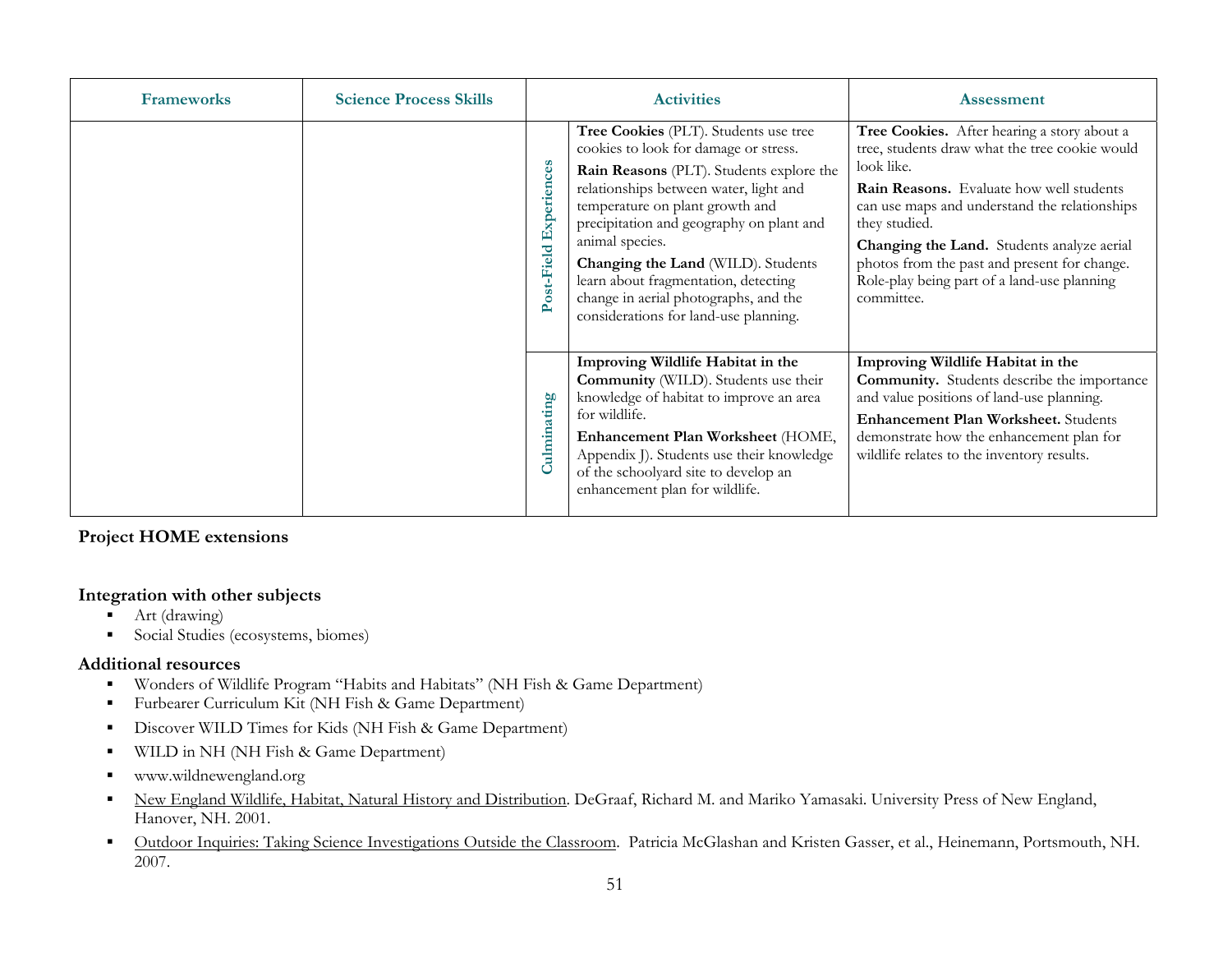# Ecosystems and Habitats Scope and Sequence

S:LS2: Energy flows and matter recycles through an ecosystem. S:LS3: Groups of organisms show evidence of change over time.

### Grade 7 – 8

# ESSENTIAL QUESTION: WHAT DATA MUST BE COLLECTED IN ORDER TO MAKE DECISIONS ABOUT THE IMPACT CHANGE HAS ON LIVING THINGS?

| <b>Frameworks</b>                                                                                                                                                                                                                                                                                                                                                                                                                                                                                                                                                                                                                                                                                                                                                                                                                                                                                                                                  | <b>Science Process</b><br><b>Skills</b>                                                                                                                                                                                                                                                                                                                                                                                                                                                                                                                             | <b>Activities</b>       |                                                                                                                                                                                                                                                                                                                                                                                                                                                                                                                                                                                  | <b>Assessment</b>                                                                                                                                                                                                                                                                                                                                                                                                                                                                                                                                                                                                                                                        |
|----------------------------------------------------------------------------------------------------------------------------------------------------------------------------------------------------------------------------------------------------------------------------------------------------------------------------------------------------------------------------------------------------------------------------------------------------------------------------------------------------------------------------------------------------------------------------------------------------------------------------------------------------------------------------------------------------------------------------------------------------------------------------------------------------------------------------------------------------------------------------------------------------------------------------------------------------|---------------------------------------------------------------------------------------------------------------------------------------------------------------------------------------------------------------------------------------------------------------------------------------------------------------------------------------------------------------------------------------------------------------------------------------------------------------------------------------------------------------------------------------------------------------------|-------------------------|----------------------------------------------------------------------------------------------------------------------------------------------------------------------------------------------------------------------------------------------------------------------------------------------------------------------------------------------------------------------------------------------------------------------------------------------------------------------------------------------------------------------------------------------------------------------------------|--------------------------------------------------------------------------------------------------------------------------------------------------------------------------------------------------------------------------------------------------------------------------------------------------------------------------------------------------------------------------------------------------------------------------------------------------------------------------------------------------------------------------------------------------------------------------------------------------------------------------------------------------------------------------|
| LS2: 8:1.1<br>Explain how changes in<br>environmental conditions can<br>affect the survival of individual<br>organisms and an entire species.<br>LS2: 8:1.2<br>Explain that in all environments,<br>organisms with similar needs may<br>compete with one another for<br>resources, including food, space,<br>water, air, and shelter, and that in<br>any particular environment the<br>growth and survival of organisms<br>depend on the physical<br>conditions.<br>LS2: 8:1.3<br>Using data and observations,<br>predict outcomes when<br>abiotic/biotic factors are<br>changed in an ecosystem.<br>LS2: 8:2.1<br>Explain how food provides<br>energy and materials for growth<br>and repair of body parts.<br>LS2: 8:2.2<br>Given a scenario, trace the flow<br>of energy through an<br>ecosystem, beginning with the<br>sun, through organisms in the<br>food web, and into the<br>environment (includes<br>photosynthesis and<br>respiration). | SPS <sub>1</sub><br>• Making Observations<br>and Asking<br>Questions<br>• Conducting Scientific<br>Investigations<br>Representing and<br>Understanding<br>Results of<br>Investigations<br>SPS <sub>2</sub><br>• Nature of Science<br>• Patterns of Change<br>SPS3<br>• Collaboration in<br>Scientific Endeavors<br>$\bullet$ Common<br>Environmental<br>Issues, Natural<br>Resources<br>Management and<br>Conservation<br>SPS4<br>• Information and<br>Media Literacy<br>• Communication<br>Skills<br>• Interpersonal and<br>Collaborative Skills<br>Self Direction | Experience<br>Pre-Field | Soil: The Great Decomposer (GLOBE).<br>Students observe decomposition under various<br>conditions.<br>P5: Investigating Leaf Pigments (GLOBE).<br>Students compare the leaf pigments in the fall<br>and spring.<br>Why Do We Study Soil? (GLOBE). Students<br>explore the nature of soil, how it is formed and<br>how much of it there is.<br>Soil Stories (PLT). Students explain how the<br>components of soil influence its ecosystem and<br>human use.<br>Overlay Maps (HOME, Appendix B). Students<br>collect the necessary maps to study different<br>aspects of the site. | Soil: The Great Decomposer. Vary the activity and use<br>earthworms or different soils, record the results.<br>P5: Investigating Leaf Pigments. Students use Science<br>Logs to document activity observations and answers to<br>questions. Use Activity Science Skills checklist to<br>document progress. Students explore other material. Use<br>the Activity rubric to assess student learning.<br>Why Do We Study Soil? Students create a soil story<br>and comment on soil diversity.<br>Soil Stories. Students write a letter to the homeowners<br>to explain the results of the test.<br>Overlay Maps. Students assemble the maps to scale and<br>correlate data. |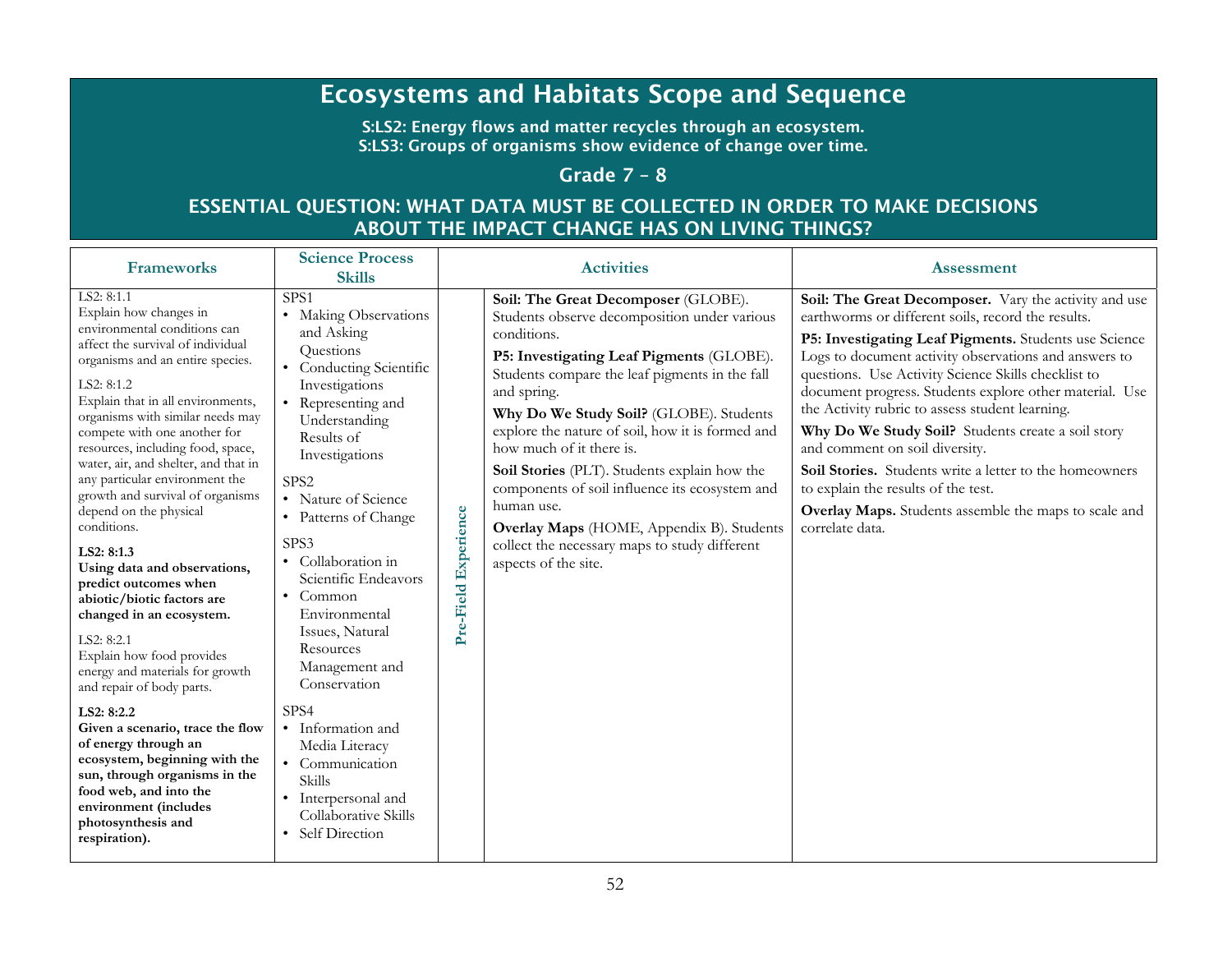| <b>Frameworks</b> | <b>Science Process</b><br><b>Skills</b> | <b>Activities</b>     |                                                                                                                                                                                                                                                                                                                                                                                                                                                                                                                                                                                                                                        | <b>Assessment</b>                                                                                                                                                                                                                                                                                                                                                                                                                                                                                   |
|-------------------|-----------------------------------------|-----------------------|----------------------------------------------------------------------------------------------------------------------------------------------------------------------------------------------------------------------------------------------------------------------------------------------------------------------------------------------------------------------------------------------------------------------------------------------------------------------------------------------------------------------------------------------------------------------------------------------------------------------------------------|-----------------------------------------------------------------------------------------------------------------------------------------------------------------------------------------------------------------------------------------------------------------------------------------------------------------------------------------------------------------------------------------------------------------------------------------------------------------------------------------------------|
|                   | <b>Field Experience</b>                 |                       | World Travelers (WILD). Students map and<br>report on native and non-native species.<br>Site Seeing: Intermediate Level (GLOBE).<br>Students collect a series of abiotic observations<br>for different land cover types.<br>Fallen Log (PLT). Students study a fallen log<br>for organisms and decomposition.<br>Green-Down Protocol (GLOBE).<br>Overlay Mapping the Schoolyard (HOME,<br>Ch. 3). Students actively participate in mapping<br>the schoolyard site creating overlays of different<br>aspects of the site.<br>Wildlife Census (HOME, Ch 4-5). Students<br>determine if a specific area would host a specific<br>species. | World Travelers. Students answer a series of<br>Evaluation questions on non-native vs. native species.<br>Describe how to identify plants.<br>Site Seeing: Intermediate Level. Students re-visit the<br>same sites in different seasons to compare and contrast.<br>Construct a terrarium using the data collected.<br>Fallen Log. Students draw a series of pictures showing<br>what happens to a fallen log.<br>Green-Down Protocol. Students discuss the Questions<br>for Further Investigation. |
|                   |                                         | Post-Field Experience | Migration Barriers (WILD). Students study<br>deer migration and what impact humans can<br>have.<br>Green-Down Data Analysis (GLOBE).<br>Students create color charts of their leaves<br>changing colors. If possible, use several leaves<br>of different species.<br>Checks and Balances (WILD). Students<br>design a wildlife management plan using best<br>practices.<br>Invasive Species (PLT). Students learn what<br>invasive species are, why they are problematic<br>and how to prevent their spread.                                                                                                                           | Migration Barriers. Students define migration, discuss<br>human interference with migration and how to decrease<br>that interference.<br>Checks and Balances. Students describe factors that<br>influence population and wildlife/human management.<br>Invasive Species. Use students' presentations to<br>evaluate their understanding of invasives, oral<br>communications skills, problem solving ability and<br>creative messaging.                                                             |
|                   |                                         | Culminating           | 400 Acre Wood (PLT). Students design a land<br>management plan using best practices as they<br>see them.                                                                                                                                                                                                                                                                                                                                                                                                                                                                                                                               | 400 Acre Wood. Students role-play presenting their<br>plans while a committee decides which proposal is the<br>most appropriate.                                                                                                                                                                                                                                                                                                                                                                    |

#### **Additional resources**

#### **Integration with other subjects**

- $\blacksquare$ Art (color)
- ٠ History (soil forming factors, invasive species, human impact)
- $\blacksquare$ Wonders of Wildlife Program "Endangered Species" (NH Fish & Game Department)
- $\blacksquare$ Winter Severity Index (NH Fish & Game Department)
- $\blacksquare$ Project Osprey Curriculum Unit (NH Fish & Game Department)
- $\blacksquare$ NH Wildlife Action Plan. *www.state.nh.us/wildlife/wildlife\_plan.htm*.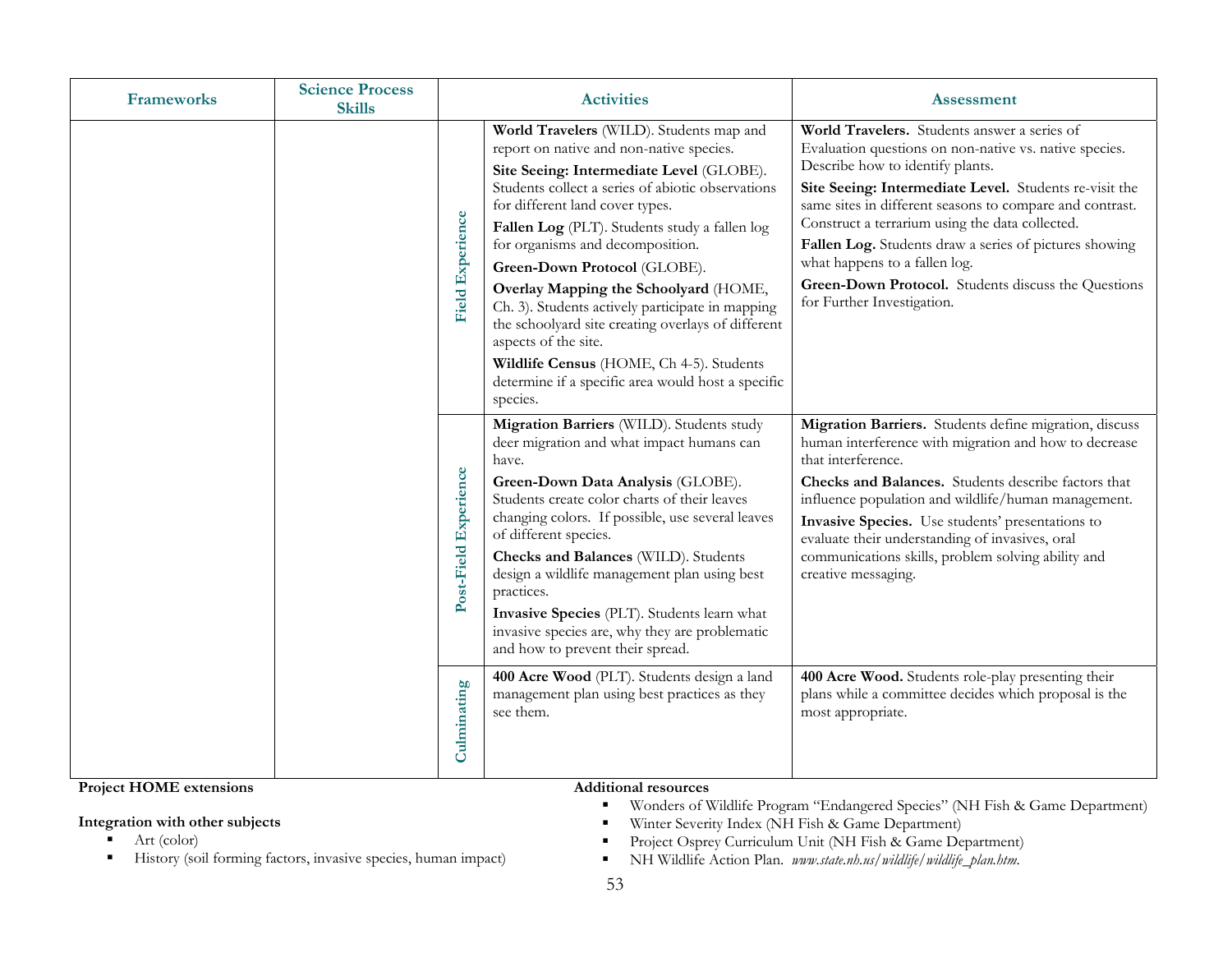# Ecosystems and Habitats Scope and Sequence

S:LS2: Energy flows and matter recycles through an ecosystem. S:LS3: Groups of organisms show evidence of change over time.

# Grade 9 – 12

# ESSENTIAL QUESTION: HOW DOES ENVIRONMENTAL DISTURBANCE AFFECT THE FLOW OF ENERGY AND THE CYCLING OF MATTER IN AN ECOSYSTEM?

| <b>Frameworks</b><br><b>Science Process Skills</b>                                                                                                                                                                                                                                                                                                                                                                                                                                                                                                                                                                                                                                                                                                                                                                                                                                                                                                                                                                                                           |                                                                                                                                                                                                                                                                                                                                                                                                                                                                                                                                                                                                                                                           | <b>Activities</b>        |                                                                                                                                                                                                                                                                                                                                             | <b>Assessment</b>                                                                                                                                                                                                                                                                                                                                                                                                                                   |
|--------------------------------------------------------------------------------------------------------------------------------------------------------------------------------------------------------------------------------------------------------------------------------------------------------------------------------------------------------------------------------------------------------------------------------------------------------------------------------------------------------------------------------------------------------------------------------------------------------------------------------------------------------------------------------------------------------------------------------------------------------------------------------------------------------------------------------------------------------------------------------------------------------------------------------------------------------------------------------------------------------------------------------------------------------------|-----------------------------------------------------------------------------------------------------------------------------------------------------------------------------------------------------------------------------------------------------------------------------------------------------------------------------------------------------------------------------------------------------------------------------------------------------------------------------------------------------------------------------------------------------------------------------------------------------------------------------------------------------------|--------------------------|---------------------------------------------------------------------------------------------------------------------------------------------------------------------------------------------------------------------------------------------------------------------------------------------------------------------------------------------|-----------------------------------------------------------------------------------------------------------------------------------------------------------------------------------------------------------------------------------------------------------------------------------------------------------------------------------------------------------------------------------------------------------------------------------------------------|
| LS2: 11:1.1<br>Explain how the amount of life an environment<br>can sustain is restricted by the availability of<br>matter and energy, and the ability of the<br>ecosystem to recycle materials.<br>LS2: 11:1.2<br>Describe how the interrelationships and<br>interdependencies among organisms generate<br>stable ecosystems that fluctuate around a state of<br>rough equilibrium for hundreds or thousands of<br>years.<br>LS2: 11:1.3<br>Identify the factors in an ecosystem that can<br>affect its carrying capacity.<br>LS2: 11:1.4<br>Analyze and describe how environmental<br>disturbances, such as climate changes, natural<br>events, human activity and the introduction of<br>invasive species, can affect the flow of energy or<br>matter in an ecosystem.<br>LS2: 11:1.5<br>Using data from a specific ecosystem,<br>explain relationships or make predictions<br>about how environmental disturbance<br>(human impact or natural events) affects the<br>flow of energy or cycling of matter in an<br>ecosystem.<br>(continued on next page) | SPS <sub>1</sub><br>• Making Observations and<br><b>Asking Questions</b><br>Conducting Scientific<br>Investigations<br>Representing and<br>Understanding Results of<br>Investigations<br><b>Evaluating Scientific</b><br>Explanations<br>SPS <sub>2</sub><br>• Nature of Science<br>Systems and Energy<br>• Patterns of Change<br>SPS3<br>Common Environmental<br>Issues, Natural Resources<br>Management and Conservation<br>• Science and Technology,<br>Technological Design and<br>Application<br>SPS <sub>4</sub><br>Information and Media<br>Literacy<br><b>Communication Skills</b><br>Critical Thinking and Systems<br>Thinking<br>Self Direction | Experiences<br>Pre-Field | Bottleneck Genes (WILD). Students<br>simulate the gene-pool analysis of the<br>black-footed ferrets.<br>Carrying Capacity (WILD). Herds of<br>students test the limits of a food<br>supply.<br>Story of Succession Part A (PLT,<br>Forest Ecology module). Students<br>study a succession story and create<br>pictures to go along with it. | Bottleneck Genes. Students research a<br>local threatened species and consider<br>how genetic diversity is a challenge for<br>ZOOS.<br>Carrying Capacity. Using a scenario,<br>students explain the increase and<br>collapse of a population.<br>Story of Succession Part A. Working<br>in teams, students use transparent<br>overlays and colored markers to create<br>a sequence of pictures to show<br>succession and explain it to their peers. |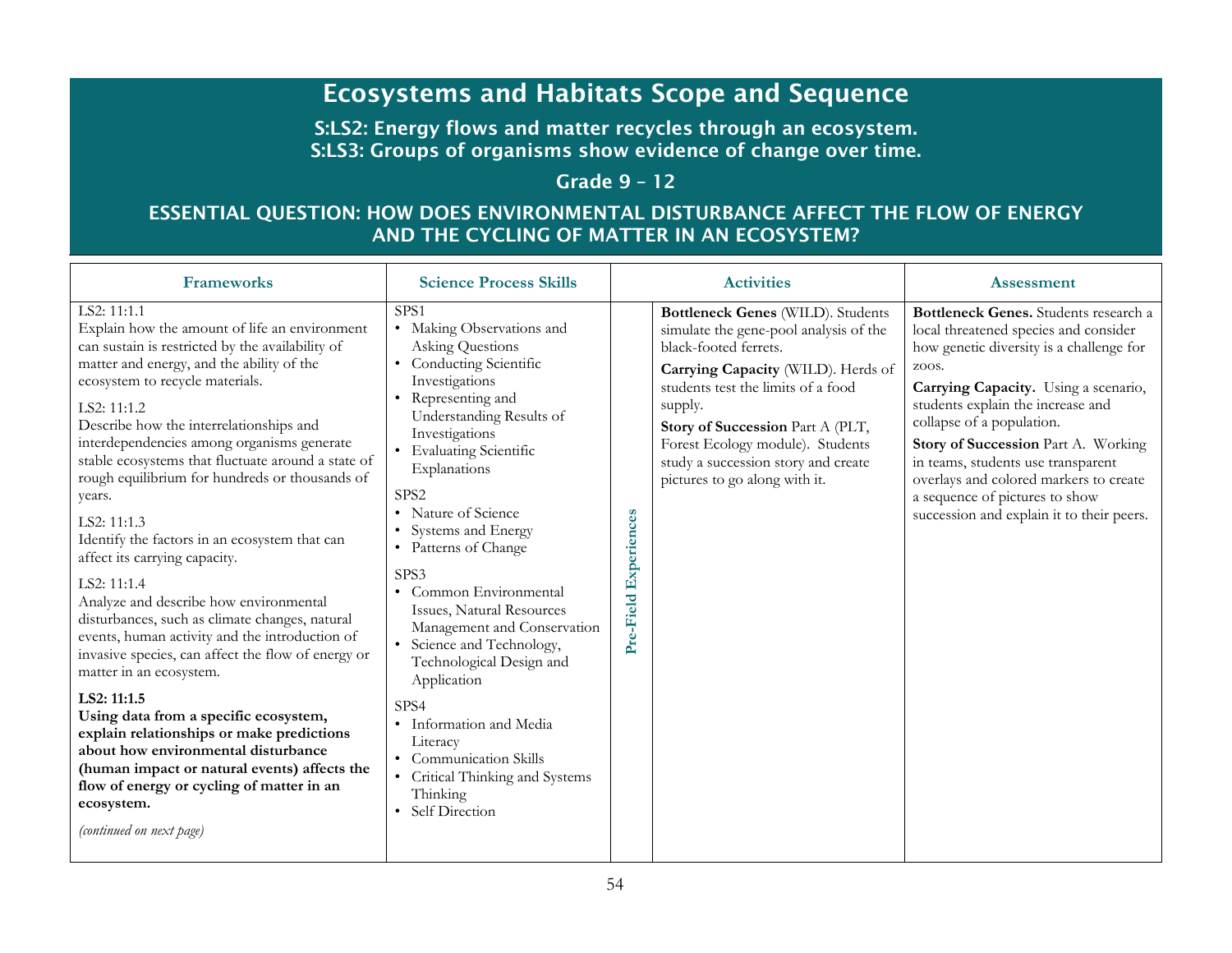| <b>Frameworks</b>                                                                                                                                                                                                                                                                                                                                                                                                                                                                                                                                                                                                                                                                                                                                                                                                                                                                                                                                                                                                                                                                                                                                                                                                                                                                                                                                                                                                                                                                                                                       | <b>Science Process Skills</b> |                                | <b>Activities</b>                                                                                                                                                                                                                                                                                                                                                                                                                                                                                                                                                                                                                                                                                                                                                                                                                                                                                                                                                                                                                                                                                                                                                                                                                                                                                                                                                                                     | <b>Assessment</b>                                                                                                                                                                                                                                                                                                                                                                                                                                                                                                                                                                                                                                                                                                                                                                                                                                                                                                                                                                                              |
|-----------------------------------------------------------------------------------------------------------------------------------------------------------------------------------------------------------------------------------------------------------------------------------------------------------------------------------------------------------------------------------------------------------------------------------------------------------------------------------------------------------------------------------------------------------------------------------------------------------------------------------------------------------------------------------------------------------------------------------------------------------------------------------------------------------------------------------------------------------------------------------------------------------------------------------------------------------------------------------------------------------------------------------------------------------------------------------------------------------------------------------------------------------------------------------------------------------------------------------------------------------------------------------------------------------------------------------------------------------------------------------------------------------------------------------------------------------------------------------------------------------------------------------------|-------------------------------|--------------------------------|-------------------------------------------------------------------------------------------------------------------------------------------------------------------------------------------------------------------------------------------------------------------------------------------------------------------------------------------------------------------------------------------------------------------------------------------------------------------------------------------------------------------------------------------------------------------------------------------------------------------------------------------------------------------------------------------------------------------------------------------------------------------------------------------------------------------------------------------------------------------------------------------------------------------------------------------------------------------------------------------------------------------------------------------------------------------------------------------------------------------------------------------------------------------------------------------------------------------------------------------------------------------------------------------------------------------------------------------------------------------------------------------------------|----------------------------------------------------------------------------------------------------------------------------------------------------------------------------------------------------------------------------------------------------------------------------------------------------------------------------------------------------------------------------------------------------------------------------------------------------------------------------------------------------------------------------------------------------------------------------------------------------------------------------------------------------------------------------------------------------------------------------------------------------------------------------------------------------------------------------------------------------------------------------------------------------------------------------------------------------------------------------------------------------------------|
| LS2: 11:1.6<br>Explain or evaluate potential bias in how<br>evidence is interpreted in reports concerning<br>a particular environmental factor that<br>impacts the biology of humans.<br>LS2: 11:2.1<br>Use examples from local ecosystems to describe<br>the relationships among organisms at the<br>different trophic levels.<br>LS2: 11:3.1<br>Explain that as matter and energy flow through<br>different levels of organization in living systems<br>and between living systems and the environment,<br>elements, such as carbon and nitrogen, are<br>recombined in different ways.<br>LS2: 11:3.2<br>Trace the cycling of matter (e.g., carbon<br>cycle) and the flow of energy in a living<br>system from its source through its<br>transformation in cellular, biochemical<br>processes (e.g., photosynthesis, cellular<br>respiration, fermentation).<br>LS3: 11:1.1<br>Identify ways humans can impact and alter the<br>stability of ecosystems, such as habitat<br>destruction, pollution, and consumption of<br>resources; and describe the potentially irreversible<br>effects these changes can cause.<br>LS3: 11:1.2<br>Identify ways of detecting, and limiting or<br>reversing environmental damage.<br>LS3: 11:1.3<br>Analyze the aspects of environmental protection,<br>such as ecosystem protection, habitat<br>management, species conservation and<br>environmental agencies and regulations; and<br>evaluate and justify the need for public policy in<br>guiding the use and management of the<br>environment. |                               | <b>Field Experiences</b><br>55 | Mapping the Schoolyard (HOME).<br>Students actively participate in<br>mapping the schoolyard site.<br>Fire Ecologies (WILD). Students<br>conduct a field investigation on burn<br>sites.<br>Bird Song Survey (WILD). Students<br>investigate an area and use bird-<br>counting techniques.<br>Wildlife Census (HOME). Students<br>determine if a specific area would host<br>a specific species.<br>Adopt a Forest (PLT, Forest Ecology<br>module). Students develop a scientific<br>protocol to explore ecological<br>relationships and biological and<br>structural diversity of an adopted<br>forest.<br>Cast of Thousands (PLT, Forest<br>Ecology module). Students take<br>scientific measurements, examine<br>interrelationships among organisms,<br>and determine the extent of human<br>impact on their adopted forest.<br>Story of Succession Part B (PLT,<br>Forest Ecology module). Students<br>observe a local site over time to<br>monitor succession.<br>Story of Succession Part C (PLT,<br>Forest Ecology module). Students<br>observe stages of succession at their<br>adopted forest and compare these with<br>two other sites (from Parts A and B of<br>activity).<br>Biometry Protocols (GLOBE).<br>Students collect ground and canopy<br>cover measurements, identify the<br>dominant species and measure the tree<br>heights and circumference of five<br>representative trees. | Mapping the Schoolyard. Students<br>accurately depict the schoolyard.<br>Fire Ecologies. Students describe the<br>importance of fire in forests and<br>grasslands and species that thrive when<br>fire is present. Design a PR campaign<br>to describe the value of fire to<br>ecosystems.<br>Bird Song Survey. Students<br>summarize results, design a butterfly<br>survey, and use "visual vocabulary."<br>Adopt a Forest. Students prepare a<br>report on what they learned about their<br>adopted forest, prompted by a series of<br>questions.<br>Cast of Thousands. Students apply<br>the knowledge they gained by<br>answering the questions on page 37 and<br>use forest measurements to graph<br>various factors.<br>Story of Succession Parts B and C.<br>Students describe and analyze stages of<br>succession at three sites.<br>Biometry Protocols. Students use the<br>data they collected to classify the land<br>cover in the study site using the Land<br>Cover Sample Site Protocol (GLOBE). |
|                                                                                                                                                                                                                                                                                                                                                                                                                                                                                                                                                                                                                                                                                                                                                                                                                                                                                                                                                                                                                                                                                                                                                                                                                                                                                                                                                                                                                                                                                                                                         |                               |                                |                                                                                                                                                                                                                                                                                                                                                                                                                                                                                                                                                                                                                                                                                                                                                                                                                                                                                                                                                                                                                                                                                                                                                                                                                                                                                                                                                                                                       |                                                                                                                                                                                                                                                                                                                                                                                                                                                                                                                                                                                                                                                                                                                                                                                                                                                                                                                                                                                                                |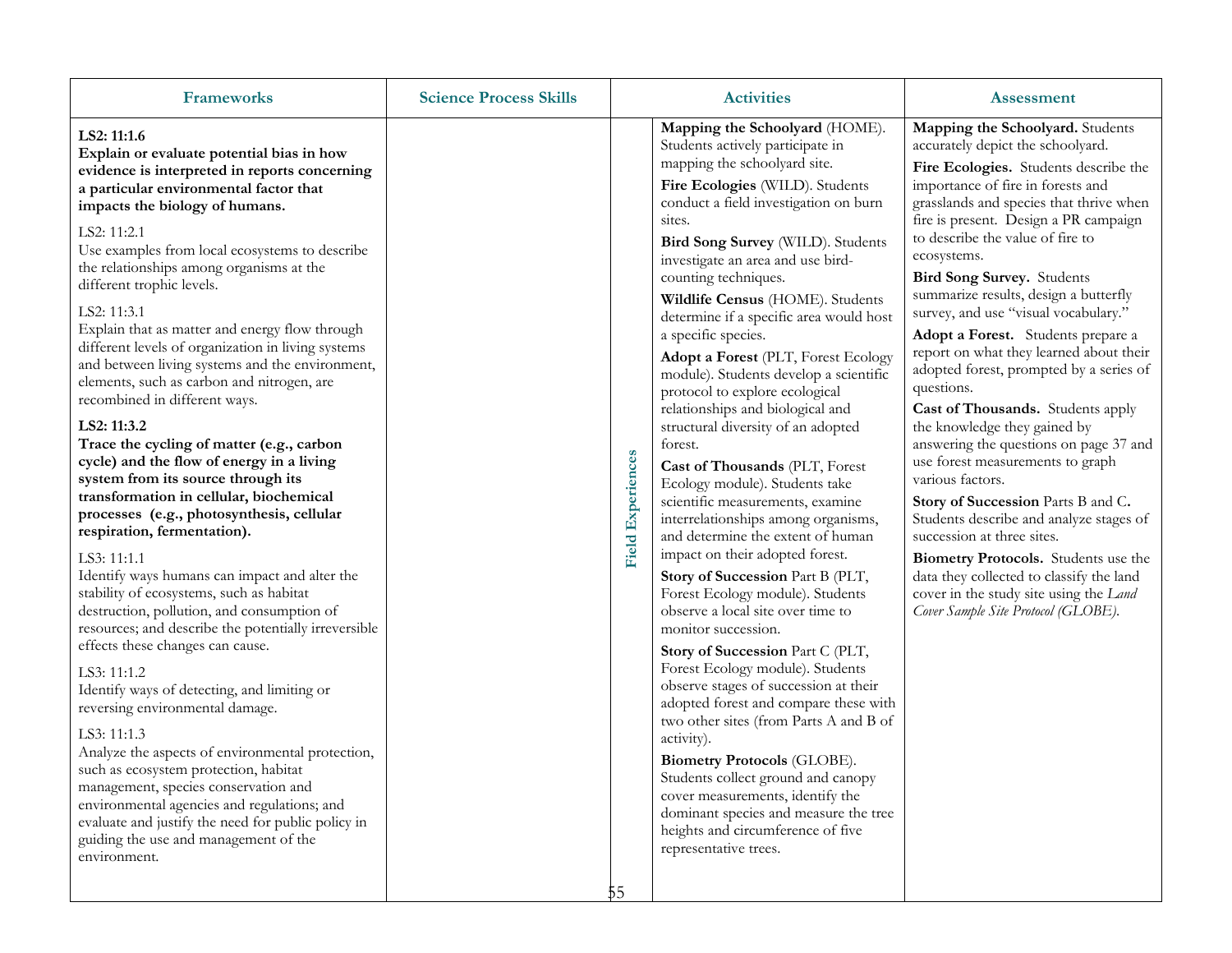| <b>Frameworks</b> | <b>Science Process Skills</b>                                                                                                                                                                                                                                                                                                                                      | <b>Activities</b>      |                                                                                                                                                                                                                                                                                                                                                                                                                                                                                                                                                                                                                                                                                                                                                                                                                                                                                              | <b>Assessment</b>                                                                                                                                                                                                                                                                                                                                                                                                                                                                                                                    |
|-------------------|--------------------------------------------------------------------------------------------------------------------------------------------------------------------------------------------------------------------------------------------------------------------------------------------------------------------------------------------------------------------|------------------------|----------------------------------------------------------------------------------------------------------------------------------------------------------------------------------------------------------------------------------------------------------------------------------------------------------------------------------------------------------------------------------------------------------------------------------------------------------------------------------------------------------------------------------------------------------------------------------------------------------------------------------------------------------------------------------------------------------------------------------------------------------------------------------------------------------------------------------------------------------------------------------------------|--------------------------------------------------------------------------------------------------------------------------------------------------------------------------------------------------------------------------------------------------------------------------------------------------------------------------------------------------------------------------------------------------------------------------------------------------------------------------------------------------------------------------------------|
|                   |                                                                                                                                                                                                                                                                                                                                                                    | Post-Field Experiences | The Glass Menagerie (WILD<br>Aquatic). Students observe and<br>describe changes in physical<br>characteristics of several different<br>experimental aquatic habitats that they<br>create.<br>Green Space (PLT, The Places We<br>Live module). Students investigate<br>relationships between the human and<br>natural environment.<br>RC2: Effects of Inputs and Outputs<br>on a Region (GLOBE.) Students<br>draw an imaginary box on a<br>topographic map and using all the<br>spheres (atmosphere, biosphere,<br>hydrosphere, lithosphere), generate<br>questions about changes to inputs and<br>outputs of the system in their area.<br>Far Reaching Decisions (PLT, The<br>Places We Live module). Students<br>explore how the choices we make<br>about the foods we eat, the products<br>we purchase, the energy we use and<br>the communities we develop affect<br>distant communities. | The Glass Menagerie. Students<br>match the list of characteristics in the<br>Evaluation with the type of lake.<br>Green Space. Students develop their<br>own action plans for contributing to<br>the protection of green space.<br>RC2: Effects of inputs and outputs<br>on a region. Use the Activity rubric to<br>assess student learning.<br>Far Reaching Decisions. Students<br>write a detailed account from the<br>perspective of a consumer product or a<br>resource, tracing its path and<br>experiences from points A to Z. |
|                   | Students choose an abiotic factor change that would affect the wildlife of an area<br>and describe its potential impact.<br>Culminating<br>Students make predictions about energy flow if a disturbance occurs within a<br>specific system.<br>Students develop strategies for how they would increase the diversity or amount<br>of a species in a specific area. |                        |                                                                                                                                                                                                                                                                                                                                                                                                                                                                                                                                                                                                                                                                                                                                                                                                                                                                                              |                                                                                                                                                                                                                                                                                                                                                                                                                                                                                                                                      |
|                   |                                                                                                                                                                                                                                                                                                                                                                    |                        | Land Cover Sample Site Protocol (GLOBE). Students use the data collected<br>in the Biometry Protocols (GLOBE) to classify the land cover in the study site.                                                                                                                                                                                                                                                                                                                                                                                                                                                                                                                                                                                                                                                                                                                                  |                                                                                                                                                                                                                                                                                                                                                                                                                                                                                                                                      |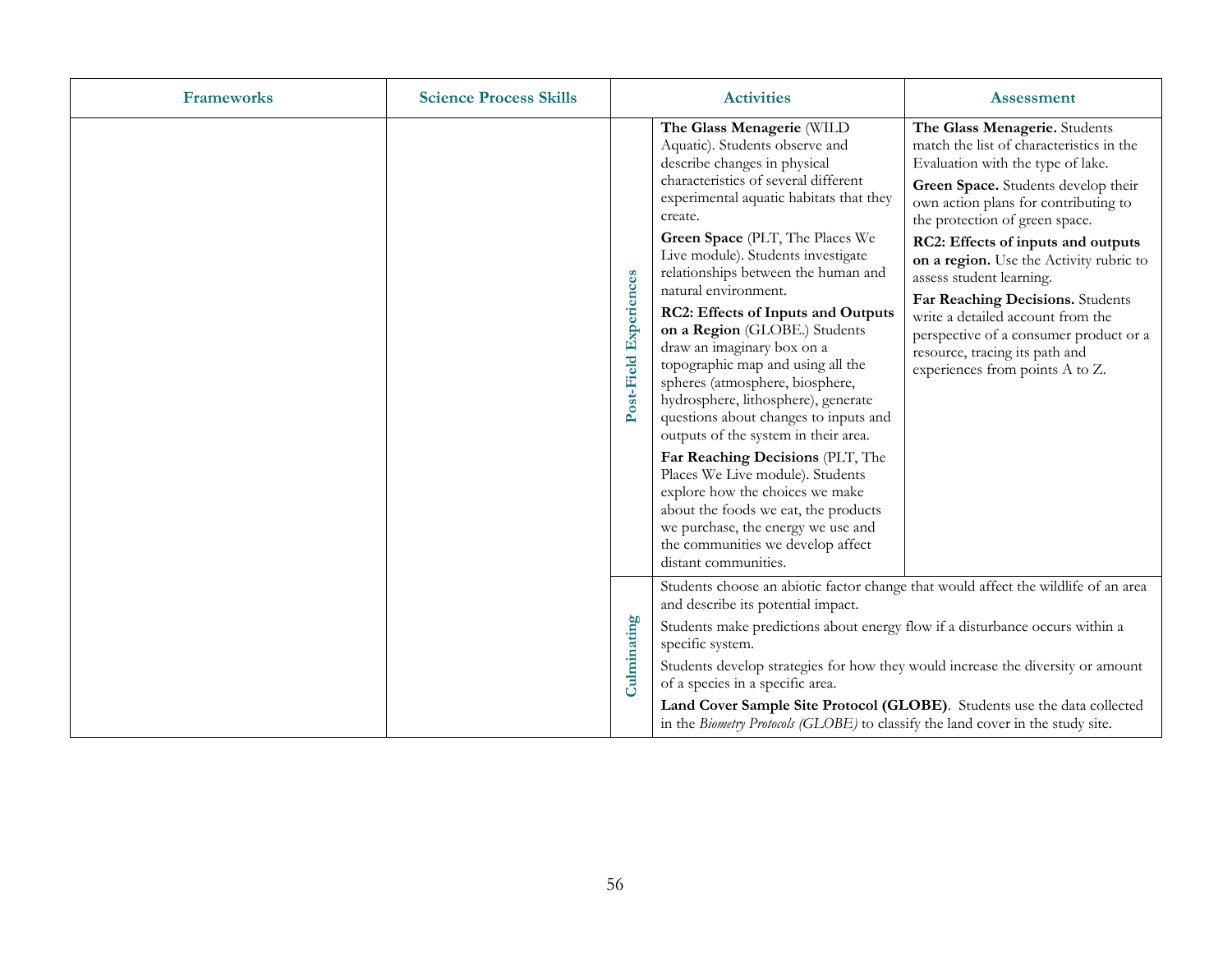### **Integration with other subjects**

- $\blacksquare$ Chemistry (nitrogen cycle)
- $\blacksquare$ Biology (genetics)
- $\blacksquare$ Art (drawing)
- $\blacksquare$ Social Studies (mapping, ecosystems, human impact)
- $\blacksquare$ Music (bird songs)

### **Additional resources**

NH Wildlife Action Plan URL *www.Wildnh.com/Wildlife/wildlife\_plan.htm,* (NH Fish & Game Department)